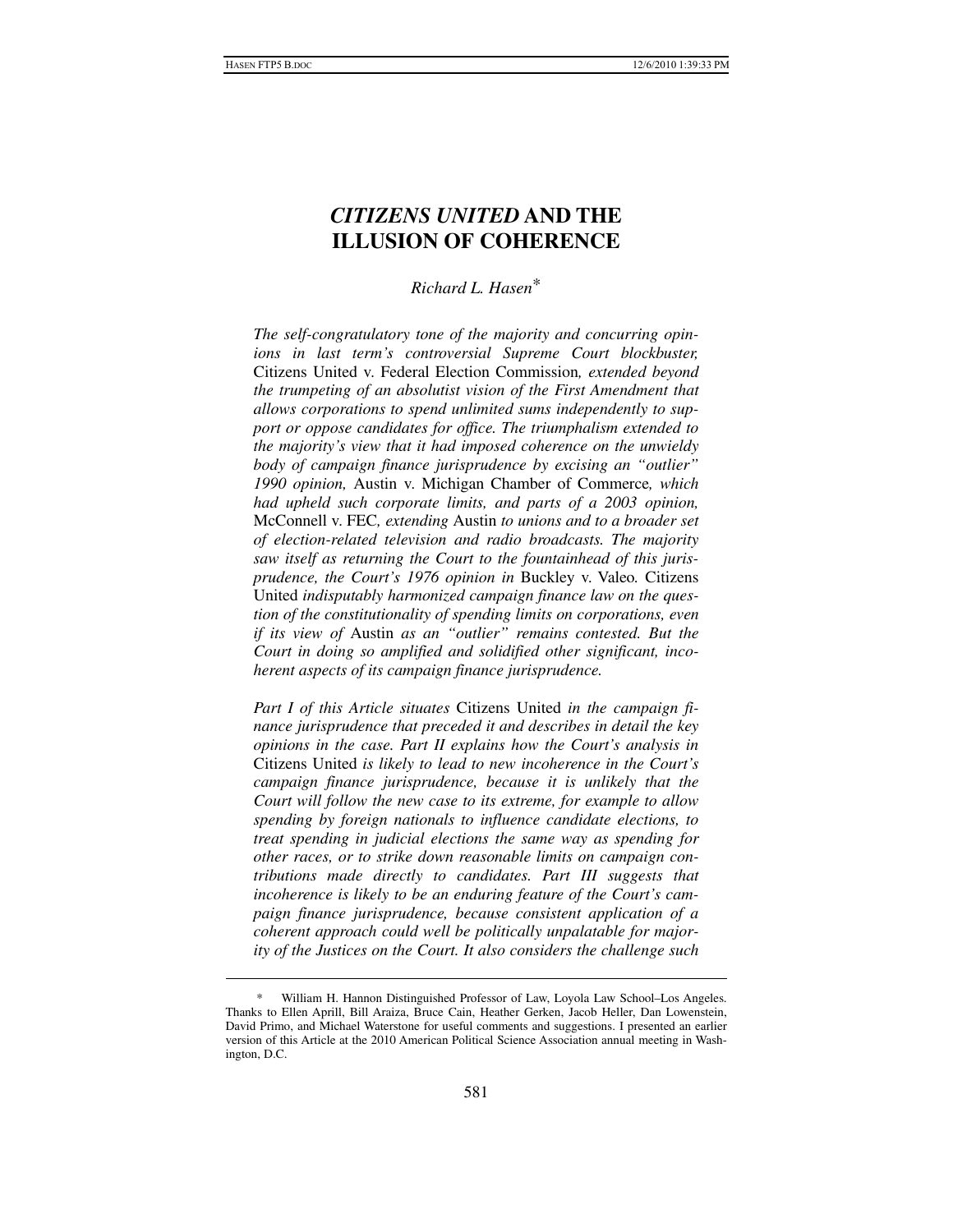#### 582 *Michigan Law Review* [Vol. 109:581

*incoherence poses for lawyers arguing campaign finance cases in the Supreme Court and lower courts.* 

## Table of Contents

|  | I. CITIZENS UNITED'S PLACE IN THE                     |  |
|--|-------------------------------------------------------|--|
|  |                                                       |  |
|  | A. Campaign Finance Jurisprudence                     |  |
|  |                                                       |  |
|  |                                                       |  |
|  |                                                       |  |
|  |                                                       |  |
|  | II. THE CONTINUED INCOHERENCE OF CAMPAIGN FINANCE     |  |
|  |                                                       |  |
|  |                                                       |  |
|  |                                                       |  |
|  |                                                       |  |
|  | III. DOCTRINAL INCOHERENCE, POLITICAL COHERENCE?  618 |  |
|  |                                                       |  |
|  |                                                       |  |

#### **INTRODUCTION**

The self-congratulatory tone of the majority and concurring opinions in last term's controversial Supreme Court blockbuster, *Citizens United v. FEC*,<sup>1</sup> extended beyond trumpeting an absolutist vision of the First Amendment that allows corporations to spend unlimited sums independently to support or oppose candidates for office.<sup>2</sup> The triumphalism extended to their view that the majority had imposed coherence on the unwieldy body of campaign finance jurisprudence by excising an "outlier" 1990 opinion, *Aus-*

 <sup>1. 130</sup> S. Ct. 876 (2010). Justice Kennedy wrote a majority opinion for five Justices on the question of the constitutionality of limits on spending by corporations to influence candidate elections. Chief Justice Roberts, joined by Justice Alito, wrote a concurring opinion. Justice Scalia, joined by Justices Alito and Thomas, wrote a second concurring opinion. Justice Kennedy spoke for eight Justices (all except Justice Thomas) in upholding various campaign finance disclosure requirements. Unless otherwise indicated, references to the views of the "majority" of the Court in this Article refer to the five-Justice majority on the corporate spending issue, not the eight-Justice majority on the disclosure issue.

 <sup>2.</sup> *See, e.g.*, *id.* at 917 ("The First Amendment underwrites the freedom to experiment and to create in the realm of thought and speech. Citizens must be free to use new forms, and new forums, for the expression of ideas. The civic discourse belongs to the people, and the Government may not prescribe the means used to conduct it." (quoting McConnell v. FEC, 540 U.S. 93, 341 (2003) (Kennedy, J., concurring in the judgment in part and dissenting in part))); *id.* at 908 ("The First Amendment confirms the freedom to think for ourselves."); *id.* at 917 (Roberts, C.J., concurring) ("[Under the government's position,] First Amendment rights could be confined to individuals, subverting the vibrant public discourse that is at the foundation of our democracy."); *id.* at 929 (Scalia, J., concurring) ("Indeed, to exclude or impede corporate speech is to muzzle the principal agents of the modern free economy. We should celebrate rather than condemn the addition of this speech to the public debate.").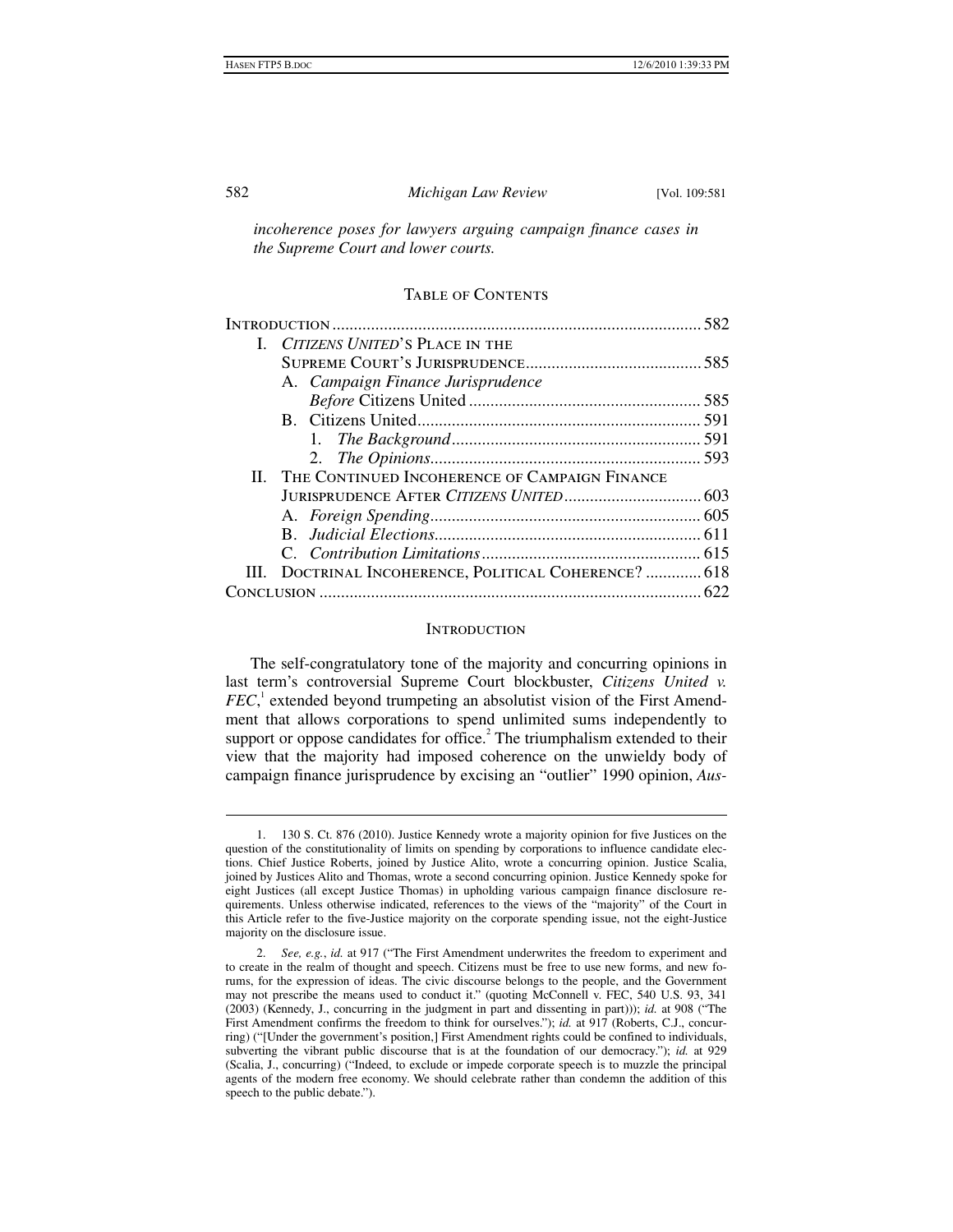tin v. Michigan Chamber of Commerce,<sup>3</sup> which had upheld such corporate limits, and parts of a 2003 opinion, *McConnell v. FEC*,<sup>4</sup> which extended *Austin* to unions and to a broader set of election-related television and radio broadcasts.<sup>5</sup> The majority saw itself as returning the Court to the fountainhead of this jurisprudence, the Court's 1976 opinion in *Buckley v. Valeo*. 6

*Citizens United* indisputably harmonized campaign finance law pertaining to the constitutionality of spending limits on corporations, even if its view of *Austin* as an outlier remains contested.<sup>7</sup> But in doing so, the Court amplified other significant, incoherent aspects of the its campaign finance jurisprudence. In this regard, consider the Court's declaration as an empirical matter—apparently for all types of elections and all types of spenders that "independent expenditures . . . do not give rise to corruption or the appearance of corruption."<sup>8</sup> As part of its justification for this unsupported empirical claim, the Court embraced a narrow, crabbed view of corruption.<sup>9</sup> This view is contrary to other precedent, including *Buckley* and other cases upholding campaign contribution limits. Most notably, *Citizens United* excludes "[i]ngratiation and access" as possible forms of corruption, $10$  yet these concepts are at the core of the Court's decisions upholding contribution limitations. Consider also the Court's declaration in *Citizens United* that in the campaign finance context neither the identity of the speaker $\mu$  nor any

 $\ddot{\phantom{a}}$ 

6. 424 U.S. 1 (1976) (per curiam).

 7. For a contrary viewpoint on *Austin*'s status, see *Citizens United*, 130 S. Ct. at 948 (Stevens, J., concurring in part and dissenting in part) and Adam Winkler, McConnell v. FEC, *Corporate Political Speech, and the Legacy of the* Segregated Fund Cases, 3 Election L.J. 361 (2004).

- 8. *Citizens United*, 130 S. Ct. at 909.
- 9. McConnell v. FEC, 540 U.S. 93, 152 (2003).
- 10. *Citizens United*, 130 S. Ct. at 910.

 11. *E.g.*, *id.* at 905 ("[T]he First Amendment generally prohibits the suppression of political speech based on the speaker's identity."); *id.* at 902 ("[T]he Government cannot restrict political speech based on the speaker's corporate identity."); *id.* at 930 (Stevens, J., concurring in part and dissenting in part) ("The basic premise underlying the Court's ruling is its iteration, and constant reiteration, of the proposition that the First Amendment bars regulatory distinctions based on a speaker's identity, including its 'identity' as a corporation.").

 <sup>3. 494</sup> U.S. 652, 654–55 (1990).

 <sup>4. 540</sup> U.S. 93, 126, 207 (2003).

 <sup>5.</sup> *See, e.g.*, *Citizens United*, 130 S. Ct. at 907 (calling *Austin*'s rationale an "aberration" inconsistent with other Court precedent); *id.* at 903 ("The Court is thus confronted with conflicting lines of precedent: a pre-*Austin* line that forbids restrictions on political speech based on the speaker's corporate identity and a post-*Austin* line that permits them."); *id.* at 913 ("We return to the principle established in *Buckley* and *Bellotti* . . . ."); *id.* at 921 (Roberts, C.J., concurring) ("[*Austin*] was an 'aberration' insofar as it departed from the robust protections we had granted political speech in our earlier cases."); *id.* ("*Austin* undermined the careful line that *Buckley* drew. . . [and] was also inconsistent with *Bellotti*[] ...."); *id.* ("Abrogating the errant precedent ... might better preserve the law's coherence . . . ."). *But see id.* at 948 (Stevens, J., concurring in part and dissenting in part) ("A third fulcrum of the Court's opinion is the idea that *Austin* and *McConnell* are radical outliers, 'aberration[s],' in our First Amendment tradition. The Court has it exactly backwards. It is today's holding that is the radical departure from what had been settled First Amendment law.") (citations omitted). Justice Stevens used the term "outlier" five times in his dissenting opinion in describing the majority's view of *Austin*.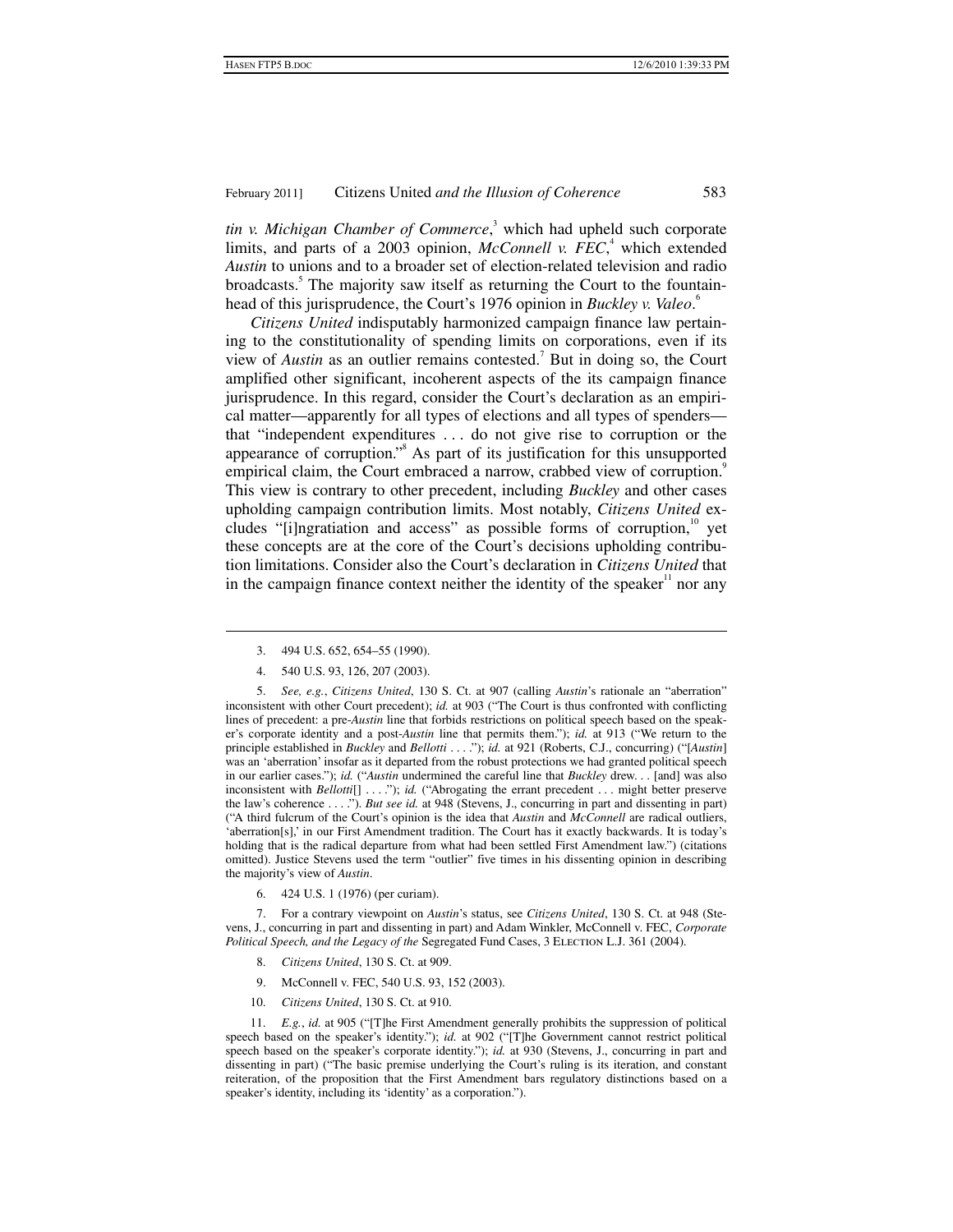distortion of the political process caused by disproportionate spending<sup>12</sup> can ever be the basis to limit someone's right to spend in elections.

This language will force the Court either to adopt a view that no limits on money in politics are ever constitutional or, more likely, vote to sustain some limits on money in politics through doctrinal incoherence. For example, it is unclear how, if the Court took its own broad pronouncements in *Citizens United* seriously, it could possibly sustain spending limits against foreign nationals and governments, who might seek to flood U.S. election campaigns with money. Indeed, if the Court took its own language seriously about the meaning of corruption, even normal limits on contributions to candidates would be in serious danger of being struck down as a First Amendment violation.

We need not wait for future cases to see this incoherence, however, because the Court's new doctrine is already incoherent. The *Citizens United* majority did not satisfactorily explain how independent expenditures which apparently cannot corrupt—were so corruptive, apparently corruptive, or distorting of a judicial election in *Caperton v. Massey*13 that the Court mandated the recusal of a state supreme court chief justice hearing a case involving a corporate executive who had made large independent expenditures supporting the chief justice's election.<sup>14</sup> The *Citizens United* majority is not treating all elections and speakers equally in deed, even if it is in word.

By criticizing the Court's campaign finance doctrine as incoherent, I do not mean to suggest that the Court could not or should not decide some campaign finance questions in an inconsistent manner. That is, the Court could develop coherent constitutional arguments justifying different treatment for campaign contributions and campaign expenditures, or for campaign expenditures in judicial elections and other elections, or for the treatment of foreign-initiated campaign spending on elections and spending by domestic corporations. On the contribution-expenditure distinction, for example, the Court could (and should) apply a single definition of corruption and impose on the state a single evidentiary burden for proving the existence or appearance of corruption, and then judge the constitutionality of contributions and expenditures under that single standard. As I show below, however, the Court has not done so. The Court's jurisprudence instead reads as though different courts have decided both its contribution and expenditure decisions. Instead of reconciling inconsistent standards for judging constitutional questions in this arena, the Court ignores the contradictions. The *Citizens United* Court's condemnation of *Austin* as a lone "aberration"<sup>15</sup> perniciously masks the regularity of its incoherence in the campaign finance arena. Most importantly, the capacious rhetoric in *Citizens* 

 <sup>12.</sup> *See infra* notes 92–98 and accompanying text.

 <sup>13. 129</sup> S. Ct. 2252 (2009).

 <sup>14.</sup> *See Citizens United*, 130 S. Ct. at 910 (purporting to distinguish *Caperton*); *id.* at 967 (Stevens, J., concurring in part and dissenting in part) (arguing that *Caperton* is indistinguishable).

 <sup>15.</sup> *See supra* note 5.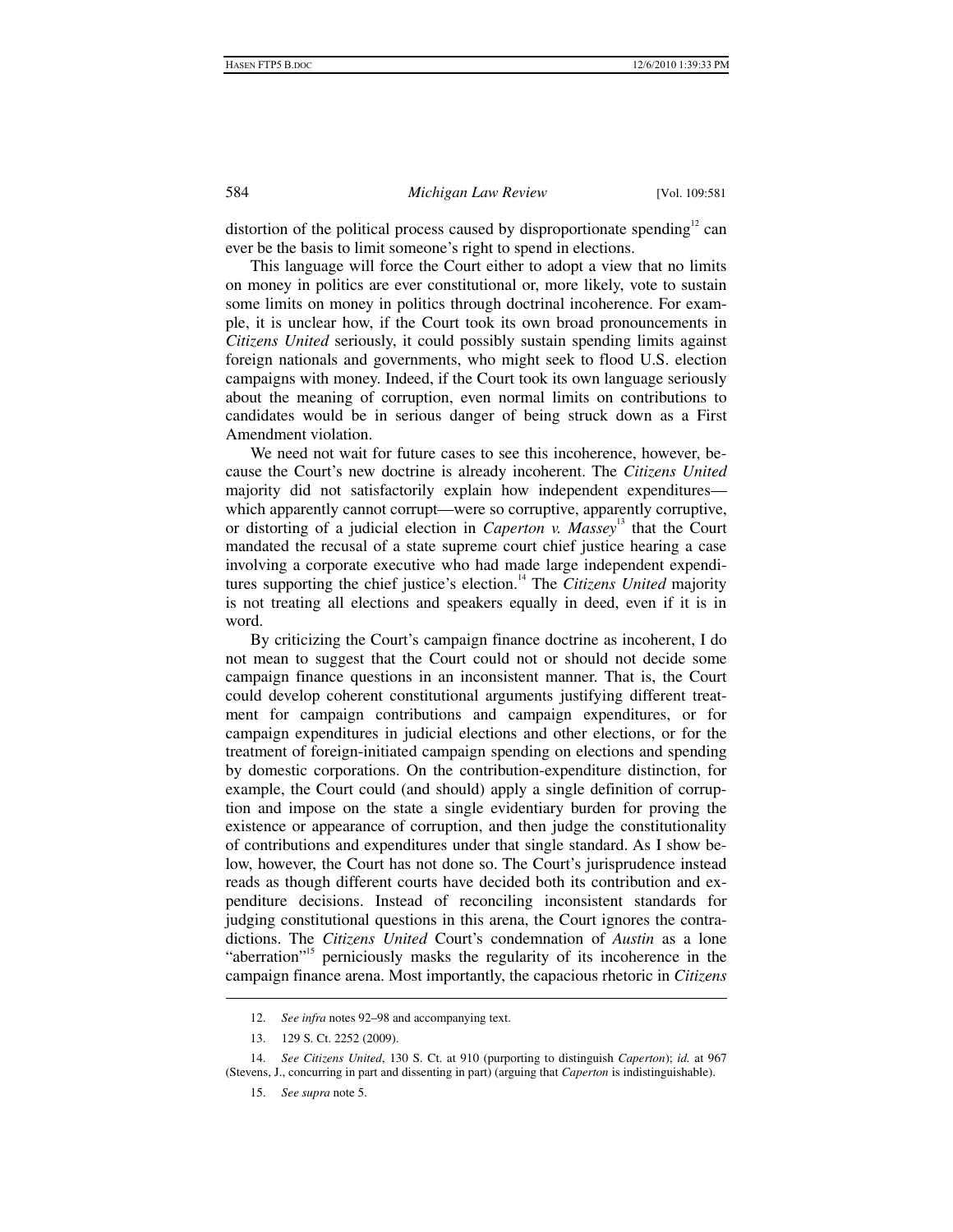*United* will lead lower courts astray, as they take the Court's reasoning and dicta—not just its holding—as directions for how to resolve other campaign finance cases.

The Court's present and future incoherence in its campaign finance jurisprudence reveals a broader concern: the Court's approach to jurisprudential questions may be tempered by political sensibilities. As explained below,16 just as the Court before *Citizens United* treated corporations and labor unions as subject to identical campaign finance regulation despite the apparent inapplicability of the *Austin* antidistortion rationale to labor unions, it is likely to treat foreigners and American citizens wishing to make campaign expenditures differently despite the uniformity of the rhetoric of free speech rights in *Citizens United*. This analysis suggests that the Court's jurisprudence, while certainly shifting toward a deregulatory direction, may not move to complete deregulation unless the Court is willing to endure continued public backlash. At least in the campaign finance context, it may be that the Court's doctrine is bounded at its extremes by public opinion.

Part I of this Article situates *Citizens United* in the campaign finance jurisprudence that preceded it and describes in detail the key opinions in the case. Part II explains how the Court's analysis in *Citizens United* is likely to lead to new incoherence in the Court's campaign finance jurisprudence because it is unlikely that the Court will follow the new case to its extreme for example to allow spending by foreign nationals to influence candidate elections, to treat spending in judicial elections the same way as spending for other races, or to strike down reasonable limits on campaign contributions made directly to candidates. Part III suggests that incoherence is likely to be an enduring feature of the Court's campaign finance jurisprudence because consistent application of a coherent approach could well be politically unpalatable for a majority of the Justices. It also considers the challenge such incoherence poses for lawyers arguing campaign finance cases in the Supreme Court and lower courts.

# I. *CITIZENS UNITED*'S Place in the Supreme Court's Jurisprudence

A. Campaign Finance Jurisprudence Before Citizens United<sup>17</sup>

The fountainhead of modern U.S. campaign finance jurisprudence is the Supreme Court's opinion in *Buckley v. Valeo*.<sup>18</sup> The tensions in *Buckley* have reverberated over the decades as the Court has been, by turns, deferential to and skeptical of legislative decisions to limit campaign financing. *Buckley*'s

 $\ddot{\phantom{a}}$ 

 <sup>16.</sup> *See infra* notes 246–247 and accompanying text.

 <sup>17.</sup> I have canvassed this area before in some of my earlier writings. For my most recent analysis of this area, see Richard L. Hasen, *Beyond Incoherence: The Roberts Court's Deregulatory Turn in* FEC v. Wisconsin Right to Life, 92 Minn. L. Rev. 1064 (2008) [hereinafter Hasen, *Beyond Incoherence*]; Richard L. Hasen, *Constitutional Avoidance and Anti-Avoidance By the Roberts Court*, 2009 Sup. CT. Rev. 181 [hereinafter Hasen, *Avoidance*]; Richard L. Hasen, *What the Court Did—and Why*, The Am. Int., July/Aug. 2010, at 49.

 <sup>18. 424</sup> U.S. 1 (1976) (per curiam).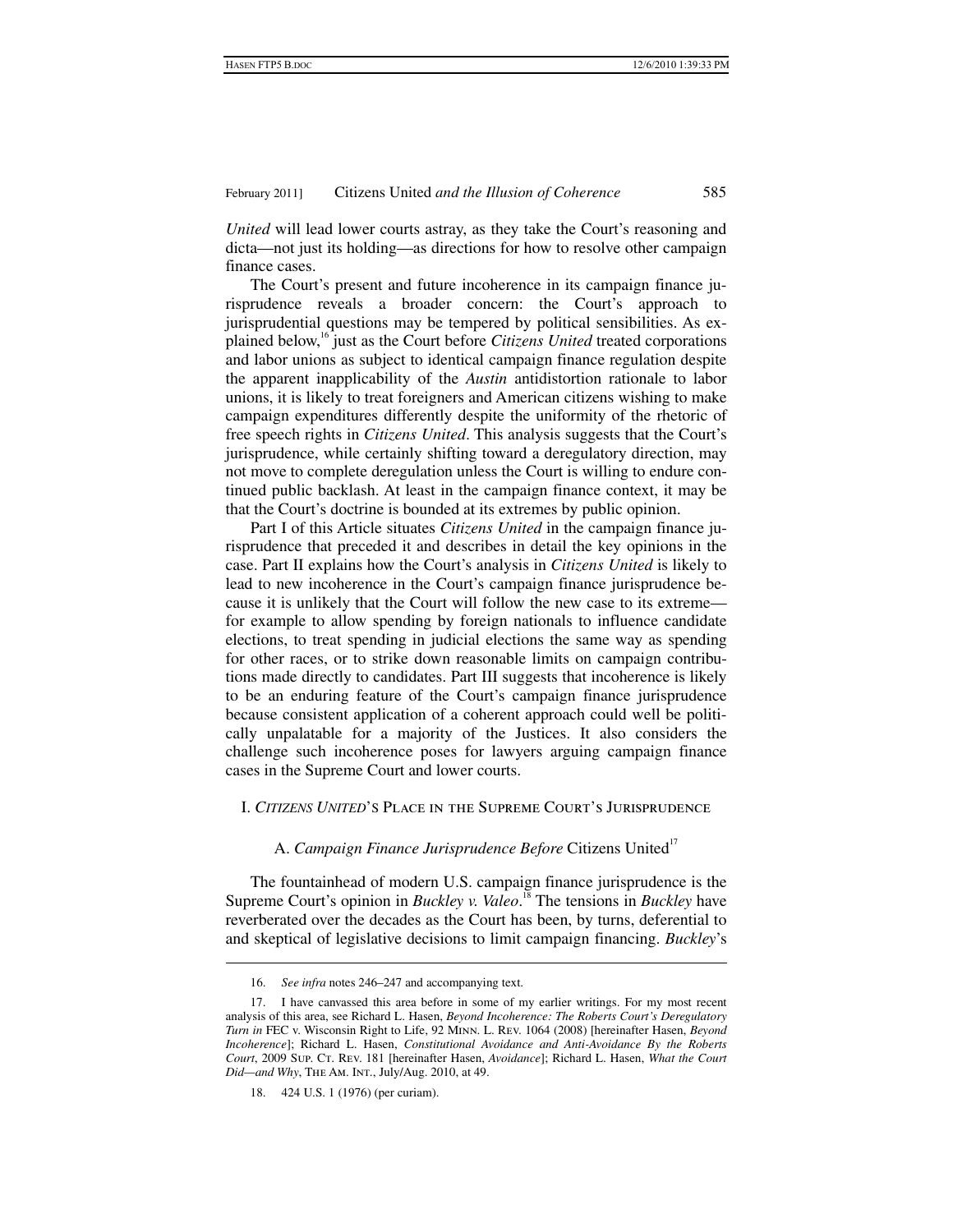tension is unsurprising given that it was drafted by a committee of Justices who did not agree on the fundamental issue of how to balance First Amendment rights of free speech and association with state interests.<sup>19</sup> In its most important compromise, the Court held that campaign contributions could be limited to prevent corruption or the appearance of corruption, $2^{\circ}$  but limits on spending could not be justified by those same interests due to a lack of evidence that independent spending could corrupt candidates. The Court wrote, "The absence of prearrangement and coordination of an expenditure with the candidate or his agent not only undermines the value of the expenditure to the candidate, but also alleviates the danger that expenditures will be given as a *quid pro quo* for improper commitments from the candidate."<sup>21</sup> In addition, the Court rejected an equality rationale for limits, holding that the concept that some voices could be limited to enhance the voice of others to be "wholly foreign" to the First Amendment.<sup>22</sup> The Court also recognized a difference on the rights side of the balance: limits on the amount of contributions only "marginally" restricted First Amendment rights, which are to be judged under lower, "exacting scrutiny." In contrast, spending limits were subject to strict scrutiny because they limited speech more directly.<sup>23</sup>

Since *Buckley*, the Court's campaign finance jurisprudence has swung like a pendulum toward and away from deference, as Court personnel changed and as Justices (occasionally) voted inconsistently.<sup>24</sup> Throughout these shifts between deference and deregulation, however, the Court had not formally overturned any of its campaign finance precedents until *Citizens United*.

Despite *Buckley*'s holding that lower, "exacting scrutiny" applied to review of contribution limits, $^{25}$  the Court held that limits on contributions to a local ballot measure committee were unconstitutional because the anticorruption interest did not apply to incorruptible ballot measures.<sup>26</sup> In the 2000s, as the Court entered its period of greatest deference, it upheld in

22. *Id.* at 48–49.

1

23. *Id.* at 19–20, 44–51.

 24. For example, Justice O'Connor changed her position on the constitutionality of spending limits imposed on corporations three times while on the Court. *See* DANIEL HAYS LOWENSTEIN, ET al., Election Law: Cases and Materials 843, 852 (4th ed. 2008).

25. *Buckley*, 424 U.S. at 35, 44.

 26. Citizens Against Rent Control v. City of Berkeley, 454 U.S. 290, 299–300 (1981) ("Whatever may be the state interest . . . in regulating and limiting contributions to or expenditures of a candidate[,] . . . there is no significant state or public interest in curtailing debate and discussion of a ballot measure.").

 <sup>19.</sup> Richard L. Hasen, *The Untold Drafting History of* Buckley v. Valeo, 2 Election L.J. 241, 241 (2003).

 <sup>20.</sup> *See Buckley*, 424 U.S. at 28–29.

 <sup>21.</sup> *Id.* at 47. The Court continued, "Rather than preventing the circumvention of the contribution limitations [the federal law limiting individual independent expenditures] severely restricts all independent advocacy despite its substantially diminished potential for abuse." *Id.* It then noted that "the independent expenditure ceiling thus fails to serve any substantial governmental interest in stemming the reality or appearance of corruption." *Id.* at 47–48.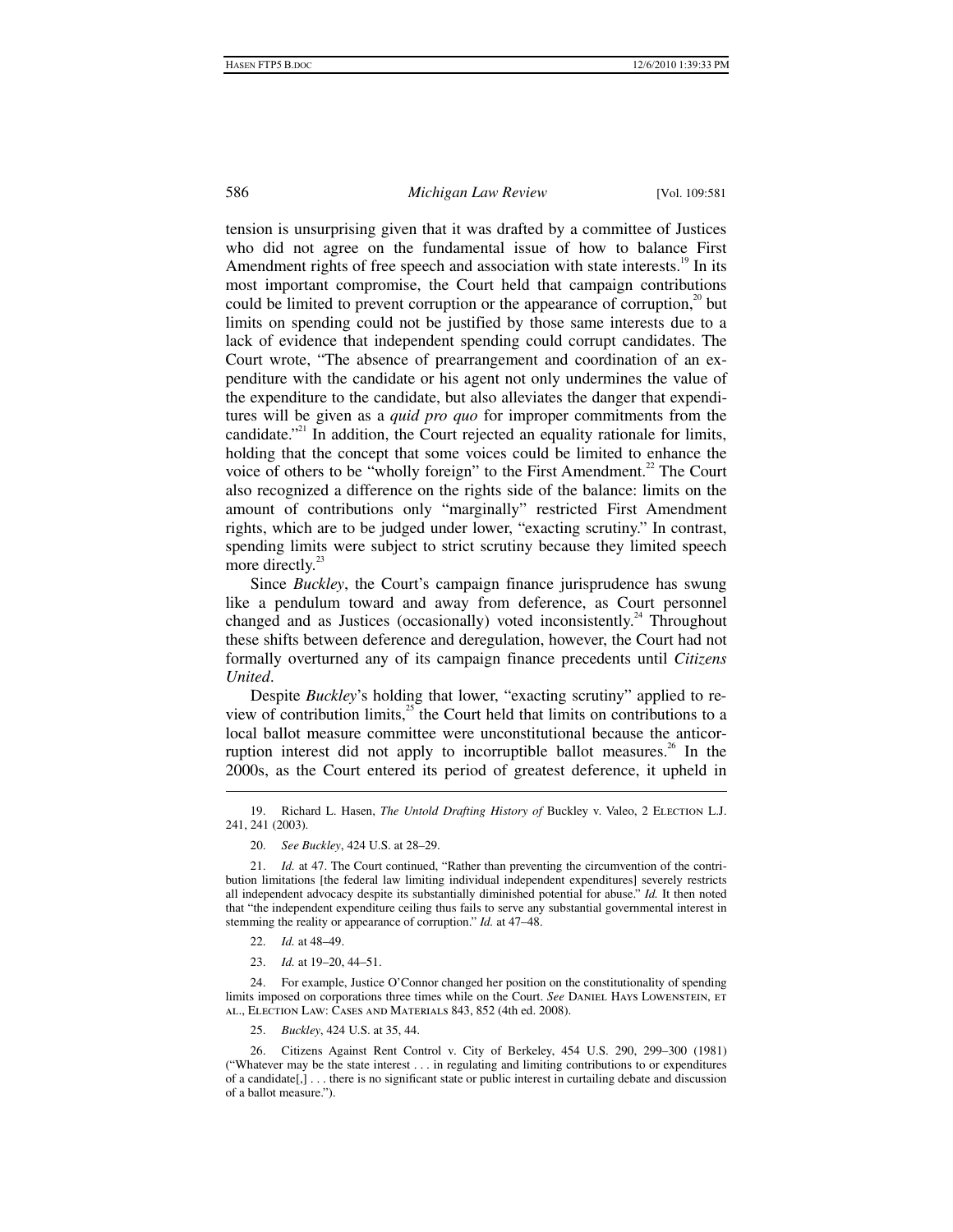*Nixon v. Shrink Missouri Government PAC* a \$1,075 contribution limit in Missouri state elections against a challenge that the amount was too low for challengers to mount an effective campaign.<sup>27</sup> The Court did so even though the \$1,075 limit was much lower in 1976 dollars than the value of the \$1,000 limit upheld in *Buckley*. 28

Soon after *Shrink Missouri*, the Court abruptly changed course when Chief Justice Roberts and Justice Alito replaced Chief Justice Rehnquist and Justice O'Connor. The Court in *Randall v. Sorrell* held that Vermont's campaign contribution limits were unconstitutionally low because they did not give challengers enough resources for meaningful competition in competitive elections.<sup>29</sup> Moving in the same direction, the Roberts Court in *Davis v. FEC*, relying on *Buckley*'s rejection of the equality rationale for campaign finance regulation, struck down a provision of the McCain-Feingold campaign finance law giving U.S. House candidates the right to collect increased individual contributions for their campaigns when they faced a self-financed opponent spending large sums.<sup>30</sup>

The Court's jurisprudence has vacillated on the spending side as well. In *First National Bank of Boston v. Bellotti*, the Court followed *Buckley*'s rejection of individual spending limits in candidate elections and struck down limits on spending by corporations in ballot measure elections.<sup>31</sup> Though the Court took an expansive view of corporate free speech rights, it added an important footnote, footnote 26, stating that "Congress might well be able to demonstrate the existence of a danger of real or apparent corruption in independent expenditures by corporations to influence candidate elections."<sup>32</sup> Footnote 26 stood in tension with *Buckley*'s statement that independent spending by individuals cannot corrupt candidates because of the absence of the possibility of a quid pro quo.

Eight years later, the Court in *FEC v. Massachusetts Citizens for Life, Inc.* ("*MCFL*") first confronted the question of corporate spending limits in *candidate* elections. The *MCFL* Court held that nonprofit, ideological corporations (later known as "*MCFL* corporations") that do not take corporate or labor union money cannot be limited in spending their treasury funds in candidate elections.33 In *Austin v. Michigan Chamber of Commerce,* the Court more directly addressed the question left open by *Bellotti*'s footnote 26, upholding electoral spending limits on for-profit corporations in candidate elections.34 The Court did not address *Bellotti*'s suggestion that

- 27. 528 U.S. 377, 382–83, 397–98 (2000).
- 28. *See Shrink Mo.*, 528 U.S. at 382, 395–97.
- 29. 548 U.S. 230, 262 (2006).

1

- 30. 128 S. Ct. 2759, 2773 (2008).
- 31. 435 U.S. 765, 767–70, 795 (1978).

 32. *Bellotti*, 435 U.S. at 788 n.26 ("[O]ur consideration of a corporation's right to speak on issues of general public interest implies no comparable right in the quite different context of participation in a political campaign for election to public office.").

- 33. 479 U.S. 238, 241, 263 (1986).
- 34. 494 U.S. 652, 654–55, 668–69 (1990).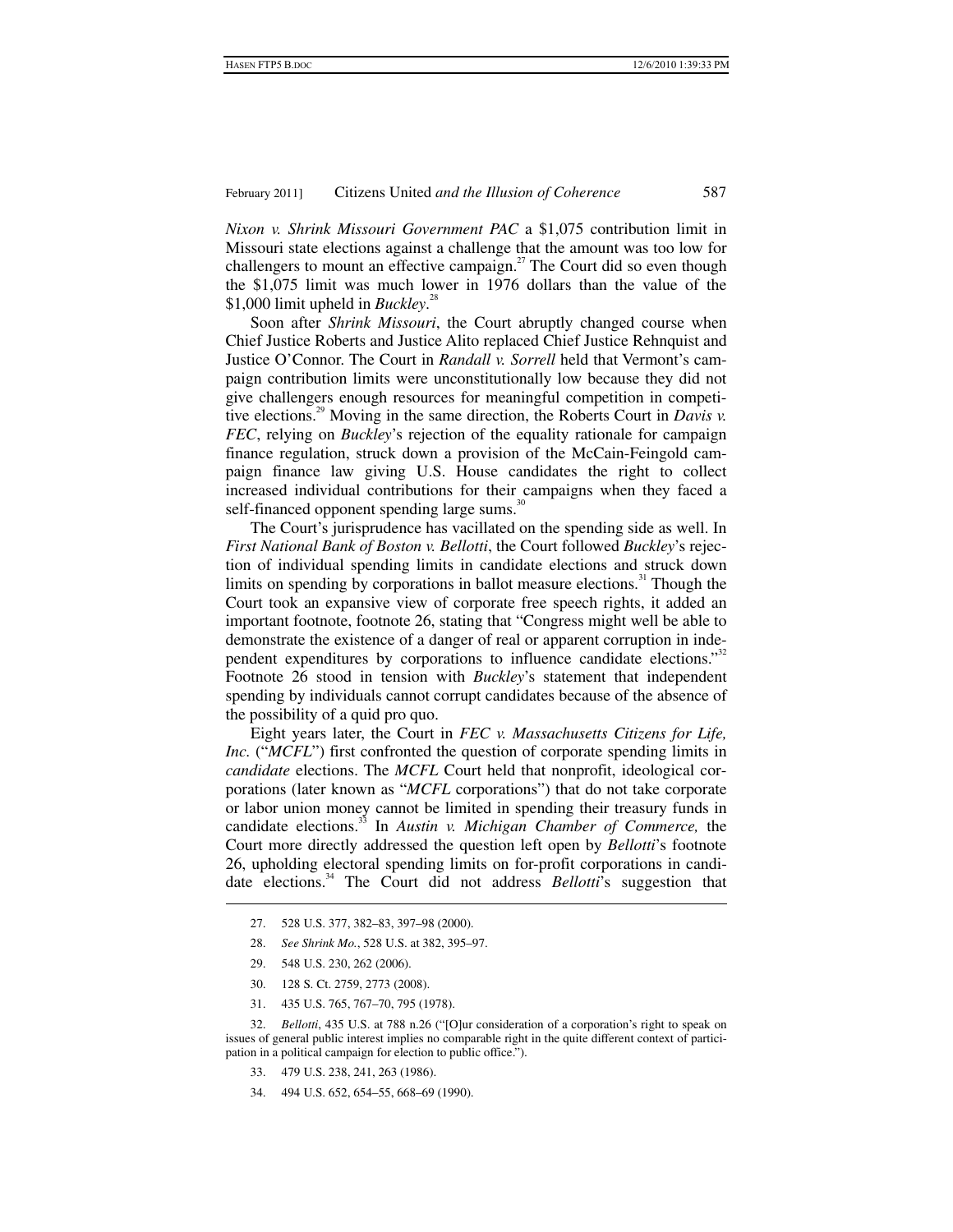corporate limits might be justified to prevent the corruption of candidates. Instead, the Court held the law was justified to prevent "a different type of corruption in the political arena: the corrosive and distorting effects of immense aggregations of wealth that are accumulated with the help of the corporate form and that have little or no correlation to the public's support for the corporation's political ideas."<sup>35</sup>

Though cast as an "anti-corruption" rationale,<sup>36</sup> Austin's emphasis on preventing "distort[ion]" of the electoral process through large corporate spending suggested the Court in fact was espousing an equality rationale, $37$ which it had rejected with respect to individuals in *Buckley*.

The Court retreated even further from *Bellotti* in *FEC v. Beaumont*, 38 another case from its deferential post-2000 period. The Court in *Beaumont* wrote that "corporate contributions are furthest from the core of political expression, since corporations' First Amendment speech and association interests are derived largely from those of their members, and of the public in receiving information."<sup>39</sup> The Court added that "[a] ban on direct corporate contributions leaves individual members of corporations free to make their own contributions, and deprives the public of little or no material information."<sup>40</sup>

The latest struggle over corporate spending limits began when Congress passed the Bipartisan Campaign Reform Act of 2002 ("BCRA," popularly known as "McCain-Feingold").<sup>41</sup> The BCRA aimed to strengthen what its supporters characterized as "loopholes" in existing campaign finance law. Its "electioneering communications" provision was one of the most significant provisions.

Federal law, like the Michigan state law at issue in *Austin*, barred corporations and unions from spending general treasury funds on certain election-related activities.<sup>42</sup> The Federal Election Campaign Act ("FECA") blessed the political action committee ("PAC") alternative: corporations and unions could establish separate political committees to spend money on these campaigns, but these PACs were limited in both the amount that could be contributed to candidates and who could be solicited to contribute.

The general treasury fund limitation proved ineffective, thanks to an interpretation of the statute by the Court in *Buckley*. 43 The *Buckley* Court held

 $\overline{a}$ 

39. *Beaumont*, 539 U.S. at 161 n.8 (citations omitted).

 <sup>35.</sup> *Id.* at 660.

 <sup>36.</sup> *Id.*

 <sup>37.</sup> Richard L. Hasen, The Supreme Court and Election Law 111–14 (2003).

 <sup>38. 539</sup> U.S. 146 (2003).

 <sup>40.</sup> *Id.*

 <sup>41.</sup> Bipartisan Campaign Reform Act of 2002 § 101, 2 U.S.C. § 441i(a) (2000 & Supp. V 2005).

 <sup>42. 2</sup> U.S.C. § 441b (2006).

 <sup>43.</sup> *See* McConnell v. FEC, 540 U.S. 93, 126 (2003).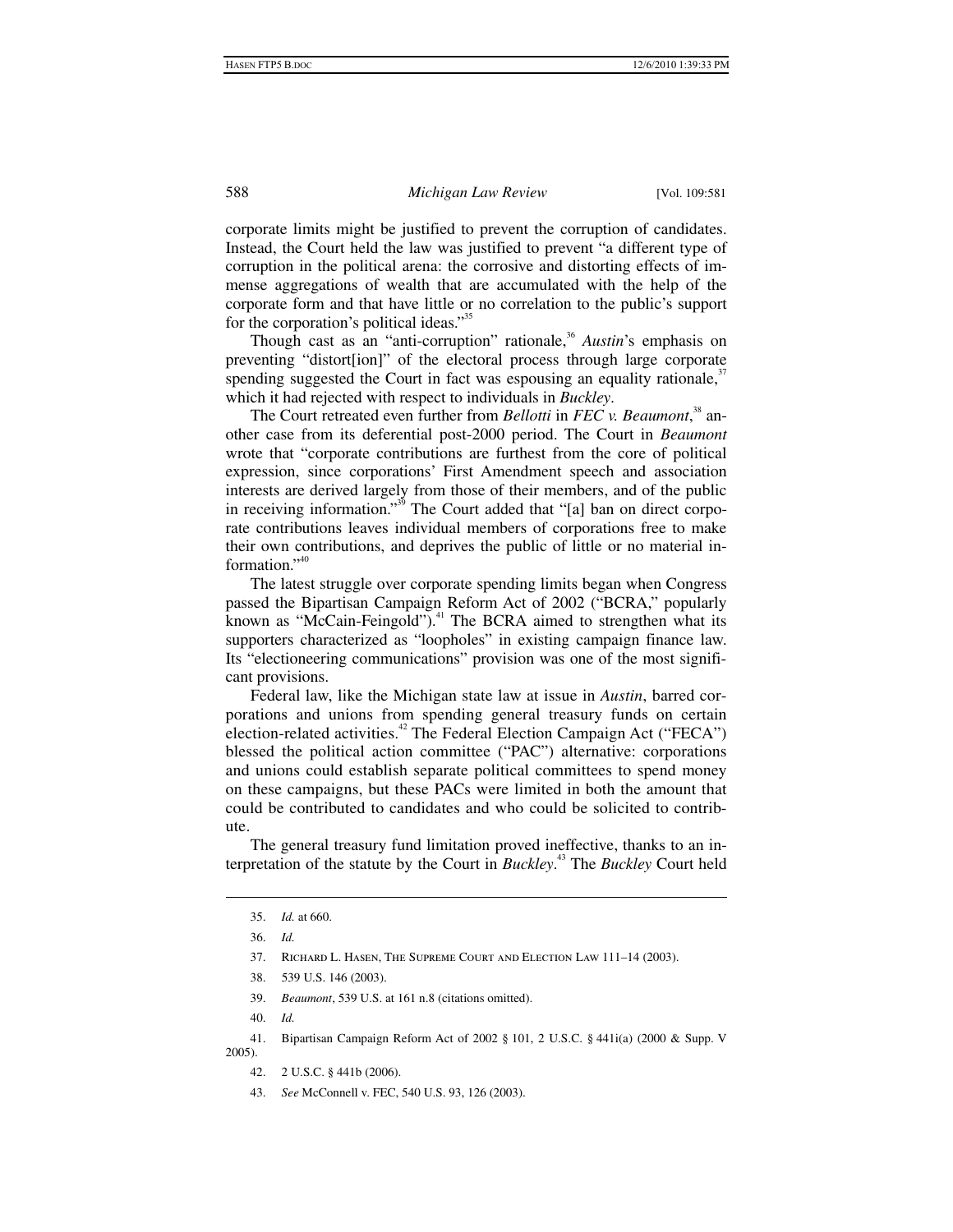that, to avoid vagueness and overbreadth problems within the FECA, its provisions should be interpreted to reach only election-related activity containing "express advocacy," like "Vote against Jones."<sup>44</sup> "Issue ads," paid for by corporations, labor unions, and wealthy individuals, began appearing in the 1990s. These ads appeared to be aimed at influencing federal elections, but they escaped FECA regulation through avoidance of express advocacy. "Call Senator Jones and tell her what you think of her lousy vote on the stimulus bill" went unregulated, even though the person running the ad certainly wanted to defeat Senator Jones for reelection. Spending on such ads skyrocketed in the 1990s.<sup>45</sup>

The BCRA responded to the issue-advocacy problem through the electioneering communications provision. Electioneering communications are television or radio (not print or internet) advertisements that feature a candidate for federal election; they are capable of reaching 50,000 people in the relevant electorate 30 days before a primary or 60 days before a general election. The definition applied to both disclosure rules and spending limitations. Under § 201, anyone making electioneering communications over a certain dollar threshold must disclose contributions funding the ads and spending related to the ads to the Federal Elections Commission ("FEC").<sup>46</sup> In addition, under § 203 corporations and unions could not fund such ads from general treasury funds, but had to rely on their PACs.<sup>47</sup>

In *McConnell v. FEC*, the Court upheld, on a 5–4 vote, § 203 of the BCRA against facial challenge.48 Reaffirming *Austin*, the *McConnell* Court upheld the rules because most of the ads covered by the statute were "the functional equivalent of express advocacy.<sup>"49</sup> The Court upheld the provision against labor unions, too, without explaining how labor unions could distort the political process like corporations. $50$ 

As with the contribution limits cases, the Court's spending limits cases shifted dramatically when Justice Alito replaced Justice O'Connor. In *Wisconsin Right to Life, Inc. v. FEC* ("*WRTL I*"), decided as Justice O'Connor was retiring, the Court held that *McConnell* did not prevent a corporation or union from bringing an as-applied challenge to § 203 on the basis that its

1

 47. *Id.* § 441b(b)(2). The Court later interpreted § 203 so as not to apply to *MCFL* corporations. *McConnell*, 540 U.S. at 210–11.

 49. *McConnell*, 540 U.S. at 206. By an 8–1 vote, the Court also upheld BCRA §§ 201 and 311 against a facial challenge. *Id.* at 201–02, 231.

 50. *Id.* at 206; *see also* Richard L. Hasen, Buckley *is Dead, Long Live* Buckley*: The New Campaign Finance Incoherence of* McConnell v. Federal Election Commission, 153 U. Pa. L. Rev. 31, 56–57 (2004) [hereinafter Hasen, Buckley *is Dead*] (discussing *McConnell*'s treatment of unions); Richard L. Hasen, *Justice Souter: Campaign Finance Law's Emerging Egalitarian*, 1 Alb. Gov't L. Rev. 169, 191–92 (2008) [hereinafter Hasen, *Justice Souter*] (discussing Justice Souter's treatment of labor unions in his dissent in *FEC v. Wisconsin Right to Life, Inc.*, 551 U.S. 449 (2007)).

 <sup>44.</sup> *See* Buckley v. Valeo, 424 U.S. 1, 43 n.51 (1976) (per curiam).

 <sup>45.</sup> *McConnell*, 540 U.S. at 126–27.

 <sup>46. 2</sup> U.S.C. § 434(f)(1).

 <sup>48. 540</sup> U.S. at 207–09.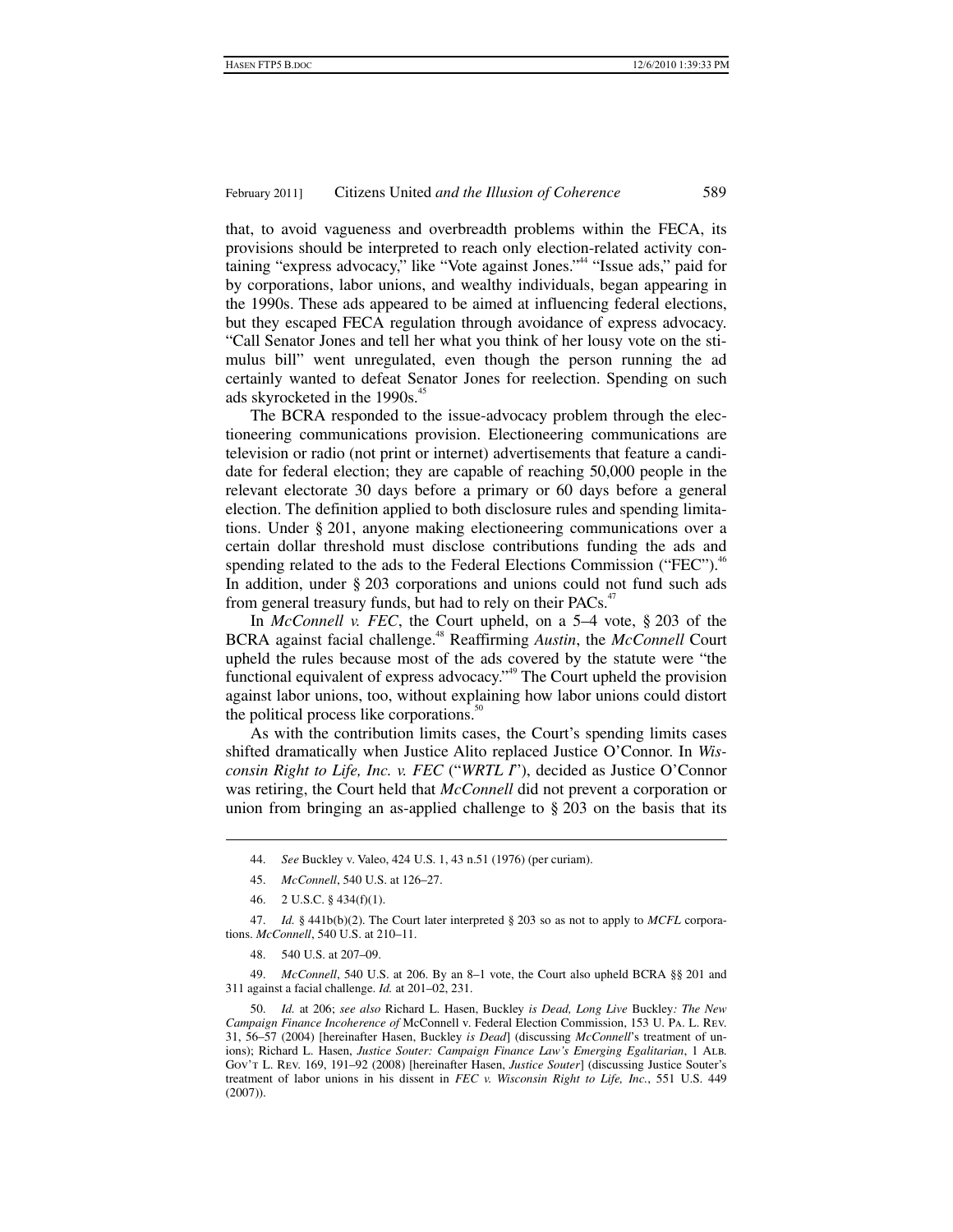ads were not "the functional equivalent of express advocacy."<sup>51</sup> *WRTL I* concerned an electioneering communication discussing Wisconsin Senators Feingold and Kohl's position on judicial filibusters. The group wanted to broadcast the ad in Wisconsin during Senator Feingold's reelection campaign. The case returned to the Supreme Court after the lower court, on remand, held that the ads were not the functional equivalent of express advocacy and therefore were not entitled to an as-applied exemption.

In another 5–4 vote, the Court in *FEC v. Wisconsin Right to Life, Inc.*  ("*WRTL II*") reversed the lower court.<sup>52</sup> Three Justices in the majority (Kennedy, Scalia, and Thomas), echoing their dissenting opinions in *McConnell*, took the position that § 203 was unconstitutional as applied to any corporate spending. They contended that *McConnell* and *Austin* should be overruled.<sup>53</sup> Chief Justice Roberts and Justice Alito wrote a narrower (and therefore controlling) opinion, which did not reach the question whether *McConnell* and *Austin* should be overruled. They instead concluded that the only corporatefunded advertisements that the BCRA could constitutionally bar were those that were the "functional equivalent of express advocacy,"<sup>54</sup> and they read "functional equivalency" very narrowly.

More specifically, Chief Justice Roberts and Justice Alito determined that in making the functional equivalency determination, one must consider whether, without regard to context (such as the fact that the filibuster issue was one that conservatives were using to attack liberal Democrats) and without detailed discovery of the advertisers' intentions, an advertisement that was susceptible of "no reasonable interpretation" other than as an advertisement supporting or opposing a candidate for office.<sup>55</sup> Otherwise, it would be unconstitutional to apply § 203 to bar corporate funding for an election-related advertisement.

Applying this new test, the controlling opinion held that the WRTL ad was not the functional equivalent of an express advocacy against Senator Feingold; it did not mention Senator Feingold's character or fitness for office, and had no other clear indicia of the functional equivalent of express advocacy.<sup>56</sup> The new functional equivalency test appeared likely to eviscerate  $§ 203.57$ 

- 54. *Id.* at 454–82 (principal opinion).
- 55. *Id.* at 469–70.

1

56. *Id.* at 470, 480–81.

 57. *See* Hasen, *Beyond Incoherence*, *supra* note 17, at 1096. Because the Court in *Citizens United* mooted application of the *WRTL II* "no reasonable interpretation" test before it was used in a few elections, we do not know definitively how it would have worked in practice as construed by the courts and the FEC.

 <sup>51. 546</sup> U.S. 410, 412 (2006) (per curiam).

 <sup>52. 551</sup> U.S. 449, 482 (2007).

 <sup>53.</sup> *WRTL II*, 551 U.S. at 483–504 (Scalia, J., concurring in part and concurring in the judgment). Justice Scalia was quite critical of the limited nature of the controlling opinion, calling it "faux judicial restraint" that was "judicial obfuscation." *Id.* at 498 n.7.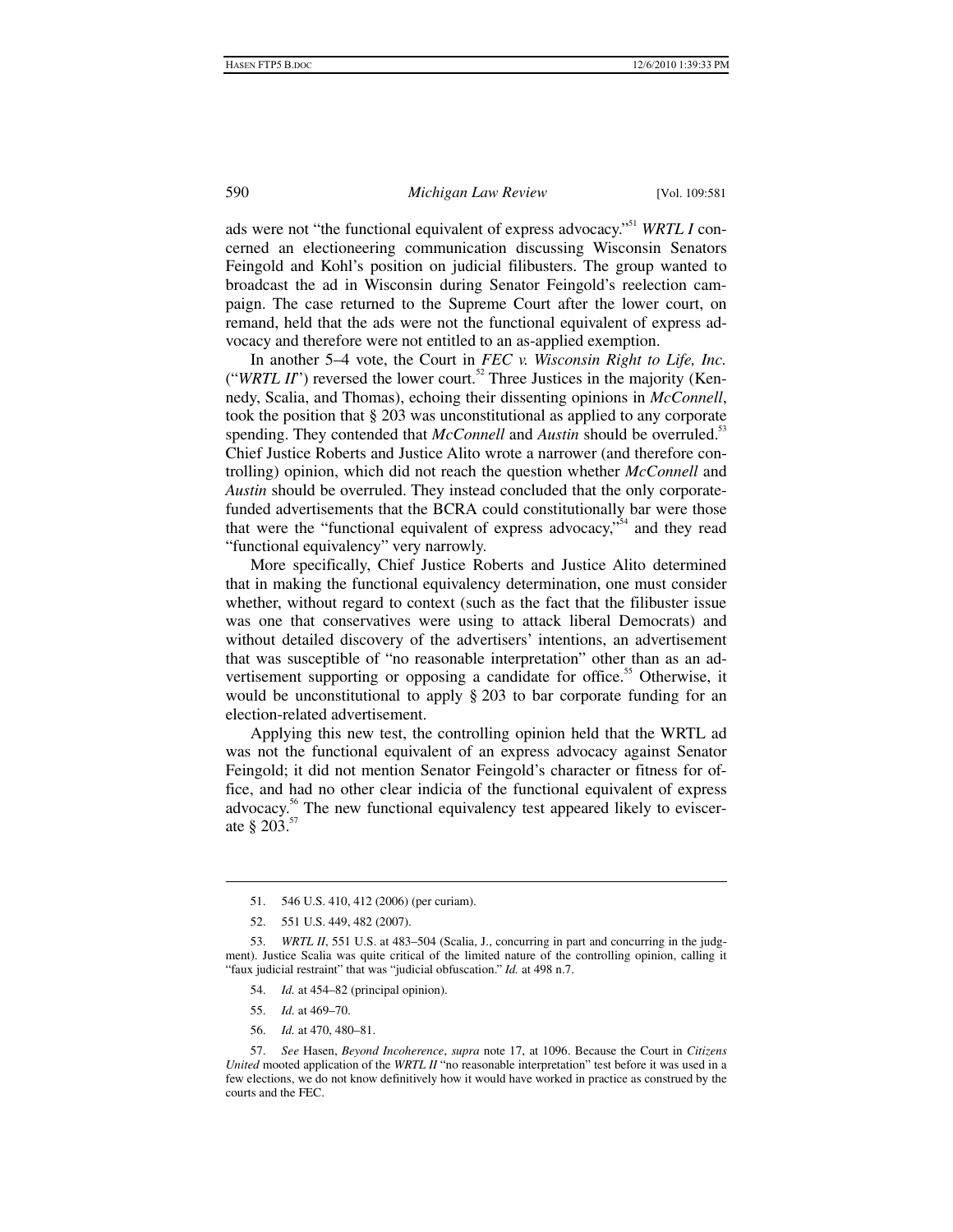#### B. Citizens United

#### 1*. The Background*

Though *Citizens United* ultimately brought down *Austin* and part of *McConnell*, the case did not begin as such an audacious challenge. Like *WRTL II*, *Citizens United* began as a suit to weaken existing campaign finance precedent.<sup>58</sup> Citizens United, a nonprofit ideological corporation that accepted some for-profit corporate funding,<sup>59</sup> produced a feature-length documentary entitled *Hillary: The Movie*.<sup>60</sup> Though the documentary was available in theaters and on DVD during the 2008 primary season, Citizens United also wished to distribute the movie through a cable television "video-on-demand" service. Citizens United wanted to use its general treasury funds to pay a \$1.2 million fee to a cable television operator consortium to make the documentary available for free download by cable subscribers "on  $d$ emand."<sup>61</sup>

The documentary contained no express advocacy but, unlike the *WRTL II* ad, it did contain a great many negative statements about a candidate for office, $62$  including a statement that the candidate, Hillary Clinton, was a "European socialist" not fit to be commander in chief.<sup>63</sup> The FEC argued that the documentary met *WRTL II*'s functional equivalency test.<sup>64</sup> Though the group's PAC had ample resources, $65$  it did not wish to pay for the broadcasts with its own funds.

Citizens United filed suit against the FEC under a special jurisdictional provision of the BCRA.<sup>66</sup> It made a motion for a preliminary injunction to

60. *Id.*

 $\overline{a}$ 

62. *Id.*

 64. Brief for Appellee, No. 08-205, *Citizens United*, 130 S. Ct. 876, *available at*  http://www.abanet.org/publiced/preview/briefs/pdfs/07-08/08-205\_Appellee.pdf. Citizens United also wanted to broadcast some ten-second and thirty-second advertisements promoting the documentary without complying with some BCRA disclosure provisions, including § 201 (requiring disclosure of funders) and § 311 (requiring the "disclaimer" stating who paid for the advertisement and that it was not approved by any candidate or committee).

 65. *Citizens United*, 130 S. Ct. at 929 (Stevens, J., concurring in part and dissenting in part) ("Citizens United is a wealthy nonprofit corporation that runs a political action committee (PAC) with millions of dollars in assets.").

 <sup>58.</sup> Matthew Mosk, *Citizens United v. the FEC: The Return of Corporate Influence Peddling?*, ABC News (Jan. 13, 2010), http://abcnews.go.com/Blotter/citizens-united-fec-returncorporate-influence-peddling/story?id=9545153&page=1. Both cases were litigated by Jim Bopp. Ted Olson took over as Citizens United's lawyer when the Supreme Court agreed to hear the case. *Id.*

 <sup>59.</sup> Citizens United v. FEC, 130 S. Ct. 876, 887 (2010). By taking some for-profit corporate money, the corporation appeared ineligible for the *MCFL* exemption.

 <sup>61.</sup> *Id.*

 <sup>63.</sup> Citizens United v. FEC, 530 F. Supp. 2d 274, 276 n.4 (D.D.C. 2008) (three-judge court) (per curiam) (television advertisement quoting Dick Morris from the movie stating that "Hillary is the closest thing we have in America to a European socialist").

 <sup>66.</sup> *See* Bipartisan Campaign Reform Act of 2002 § 403, 2 U.S.C. § 437(h) (2000 & Supp. V 2005); 28 U.S.C. § 2284 (2000).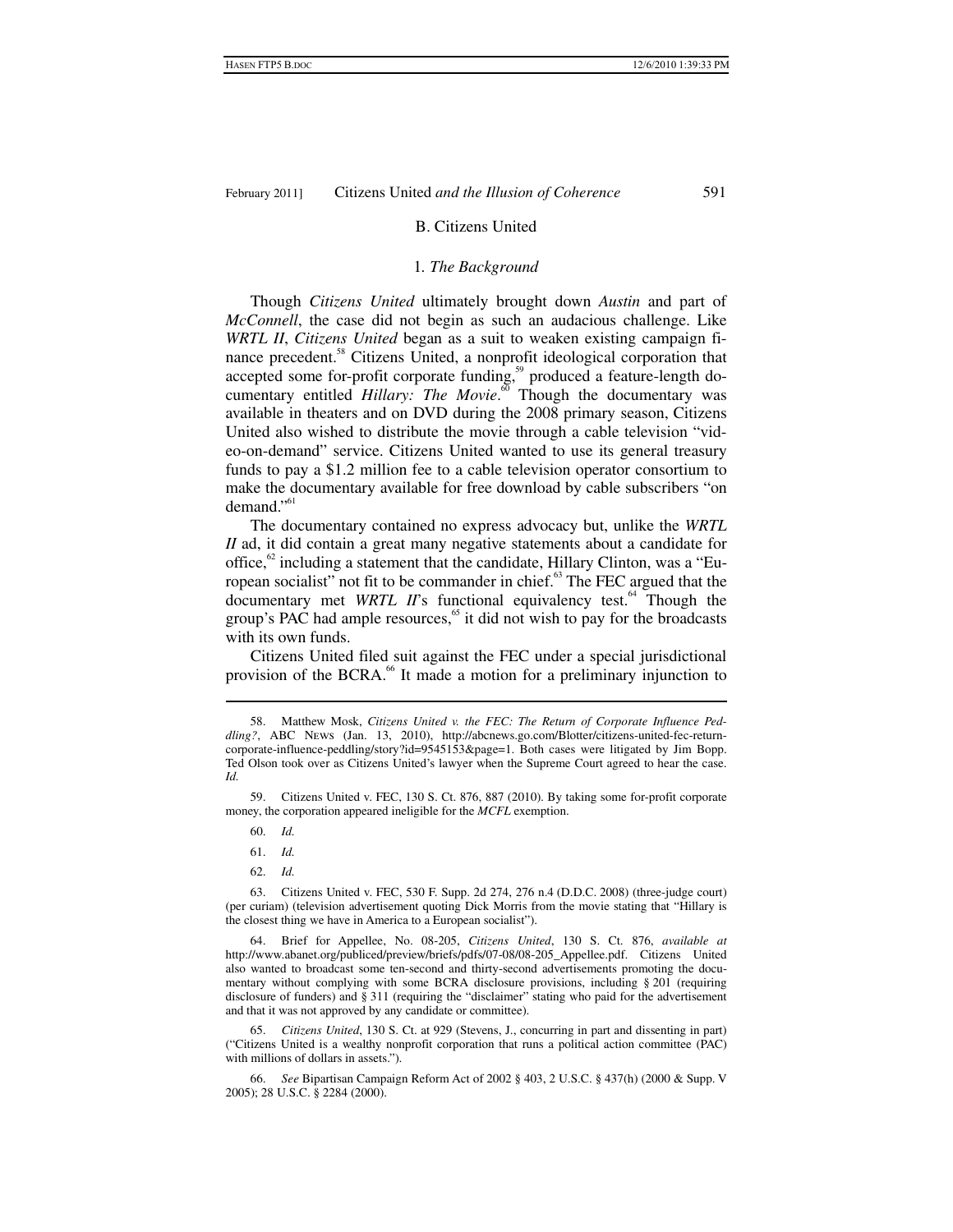allow it to pay for the on-demand cable broadcast of its documentary.<sup>67</sup> The court unanimously rejected Citizens United's arguments.<sup>68</sup> It held that the documentary satisfied *WRTL II*'s functional equivalency test and therefore Citizens United was not entitled to an as-applied exemption.<sup>69</sup> Citizens United appealed from the denial of the preliminary injunction to the Supreme Court. After the Court dismissed the appeal,<sup>70</sup> the case returned to the district court, which then granted summary judgment for the FEC.<sup>71</sup>

Back in the Supreme Court, $\frac{72}{12}$  Citizens United advanced numerous arguments, both statutory and constitutional. Most narrowly, it argued that the FEC regulations should not be construed to apply to video-on-demand cable broadcasts.73 Most broadly, it argued that *Austin* was wrongly decided and should be overruled.<sup>74</sup>

The case was first argued in March of  $2009$ ,<sup>75</sup> and at this point its broader significance became clear. The deputy solicitor general had trouble answering a hypothetical question about the regulation of books containing "the functional equivalent of express advocacy." Many of the Justices at oral argument expressed alarm that Congress might have the power to ban books on election-related issues.<sup>76</sup> Rather than issue an opinion in the case, on the last regular day of its term in June 2009, the Court announced a rehearing of the case for September. The Court asked for supplemental briefing on the following question:

For the proper disposition of this case, should the Court overrule either or both *Austin* v. *Michigan Chamber of Commerce*, 494 U.S. 652 (1990), and the part of *McConnell* v. *Federal Election Comm'n*, 540 U.S. 93 (2003),

 <sup>67.</sup> *Citizens United*, 530 F. Supp. 2d at 275. It also sought to bar enforcement of BCRA §§ 201's and 311's disclosure requirements as to the advertisements. *Id.* at 277.

 <sup>68.</sup> *Id.* at 275.

 <sup>69.</sup> *Id.* at 279–80. As to the advertisements, the district court held that the *WRTL II* exemption did not apply to the disclosure rules, relying on language in *McConnell* broadly upholding these requirements. *Id.* at 281.

 <sup>70.</sup> Citizens United v. FEC, 552 U.S. 1278 (2008).

 <sup>71.</sup> Citizens United v. FEC, No. 07-2240, 2008 WL 2788753, at \*1 (D.D.C. July 18, 2008) (three-judge court).

 <sup>72.</sup> Citizens United v. FEC, 552 U.S. 1240 (2008).

 <sup>73.</sup> Brief for Appellant at 26 n.2, Citizens United v. FEC, 130 S. Ct. 876 (2010) (No. 08- 205), *available at* http://www.abanet.org/publiced/preview/briefs/pdfs/07-08/08-205\_Appellant.pdf.

 <sup>74.</sup> *Id.* at 30 ("*Austin* was wrongly decided and should be overruled.").

 <sup>75.</sup> Transcript of Oral Argument, *Citizens United*, 130 S. Ct. 876 (2010) (No. 08-205), *available at* http://www.supremecourt.gov/oral\_arguments/argument\_transcripts/08-205.pdf.

 <sup>76.</sup> Adam Liptak, *Justices Consider Interplay Between First Amendment and Campaign Finance Laws*, N.Y. Times, Mar. 25, 2009, at A16, http://query.nytimes.com/gst/ fullpage.html?res=9A07E5D8113EF936A15750C0A96F9C8B63 ("Several of the court's more conservative justices reacted with incredulity to a series of answers from a government lawyer about the scope of Congressional authority to limit political speech. The lawyer, Malcolm L. Stewart, said Congress has the power to ban political books, signs and Internet videos, if they are paid for by corporations and distributed not long before an election.").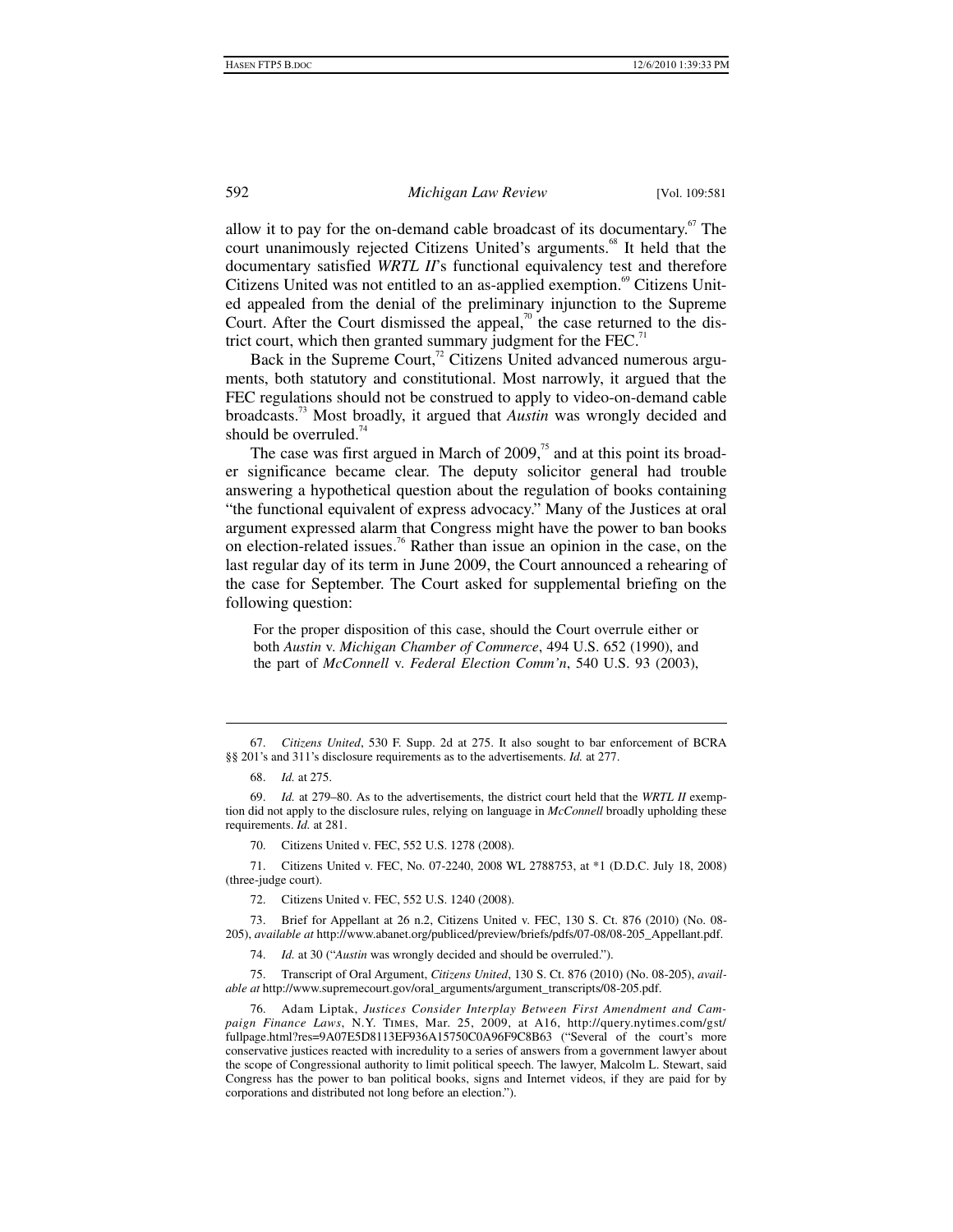which addresses the facial validity of Section 203 of the Bipartisan Campaign Reform Act of 2002, 2 U.S.C.  $\S$  441b?<sup>77</sup>

The Court reheard argument in September 2009.<sup>78</sup>

1

## 2. *The Opinions*

# a. The Majority Opinion<sup>79</sup>

Justice Kennedy's majority opinion began with some significant brush clearing. The Court rejected arguments to resolve Citizens United's complaint against corporate spending limits on statutory grounds or to issue a narrow constitutional ruling.80 The Court also rejected extending the *MCFL* exemption to nonprofit corporations who take some corporate or labor union

 80. The Court first rejected the nonconstitutional argument that video-on-demand cable broadcasts, or at least this instance of their use, were not covered by the FEC regulation or underlying statute. *Id.* at 888–89. The majority also rejected the related argument that the corporate spending limit "should be invalidated as applied to movies shown through video-on-demand [on grounds] that this delivery system has a lower risk of distorting the political process than do television ads." *Id.* at 890. Such an approach "would raise questions as to the courts' own lawful authority . . . [a]nd in all events, those differentiations might soon prove to be irrelevant or outdated by technologies that are in rapid flux." *Id.* Moreover, the Court found such an approach in violation of the First Amendment because "[t]he interpretive process itself would create an inevitable, pervasive, and serious risk of chilling protected speech pending the drawing of fine distinctions that, in the end, would themselves be questionable." *Id.* at 891.

The Court then quickly rejected the argument that the documentary was not the "functional equivalent of express advocacy" under the *WRTL II* exemption: "The movie, in essence, is a featurelength negative advertisement that urges viewers to vote against Senator Clinton for President." *Id.* at 890. One of the great ironies here, unacknowledged by the Court, is the ease with which the Court was able to apply Chief Justice Roberts's controlling *WRTL II* test of functional equivalence, despite skepticism expressed by Justices Kennedy, Scalia, and Thomas in *WRTL II* that the test was too vague to be applied:

There is a fundamental and inescapable problem with all of these various tests. Each of them (and every other test that is tied to the public perception, or a court's perception, of the import, the intent, or the effect of the ad) is impermissibly vague and thus ineffective to vindicate the fundamental First Amendment rights of the large segment of society to which § 203 applies.

FEC v. Wis. Right to Life, Inc. (*WRTL II*), 551 U.S. 449, 492 (2007) (Scalia, J., concurring in part and concurring in the judgment).

 <sup>77.</sup> Citizens United v. FEC, 129 S. Ct. 2893 (2009) (parallel citations omitted).

 <sup>78.</sup> Transcript of Oral Reargument, *Citizens United*, 130 S. Ct. 876 (2010) (No. 08-205), *available at* http://www.supremecourt.gov/oral\_arguments/argument\_transcripts/08-205% 5BReargued%5D.pdf.

 <sup>79.</sup> Justice Kennedy wrote the majority opinion on the corporate spending limits question for himself, Chief Justice Roberts, and Justices Alito, Scalia, and Thomas. *Citizens United*, 130 S. Ct. at 886–917. All those Justices besides Justice Thomas, as well as all the Justices dissenting on the spending limits issue, concurred with Part IV of Kennedy's opinion upholding Citizen United's challenges against the BCRA disclosure provisions. *Id.* at 913–16. Chief Justice Roberts wrote a concurrence for himself and Justice Alito, addressing arguments related to constitutional avoidance and stare decisis*. Id.* at 917–25 (Roberts, C.J., concurring). Justice Scalia, joined by Justice Alito and in part by Justice Thomas, wrote a concurring opinion addressing arguments as to the original understanding of the First Amendment. *Id.* at 925–29 (Scalia, J., concurring). Justice Stevens, for himself and Justices Breyer, Ginsburg, and Sotomayor, dissented on the spending limits question. *Id.* at 929–79 (Stevens, J., concurring in part and dissenting in part).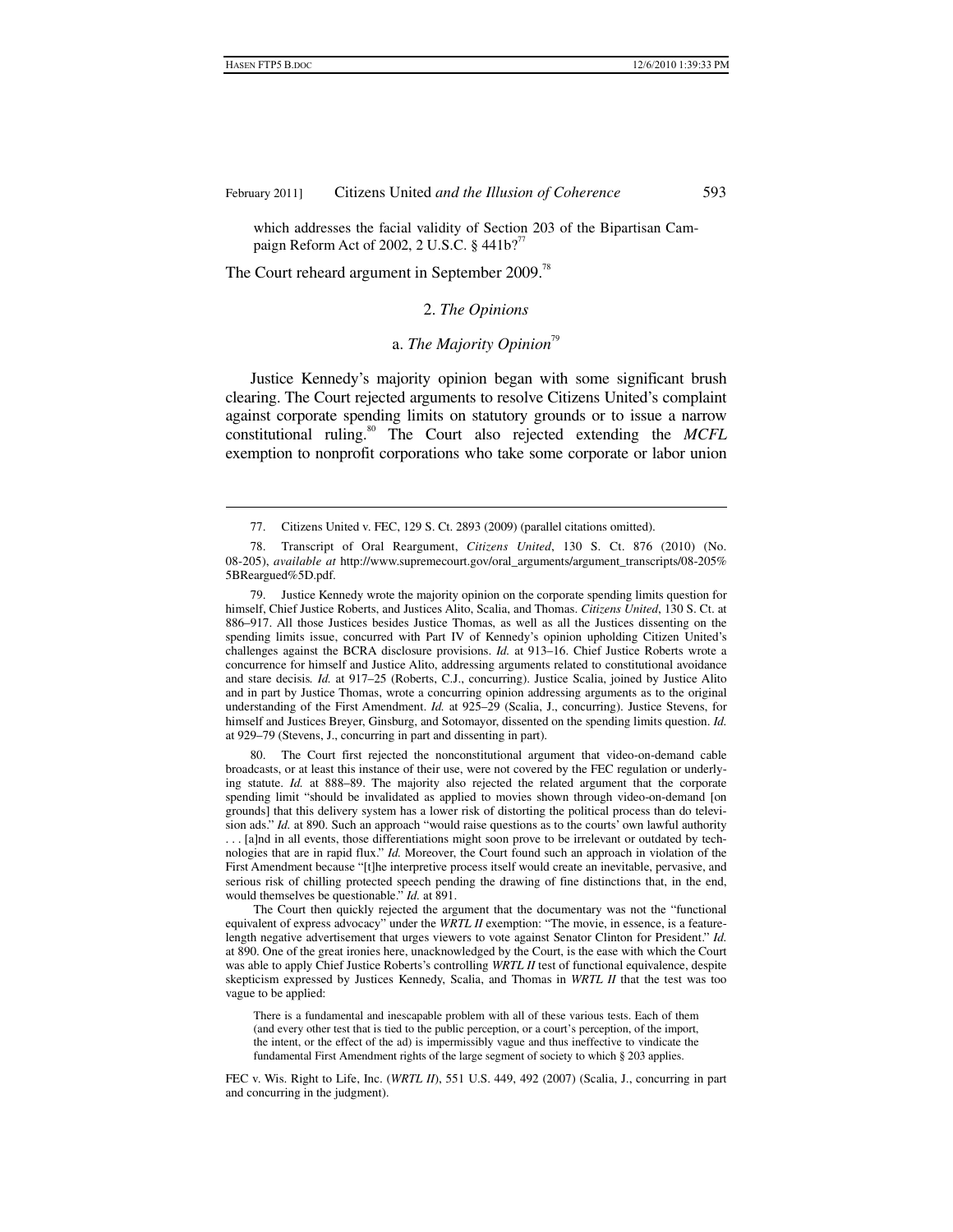money but whose "political speech [is] funded overwhelmingly by individuals."<sup>81</sup>

On the merits, the Court began its discussion by defending its characterization of federal law as a "ban" on corporate political speech, rejecting the argument that the law merely imposed a requirement that non-*MCFL* corporations use PAC funds rather than general treasury funds for electionrelated communications. The Court stated that a PAC does not "allow a corporation to speak," $82$  and PACs are "burdensome alternatives [that] are expensive to administer and subject to extensive regulations.<sup>83</sup> Having found the law's "prohibition on corporate independent expenditures . . . a ban on speech,"<sup>84</sup> the Court explained the First Amendment interests at stake: "Were the Court to uphold these restrictions, the Government could repress speech by silencing certain voices at any of the various points in the speech process."<sup>85</sup> Recognizing political speech as central to the First Amendment, the Court stated that the law would have to survive strict scrutiny.<sup>86</sup>

The First Amendment, "[p]remised on mistrust of governmental power, . . . stands against attempts to disfavor certain subjects or viewpoints. Prohibited, too, are restrictions distinguishing among different speakers, allowing speech by some but not others."<sup>87</sup> A government decision to privilege some speakers over others "deprive[s] the public of the right and privilege to determine for itself what speech and speakers are worthy of consideration. The First Amendment protects speech and speaker, and the ideas that flow from each."<sup>88</sup>

The Court then canvassed its pre-*Austin* caselaw on the topic of corporate spending in elections,<sup>89</sup> including *Buckley* and *Bellotti*. It stated that

- 82. *Id.* at 897.
- 83. *Id.*; *see also id.* at 897–98 (describing PAC regulations).
- 84. *Id.* at 898.
- 85. *Id.*

 $\overline{a}$ 

- 86. *Id.*
- 87. *Id.* (citation omitted).

 88. *Id.* at 899. The Court distinguished cases in which speech would "interfere with governmental functions," *id.*, such as rules limiting the rights of government employees to participate in elections.

 <sup>81.</sup> *Citizens United*, 130 S. Ct. at 891. While acknowledging that "the Court should construe statutes as necessary to avoid constitutional questions, the series of steps suggested would be difficult to take in view of the language of the statute." *Id.* at 892. The Court declined "to adopt an interpretation that requires intricate case-by-case determinations to verify whether political speech is banned, especially" because the Court was convinced that "this corporation has a constitutional right to speak on this subject." *Id.* The Court then launched into an extensive discussion as to why the Court was going to strike down the statute "facially" (that is, unconstitutional for all corporations and presumably labor unions) rather than "as applied" (that is, unconstitutional just for Citizens United and similar groups). *Id.* at 892–96.

 <sup>89.</sup> *Id.* at 899–903.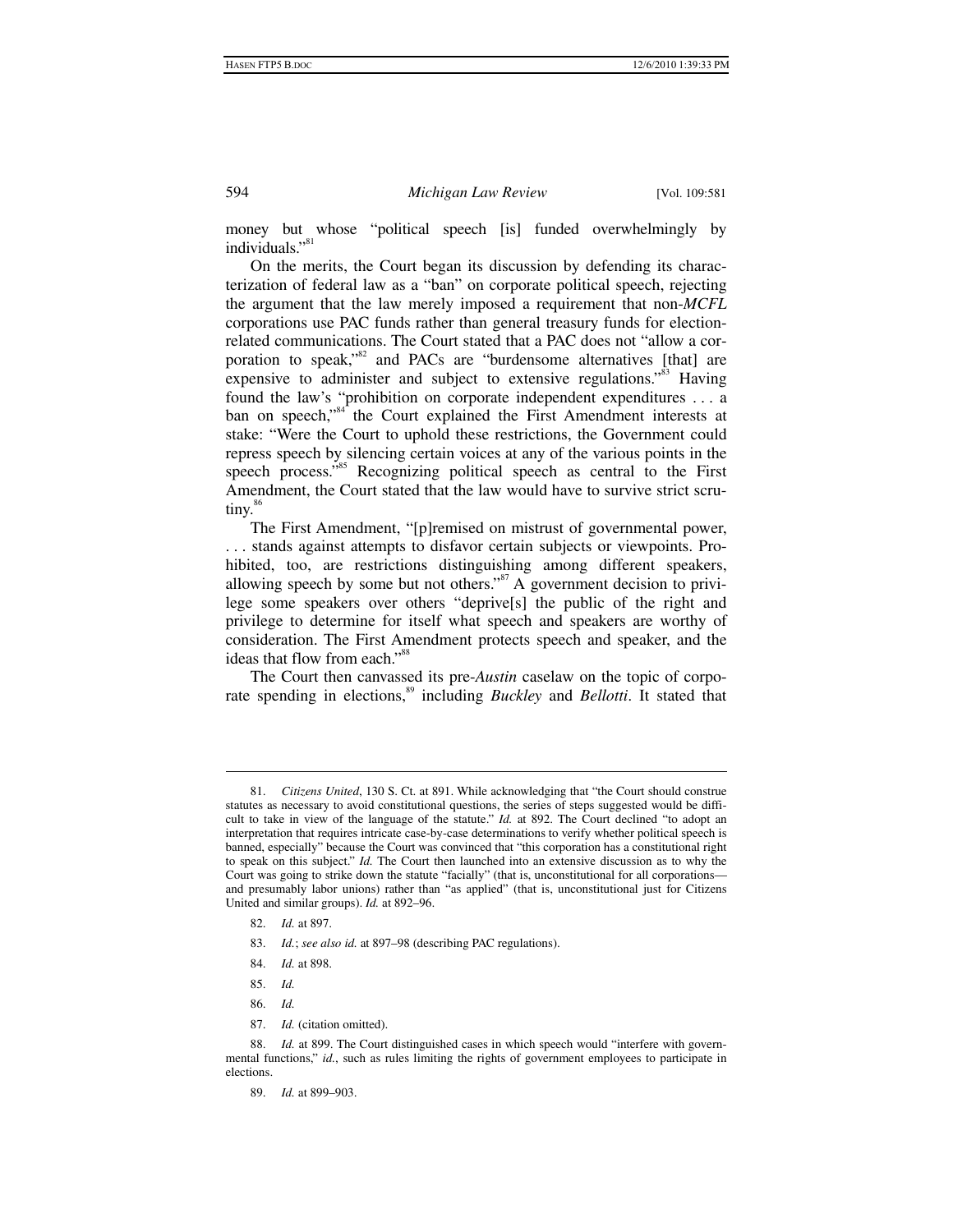prior caselaw contradicted *Austin*,<sup>90</sup> and the question before the Court was whether *Austin* should be overruled.<sup>91</sup> It then turned to the three arguments made in support of *Austin*: antidistortion, anticorruption, and shareholder protection.

*Antidistortion*. Noting that the government "all but abandon[ed] reliance" on *Austin*'s antidistortion interest,<sup>92</sup> the Court strongly and unequivocally rejected antidistortion as a permissible governmental interest. The Court said that the interest could justify the banning of books, and constituted an equalization rationale inconsistent with *Buckley*, *Davis*, and other cases.<sup>93</sup> The special advantages that the state conferred on corporations, such as limited liability and perpetual life, "do[] not suffice" for prohibiting speech under the First Amendment, $94$  and it is irrelevant if the speech of corporations has "little or no correlation" with public support.<sup>95</sup> The Court stated that the antidistortion rationale "would produce the dangerous, and unacceptable, consequence that Congress could ban political speech of media corporations."96 It concluded that *Austin* "permits the Government to ban the political speech of millions of associations of citizens. . . . The censorship we now confront is vast in its reach."<sup>97</sup> *Austin* was "all the more an aberration"

91. *Id.* at 888.

1

- 93. *Citizens United*, 130 S. Ct. at 904.
- 94. *Id.* at 905.
- 95. *Id.* (quoting Austin v. Mich. Chamber of Commerce, 494 U.S. 652, 660 (1990)).
- 96. *Id.* Among other arguments, the Court stated that:

[E]ven assuming the most doubtful proposition that a news organization has a right to speak when others do not, the exemption would allow a conglomerate that owns both a media business and an unrelated business to influence or control the media in order to advance its overall business interest. At the same time, some other corporation, with an identical business interest but no media outlet in its ownership structure, would be forbidden to speak or inform the public about the same issue. This differential treatment cannot be squared with the First Amendment.

*Id.* at 906. The Court further stated that such a view has "no support" as the First Amendment was "originally understood." *Id.*

97. *Id.* at 906–07.

 <sup>90.</sup> *Id.* at 903 ("The Court is thus confronted with conflicting lines of precedent: a pre-*Austin* line that forbids restrictions on political speech based on the speaker's corporate identity and a post-*Austin* line that permits them.").

 <sup>92.</sup> *Id.* At the time the government filed its supplemental brief, I noted the government's surprising failure to defend the *Austin* antidistortion rationale, and to recast it as an interest in shareholder protection. Rick Hasen, *The Government's Remarkable Supplemental Brief in* Citizens United: No Mention of Corporate "Distortion," ELECTION L. BLOG (July 27, 2009, 9:37 AM), http://electionlawblog.org/archives/014156.html. The question of whether this was a strategic error reemerged when Solicitor General Kagan, who argued the second argument in *Citizens United*, was nominated to be a Justice of the Supreme Court. Adam Liptak, *Stints in Court May Yield Clues to a Style*, N.Y. Times, Apr. 15, 2010, at A1, *available at* http://www.nytimes.com/2010/ 04/15/us/politics/15scotus.html; *see also* Robert Barnes, *In Elena Kagan's work as solicitor general, few clues to her views*, Wash. Post, May 13, 2010, at A03, *available at* http://www. washingtonpost.com/wp-dyn/content/article/2010/05/12/AR2010051205049.html; Jess Bravin, *Kagan and Key Case: The Jury Is Out*, Wall St. J., May 12, 2010, http://online.wsj.com/ article/SB10001424052748703565804575238691604135782.html; Adam Liptak, *On Speech, Kagan Leaned Toward Conservatives*, N.Y. Times, May 16, 2010, at A19, *available at* http://www.nytimes.com/2010/05/16/us/politics/16court.html.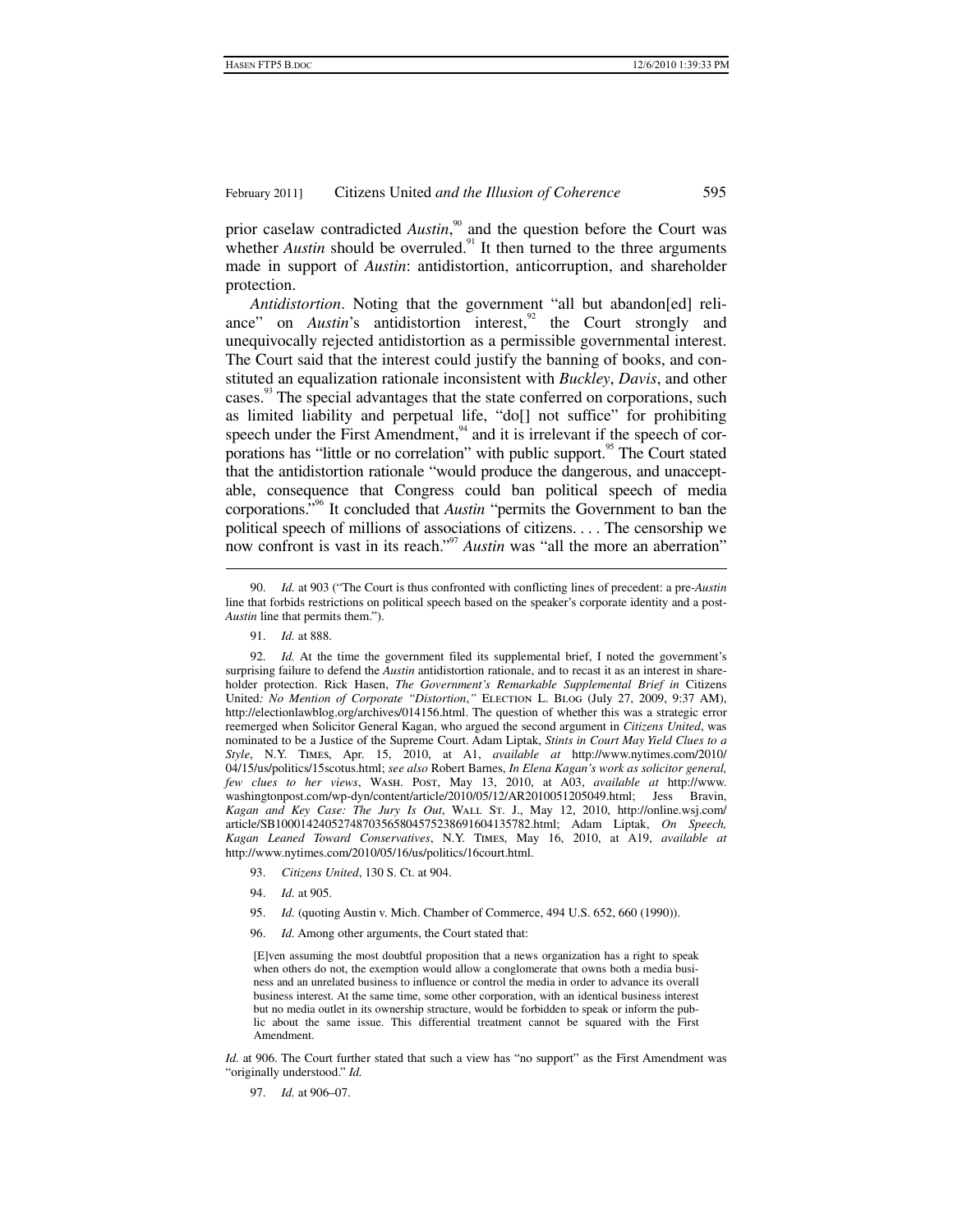because the law included both small and nonprofit corporations,<sup>98</sup> neither of which had vast accumulations of wealth.

*Anticorruption.* The Court then rejected the argument that a corporate spending limit could be justified on anticorruption grounds. It cited portions of *Buckley* rejecting a similar argument,<sup>99</sup> and brushed aside the fact that *Bellotti's* footnote 26 left the issue open: "For the reasons explained above, we now conclude that independent expenditures, including those made by corporations, do not give rise to corruption or the appearance of corruption."100 The Court then distinguished *FEC v. National Right to Work Committee* ("*NRWC*"), which held that a nonprofit corporation could be limited in terms of whom it could solicit for contributions to its PAC.<sup>101</sup> The Court in *NRWC*, relying on the *Bellotti* footnote, "did say that there is a 'sufficient' governmental interest' in 'ensur[ing] that substantial aggregations of wealth amassed' by corporations would not 'be used to incur political debts from legislators who are aided by the contributions.' "<sup>102</sup> The Court stated that *NRWC* has "little relevance here," because the case "involved contribution limits, which, unlike limits on independent expenditures, have been an accepted means to prevent *quid pro quo* corruption."<sup>103</sup>

The Court then explained its understanding of the meaning of the term "corruption." "When *Buckley* identified a sufficiently important governmental interest in preventing corruption or the appearance of corruption, that interest was limited to *quid pro quo* corruption."104 The Court quoted Justice Kennedy's partial dissent in *McConnell*<sup>105</sup> for the proposition that "[t]he fact that speakers may have influence over or access to elected officials does not mean [they] are corrupt."<sup>106</sup> "Favoritism and influence" are unavoidable in representative politics, and a "substantial and legitimate reason" to cast a vote or make a contribution to one candidate or another "is that the candidate will respond by producing those political outcomes the supporter

 $\overline{a}$ 

104. *Id.* at 909.

 <sup>98.</sup> *See id.* at 907.

 <sup>99.</sup> *Id.* at 908.

 <sup>100.</sup> *Id.* at 909. The Court stated that the *Bellotti* footnote was "supported only by a law review student comment, which misinterpreted *Buckley*." *Id.*

 <sup>101. 459</sup> U.S. 197 (1982).

 <sup>102.</sup> *Citizens United*, 130 S. Ct. at 909 (quoting *NRWC*, 459 U.S. at 559–60).

<sup>103.</sup> *Id.* (citations omitted). The Court further explained that "Citizens United has not made direct contributions to candidates, and it has not suggested that the Court should reconsider whether contribution limits should be subjected to rigorous First Amendment scrutiny." *Id.* Moreover, the Court, in explaining *Buckley*'s holding that contribution limitations could be imposed to prevent quid pro quo corruption, explained that "restrictions on direct contributions are preventative, because few if any contributions to candidates will involve *quid pro quo* arrangements. The *Buckley* Court nevertheless sustained limits on direct contributions in order to ensure against the reality or appearance of corruption." *Id.* at 908 (citations omitted).

 <sup>105.</sup> McConnell v. FEC, 540 U.S. 93, 297 (2003) (Kennedy, J., concurring in the judgment in part and dissenting in part).

 <sup>106.</sup> *Citizens United*, 130 S. Ct. at 910.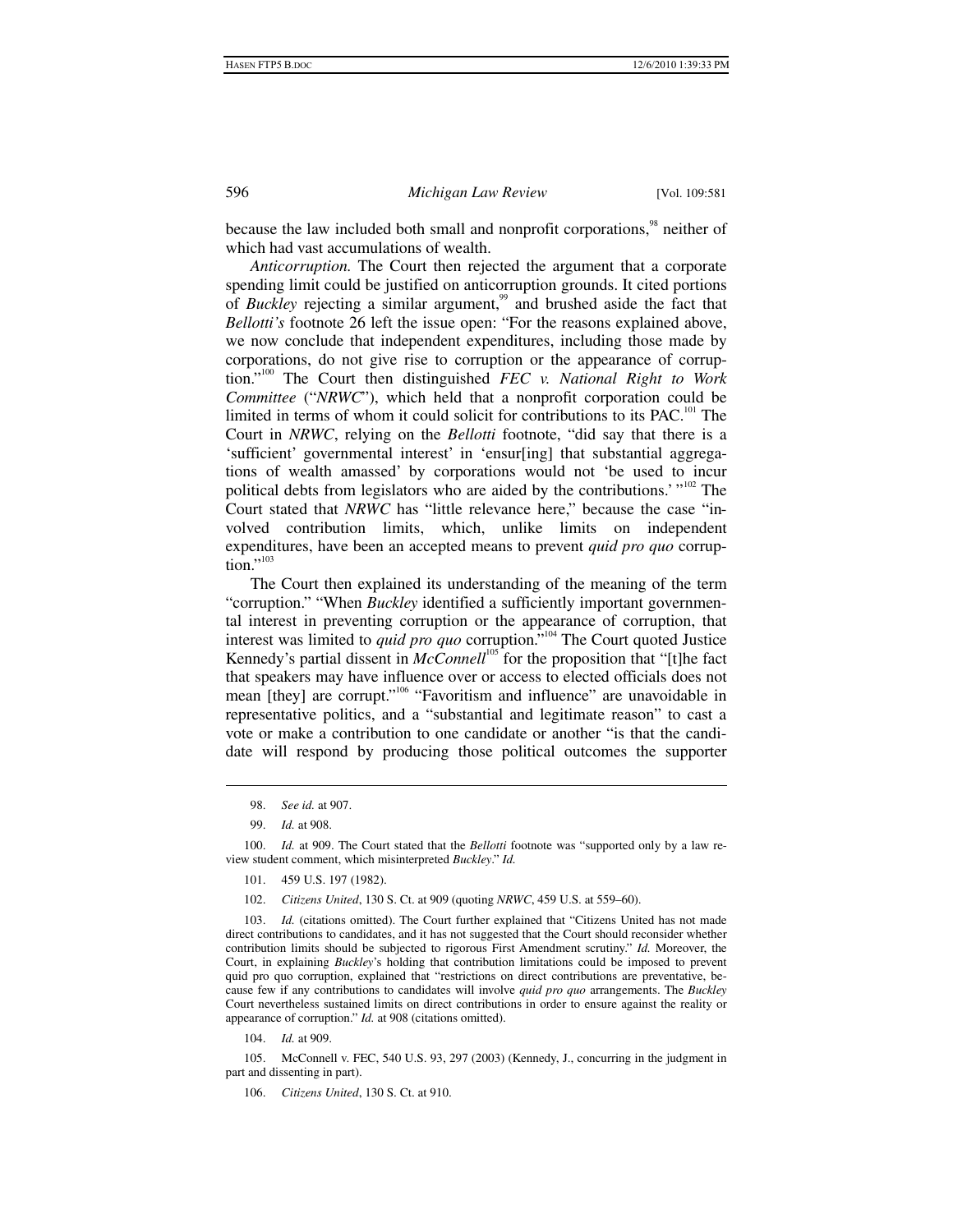favors."<sup>107</sup> The Court further stated that "[t]he appearance of influence or access . . . will not cause the electorate to lose faith in our democracy," and independent spending which is uncoordinated with a candidate cannot give rise to an appearance of corruption because the additional political speech simply seeks to persuade voters who have "the ultimate influence over elected officials."<sup>108</sup>

The Court concluded the discussion of the anticorruption argument by distinguishing the *Caperton* case as "limited to the rule that the judge [who benefited from significant spending on his behalf] must be recused, not that the litigant's political speech could be banned."<sup>109</sup> It also stated that the extensive record in *McConnell* "confirms *Buckley*'s reasoning that independent expenditures do not lead to, or create the appearance of, *quid pro quo* corruption."<sup>110</sup> The Court stated the record showed "scant evidence that independent expenditures even ingratiate. Ingratiation and access, in any event, are not corruption."<sup>111</sup> The Court concluded that it would be a "cause" for concern" "[i]f elected officials succumb to improper influences from independent expenditures; if they surrender their best judgment; and if they put expediency before principle."112 Though the Court must "give weight to attempts by Congress . . . to dispel either the appearance or the reality of these influences," the remedy "must comply with the First Amendment," and an "outright ban on corporate political speech during the critical preelection period is not a permissible remedy." $113$ 

*Shareholder protection*. Though the government put most of its eggs into the shareholder protection basket,  $114$  the Court disposed of the argument in two short paragraphs. First, the Court said, the argument was an impermissible basis to limit corporate spending because, like the antidistortion argument, it would allow the government to apply the ban to media corporations.<sup>115</sup> There was also "little evidence of abuse that cannot be corrected by shareholders" through corporate democracy.<sup>116</sup> The statute also suffered from being underinclusive in serving the shareholder protection interest, because it covered certain media ads in the short period before the election,

1

 112. *Id.* at 911. The Court did not explain why elected officials could succumb to improper influences from independent expenditures if such expenditures have no potential to corrupt.

- 113. *Id.*
- 114. *See supra* note 92.
- 115. *Citizens United*, 130 S. Ct. at 911.
- 116. *Id.*

 <sup>107.</sup> *Id.* (quoting *McConnell*, 540 U.S. at 297 (Kennedy, J., concurring in the judgment in part and dissenting in part)).

 <sup>108.</sup> *Id.*

 <sup>109.</sup> *Id.*

 <sup>110.</sup> *Id.*

 <sup>111.</sup> *Id.* (citations omitted)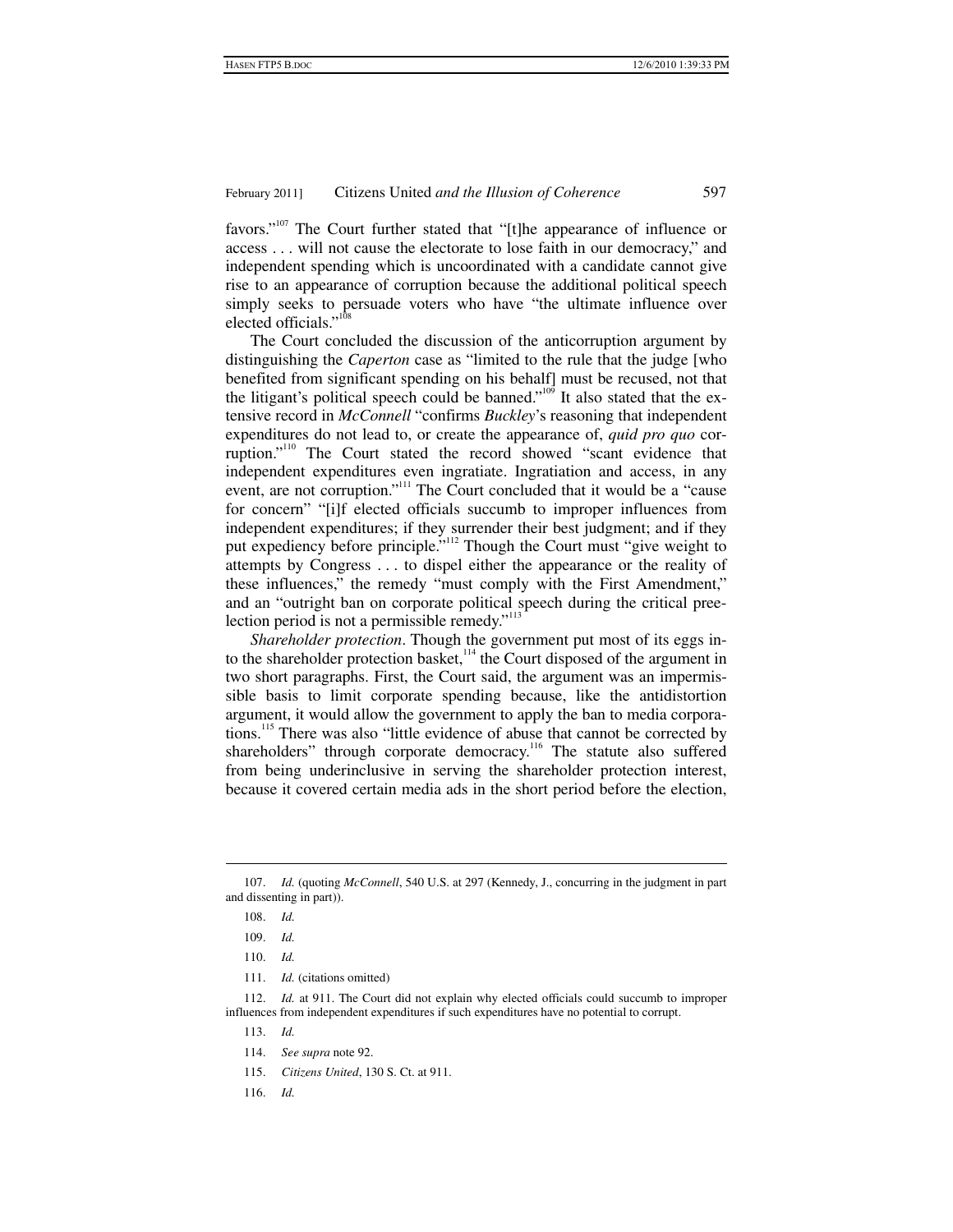and overinclusive, because it covered nonprofit and for-profit corporations with single shareholders. $117$ 

Following the rejection of the three potential government interests, the Court concluded by quickly noting that it did not reach the question "whether the Government has a compelling interest in preventing foreign individuals or associations from influencing our Nation's political process."<sup>118</sup> It then argued that principles of stare decisis did not prevent overruling *Austin*: *Austin* "was not well reasoned,"<sup>119</sup> the government failed to "defend[] the reasoning of a precedent,"<sup>120</sup> the case was "undermined by experience" in circumventing the restriction, $121$  and "[n]o serious reliance interests are at stake."122 Given the Court's conclusion that *Austin* must be overruled, it followed that the Court overruled that part of *McConnell* upholding the BCRA's  $\S 203$ .<sup>123</sup>

In the final substantive part of the majority opinion, Justice Kennedy, joined by all of the Justices of the Court besides Justice Thomas, rejected Citizens United's challenges to the BCRA's § 311, requiring that televised electioneering communications include a disclaimer stating who was responsible for the content of the advertisement, and to  $\S 201$ , requiring disclosure by anyone spending more that \$10,000 on electioneering communications in a calendar year.<sup>124</sup> The Court stated that these rules impose "no ceiling on campaign-related activities"<sup>125</sup> and could be justified by the government's "sufficiently important" interest in providing the electorate with information about the sources of election-related spending.<sup>126</sup> "The Court has explained that disclosure is a less restrictive alternative to more comprehensive regulations of speech."<sup>127</sup> It reiterated that those facing the potential for harassment from disclosure are free to bring an as-applied chal-

- 118. *Citizens United*, 130 S. Ct. at 911.
- 119. *Id.* at 912.

1

- 120. *Id.*
- 121. *Id.*
- 122. *Id.* at 913.
- 123. *Id.*
- 124. *Id.* at 913–16.
- 125. *Id.* at 914 (quoting Buckley v. Valeo, 424 U.S. 1, 64 (1976) (per curiam)).

 126. *Id.* The Court rejected the arguments that disclosure was unjustified for commercial advertisements (e.g., advertising the movie), that the disclosure law was underinclusive because it did not cover print or media advertising, and that the disclosure law could be limited to ads which are the functional equivalent of direct advocacy. On this latter point, the Court stated, "Even if the ads only pertain to a commercial transaction, the public has an interest in knowing who is speaking about a candidate shortly before an election." *Id.* at 915. The Court's statement that "the informational interest alone is sufficient to justify application of § 201 to these ads," *id.* at 915–16, and its approval of disclosure requirements applied to lobbying activities, *id.* at 915, together mean the Court is likely to uphold a variety of broad disclosure provisions against constitutional challenge.

127. *Id.*

 <sup>117.</sup> *Id.* For an argument that Congress or state legislatures should pass new rules limiting corporate political spending without shareholder approval, see Lucian A. Bebchuk & Robert J. Jackson, Jr., *Corporate Political Speech: Who Decides?*, 124 Harv. L. Rev. 83 (2010).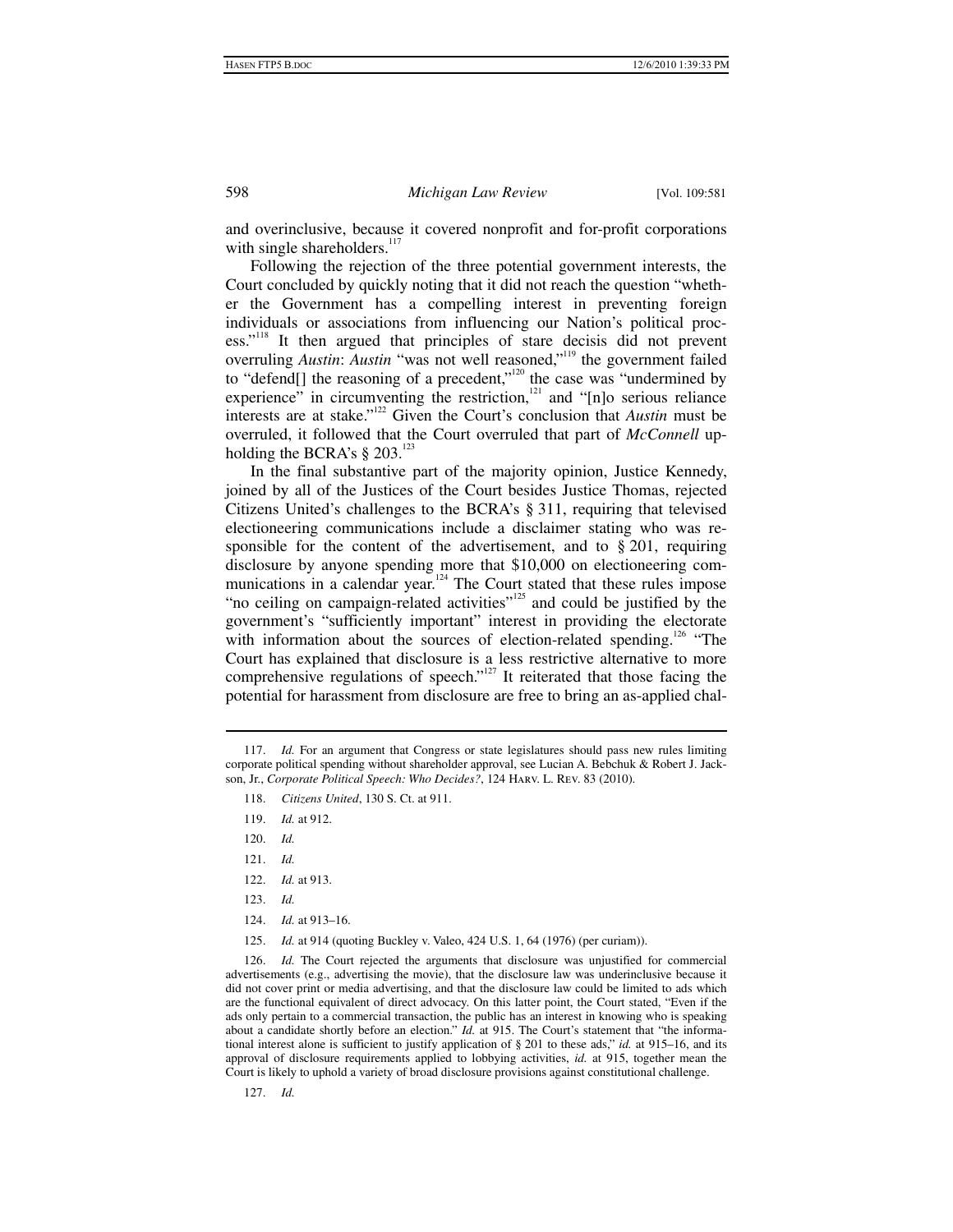lenge, but noted that Citizens United "has offered no evidence that its members may face  $\dots$  threats or reprisals."<sup>128</sup>

#### b. *The Concurring Opinions*

Chief Justice Roberts and Justice Scalia each wrote concurring opinions.<sup>129</sup> The Chief Justice's opinion was devoted exclusively to defending the majority's decision against charges that the Court acted immodestly in deciding the case. The opinion began by stating fidelity to the avoidance canon, and noted that the Court applied it in *Northwest Austin Municipal Utility District Number One v. Holder* ("*NAMUDNO*"),<sup>130</sup> the term prior so as to avoid striking down a major portion of the Voting Rights  $Act.$ <sup>131</sup> It stated, however, that there was no principled statutory way to resolve the case in Citizens United's favor, $\frac{132}{2}$  nor a way to decide the constitutional question narrowly through the use of an as-applied challenge. $^{133}$ 

According to the Chief Justice, stare decisis should not prevent overruling *Austin*. He disagreed with the notion that cases relying on *Austin* constituted cases "reaffirming" *Austin*<sup>134</sup> because "[n]ot a single party in any of those cases asked us to overrule *Austin*."<sup>135</sup> "Abrogating the errant precedent ... might better preserve the law's coherence and curtail the precedent's disruptive effects."<sup>136</sup> *Austin* was "errant" because it contradicted *Buckley*'s rejection of the equalization rationale and *Bellotti*'s rejection of limits on free speech rights of corporations. Moreover, *Austin*'s rationale is "uniquely destabilizing" because its equalization rationale could affect Court decisions outside the campaign finance area.<sup>137</sup> He criticized the dissent for rejecting the argument that *Austin* offered an equalization rationale, "a point that most scholars acknowledge (and many celebrate)."<sup>138</sup> He stated that "[a] speaker's ability to persuade . . . provides no basis for government

- 130. 129 S. Ct. 2504 (2009).
- 131. *Citizens United*, 130 S. Ct. at 918 (Roberts, C.J., concurring).
- 132. *Id.*

- 133. *Id.* at 919.
- 134. *Id.* at 919–20.

- 136. *Id.* at 921.
- 137. *Id.* at 922.
- 138. *Id.*

 <sup>128.</sup> *Id.* at 916. The Court reiterated the centrality of as-applied challenges in dealing with the threat of harassment in *Doe v. Reed*, 130 S. Ct. 2811 (2010), a case it decided later in 2010.

 <sup>129.</sup> The Chief Justice's opinion is the more important one for the purposes of this Article. Justice Scalia's concurrence addressed itself to the "original understanding" of the First Amendment, *Citizens United*, 130 S. Ct. at 925 (Scalia, J., concurring), taking strong issue with the dissent's claim that the Framers of the Constitution would have approved of corporate spending limits in candidate elections, *id.* at 925–29.

 <sup>135.</sup> *Id.* at 920; *see also id.* ("[A]s the dissent points out, the Court generally does not consider constitutional arguments that have not properly been raised." (citation omitted)).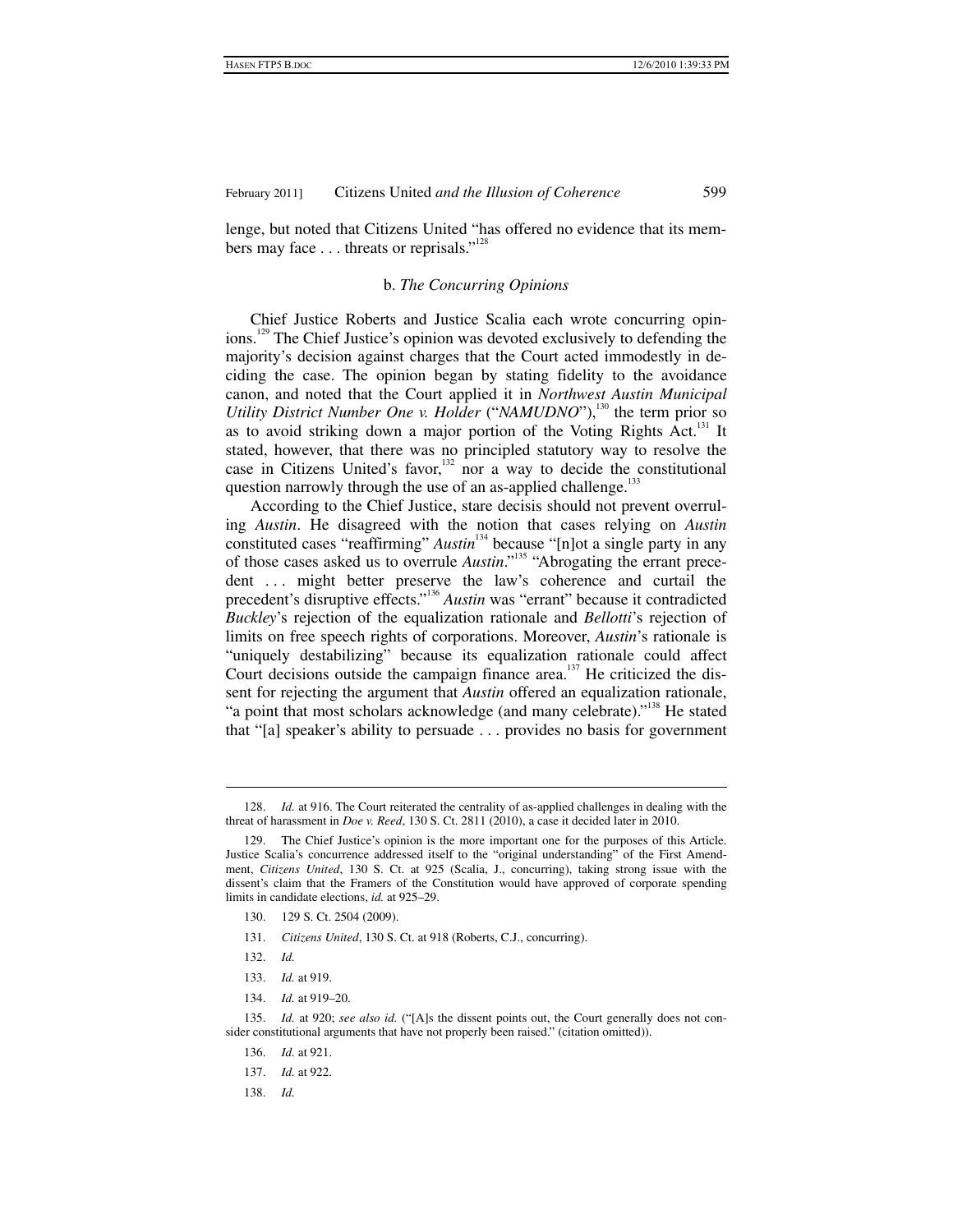regulation of free and open public debate on what the laws should be."<sup>139</sup> "Finally and most importantly" was the government's own failure to defend *Austin*'s rationale:<sup>140</sup> "to the extent the Government relies on new arguments—and declines to defend *Austin* on its own terms—we may reasonably infer that it lacks confidence in that decision's original justifica- $\text{tion.}^{\cdot,141}$ 

# c. The Dissenting Opinions<sup>142</sup>

Justice Stevens, for the four dissenters on the corporate spending limits question, issued a lengthy dissenting opinion.<sup>143</sup> He began with two sections addressing why the Court should have decided the case on narrower statutory grounds,144 as well as why the Court should have affirmed *Austin* under principles of stare decisis.<sup>145</sup> He concluded that "[e]ach of the [narrower]

 140. *Id.* The Chief Justice explained that the *Austin* majority opinion relied on neither the threat of quid pro quo corruption nor the need for shareholder protection. *Id.* at 924.

141. *Id.*

1

 142. I focus here solely on Justice Stevens's dissent. Justice Thomas dissented for himself alone on the constitutionality of the disclosure and disclaimer provisions. *Id.* at 979–82 (Thomas, J., concurring in part and dissenting in part). Consistent with his views in earlier cases, *see* Richard L. Hasen, *Justice Thomas: leading the way to campaign-finance deregulation*, FIRST AMENDMENT Center (Oct. 8, 2007), http://www.firstamendmentcenter.org/analysis.aspx?id=18958, Justice Thomas stated that the First Amendment contains a right to anonymous speech that cannot be overcome by a government interest in providing information to the electorate, particularly given the potential chill on First Amendment activity caused by disclosure of campaign-related speech over the internet. *Citizens United*, 130 S. Ct. at 981–82 (Thomas, J., concurring in part and dissenting in part). He made the same points in *Doe v. Reed* later in the term. 130 S. Ct. 2811, 2844–47 (2010) (Thomas, J., dissenting).

 143. The opinion runs fifty pages in the Supreme Court Reporter. Justice Stevens even apologized for the length of the dissent: "I regret the length of what follows, but the importance and novelty of the Court's opinion require a full response." *Citizens United*, 130 S. Ct. at 931 (Stevens, J., concurring in part and dissenting in part).

 144. On the first point, Justice Stevens argued that the issue of overruling *Austin* was not properly before the Court, because a facial challenge was abandoned in the lower court and the issue was not presented in the jurisdictional statement to the Court. *Id.* at 931–32. "Our colleagues' suggestion that 'we are asked to reconsider *Austin* and, in effect, *McConnell*,' would be more accurate if rephrased to state that 'we have asked ourselves' to consider those cases." *Id.* at 931 (citation omitted). He then argued that the case should have been adjudicated as an as-applied, rather than facial, challenge, *id.* at 933–36, noting that the facial challenge allowed the Court to adjudicate the issues in the case, including the question whether the spending limits were justified on anticorruption grounds, without giving the government the opportunity to develop evidence on the question in the lower courts, *id.* at 933.

Justice Stevens then discussed three ways the Court could have decided the case on narrower grounds: that video-on-demand is not covered by § 203, *id.* at 937; that the *MCFL* exemption should be expanded to cover nonprofit corporations that take a de minimis amount of money from corporations, *id.*; and that Citizens United's feature length film "look[ed] so unlike the types of electoral advocacy Congress has found deserving of regulation" that the group was entitled to an as-applied constitutional exemption, *id.* at 938.

 145. On this point, Justice Stevens disagreed with the majority's assertions that *Austin* was poorly reasoned and that it was undermined by experience. On the latter point, the dissent stated that "[t]he majority has no empirical evidence with which to substantiate the claim." *Id.* at 939. Federal, state, and local governments relied on *Austin* in crafting their campaign finance laws, *id.* at 940, and

 <sup>139.</sup> *Id.* at 923. Like the majority, the Chief Justice stressed the application of *Austin* to media corporations. *Id.*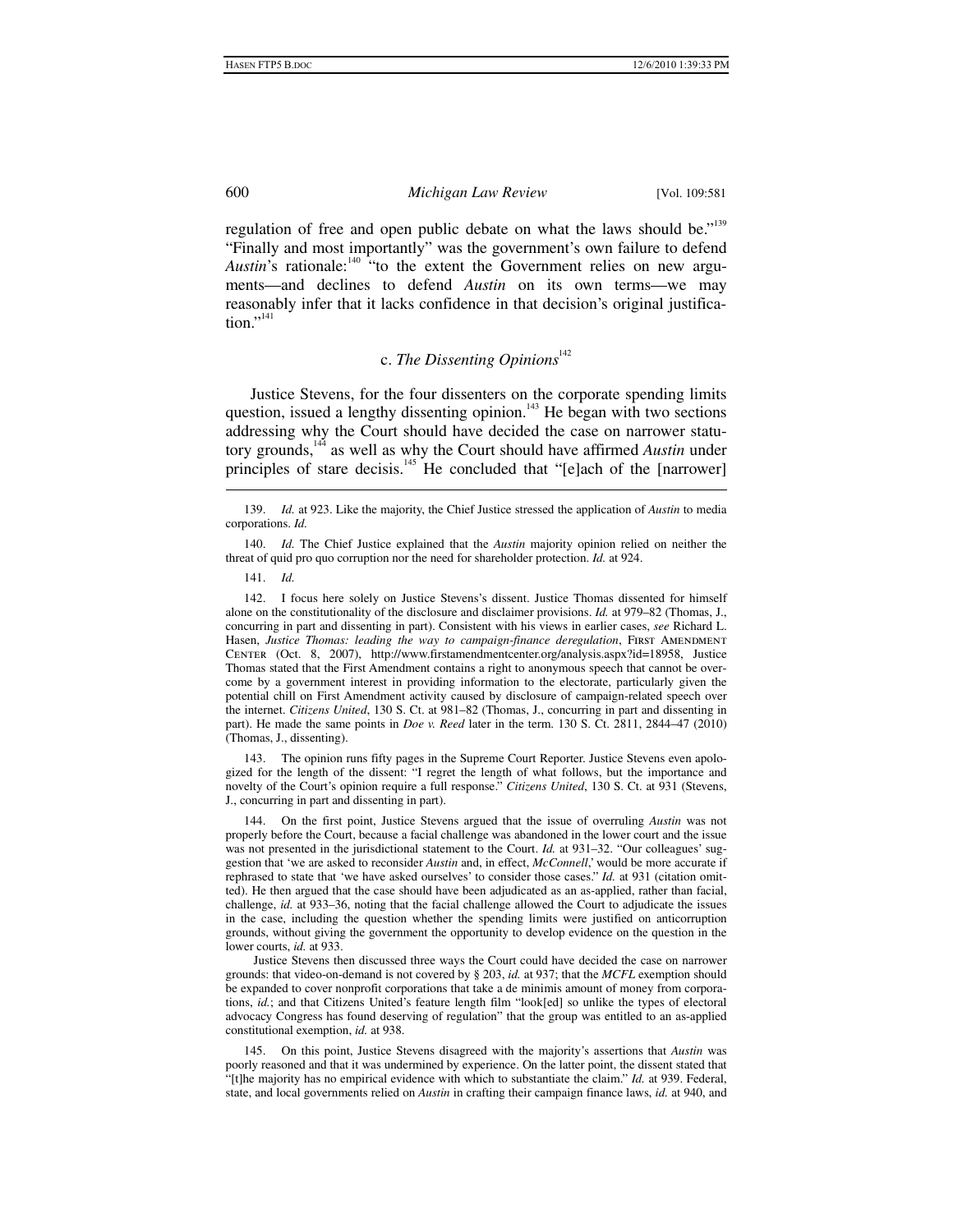arguments made above is surely at least as strong as the statutory argument the Court accepted in last year's Voting Rights Act case, [*NAMUDNO*]."146

On the merits, Justice Stevens disagreed with the majority's repeated insistence that the PAC requirement "banned" political speech, calling the characterization "highly misleading, and need[ing] to be corrected."<sup>147</sup> The idea that corporate speech would be banned is "nonsense."<sup>148</sup> Justice Stevens defended the media exemption, noting the "unique role played by the institutional press in sustaining public debate."<sup>149</sup>

The dissent rejected the "identity-based" distinctions of the majority, noting that in the election context, laws ban political activities of foreigners and government employees.<sup>150</sup> It then turned to the "original understandings" of the First Amendment,<sup>151</sup> the pre-*Austin* campaign finance cases,<sup>152</sup> and the post-*Austin* cases which "reaffirmed" its holding.<sup>153</sup> The dissent also disagreed with the majority's reading of *Buckley* and *Bellotti*, stating that *Austin* did not conflict with *Buckley*'s rejection of the equalization rationale,154 and noting that *Bellotti* footnote 26 expressly left the anticorruption rationale open as to corporate spending limits in candidate elections.<sup>155</sup>

- 147. *Citizens United*, 130 S. Ct. at 942 (Stevens, J., concurring in part and dissenting in part).
- 148. *Id.* at 944.

1

 149. *Id.* at 943; *see also id.* at 976 (discussing the role of the press and media exemption). Justice Stevens added that "with a media corporation there is also a lesser risk that investors will not understand, learn about, or support the advocacy messages that the corporation disseminates." *Id.* at 943 n.32. He also stated that the majority "[r]oam[ed] far afield from the case at hand" by worrying "that the government will use § 203 to ban books, pamphlets, and blogs." *Id.* at 943 n.31.

 150. *Id.* at 946–48. "Campaign finance distinctions based on corporate identity tend to be less worrisome . . . because the 'speakers' are not natural persons, much less members of our political community, and the governmental interests are of the highest order." *Id.* at 947.

- 151. *Id.* at 948–52.
- 152. *Id.* at 952–56.
- 153. *Id.* at 956–57.

 154. *Id.* at 958. In *Austin*, the Court "*expressly* ruled that the compelling interest supporting Michigan's statute was not [the equalization rationale] but rather the need to confront the distinctive corrupting potential of corporate electoral advocacy financed by general treasury dollars." *Id.* (citation omitted).

 155. *Id.* at 959 ("A referendum cannot owe a political debt to a corporation, seek to curry favor with a corporation, or fear the corporation's retaliation.").

the Court's contrary ruling "makes a hash" out of the BCRA's regulatory scheme, weakening parties by strengthening outside groups, *id.*

 <sup>146.</sup> *Id.* at 938 n.16. Chief Justice Roberts called the dissent's views of these narrower grounds "quite perplexing" because the dissenters "presumably agree[] with the majority that Citizens United's narrower statutory and constitutional arguments lack merit—otherwise its conclusion that the group should lose this case would make no sense." *Id.* at 918 (Roberts, C.J., concurring). The dissent responded that there is "nothing perplexing about the matter" because the dissenters "do not share [the majority's] view of the First Amendment" and therefore there is no occasion "to practice constitutional avoidance or to vindicate Citizens United's as-applied challenge." *Id.* at 938 n.16 (Stevens, J., concurring in part and dissenting in part). One might add that the dissent likely wanted to avoid the political optics of a 9–0 defeat for the government (albeit on vastly different grounds), recalling the majority's controversial statement in *Bush v. Gore* that "[s]even Justices of the Court agree that there are constitutional problems with the recount ordered by the Florida Supreme Court that demand a remedy. The only disagreement is as to the remedy." 531 U.S. 98, 111 (2000) (per curiam) (citations omitted).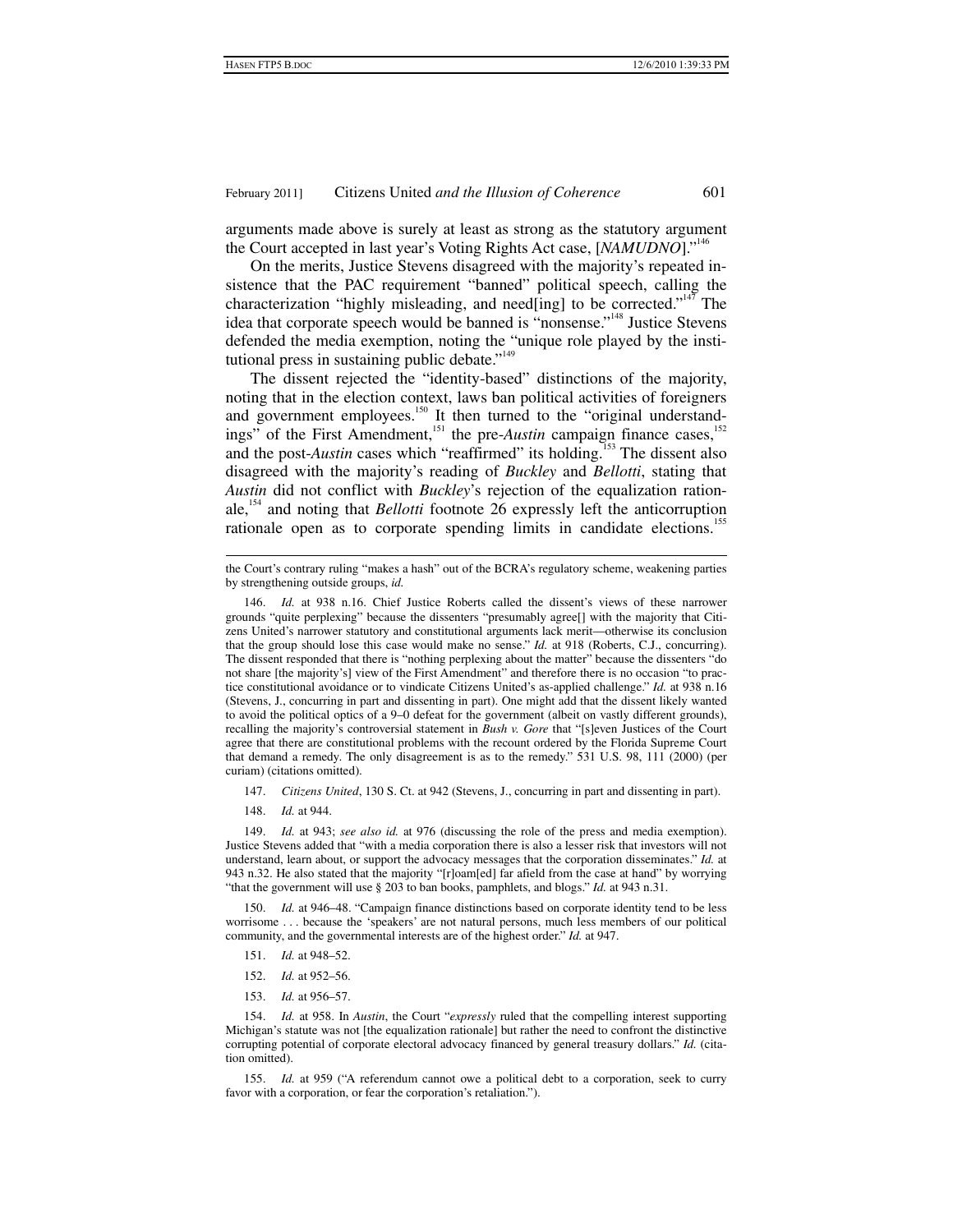Finally, the dissent turned to discuss the anticorruption, antidistortion, and shareholder protection rationales.

*Anticorruption*. The dissent disagreed with the narrow view of corruption embraced by the majority: "[T]he difference between selling a vote and selling access is a matter of degree, not kind."<sup>156</sup> Setting forth a broad view of "undue influence" that could justify campaign finance regulations, the dissent rejected the idea that *Buckley* compelled a conclusion that independent spending can never corrupt a candidate.<sup>157</sup> It concluded that corporations raised a special problem of quid pro quo corruption because corporations as a class "tend to be more attuned to the complexities of the legislative process and more directly affected by tax and appropriations measures that receive little public scrutiny; they also have vastly more money with which to try to buy access and votes."<sup>158</sup> The dissent saw the majority's rejection of these arguments as inconsistent with its opinion the term before in *Caperton*. 159 The dissent also rejected arguments that Congress passed the law as a means of incumbent self-protection.<sup>160</sup>

*Antidistortion*. While acknowledging "that *Austin* can bear an egalitarian reading,"<sup>161</sup> the dissent disputed the claim that it was "just" an " 'equalizing' ideal in disguise."162 Instead, "[u]nderstood properly" the argument "is simply a variant on the classic governmental interest in protecting against improper influences on officeholders that debilitate the democratic process."<sup>163</sup> According to the dissent, corporations do not engage in selfexpression the way human beings do.<sup>164</sup> In any case, some corporations actually wanted limits on spending to prevent officeholders from "shak[ing]

 158. *Id.* at 965; *see also id.* ("Business corporations must engage the political process in instrumental terms if they are to maximize shareholder value. The unparalleled resources, professional lobbyists, and single-minded focus they bring to this effort . . . make *quid pro quo* corruption and its appearance inherently more likely when they (or their conduits or trade groups) spend unrestricted sums on elections.").

- 159. *Id.* at 967–68.
- 160. *Id.* at 968–70.
- 161. *Id.* at 971 n.69.

 162. *Id.* at 970; *see also id.* at 971 n.69 (disagreeing with the Chief Justice that there is "nothing more to it" than equality).

- 163. *Id.* at 970.
- 164. *Id.* at 970–72.

 $\overline{a}$ 

 <sup>156.</sup> *Id.* at 961. Justice Stevens discussed the evidence found by the district court in the *McConnell* case that members of Congress were grateful for independent negative advertisements run with corporate and labor union money. Further, groups running these ads received special consideration from grateful officials when matters arose that affected these corporations and organizations. *Id.* at 961–62 (citing McConnell v. FEC, 251 F. Supp. 2d 176, 623–24 (D.D.C. 2003)). He also added that even if ingratiation and access are not corruption, "they are necessary prerequisites to it; they can create both the opportunity for, and the appearance of, *quid pro quo* arrangements." *Id.* at 965.

 <sup>157.</sup> *Id.* at 964 ("[I]ndependent advocacy . . . *does not presently appear* to pose dangers of real or apparent corruption comparable to those identified with large campaign contributions . . . ? (quoting Buckley v. Valeo, 424 U.S. 1, 46 (1976) (per curiam))). Despite stating that the majority seemed to decide this issue with finality and without any empirical evidence, the dissent suggested that a new version of § 203 might be "supported by additional evidence of quid pro quo corruption or its appearance." *Id.* at 978 n.76.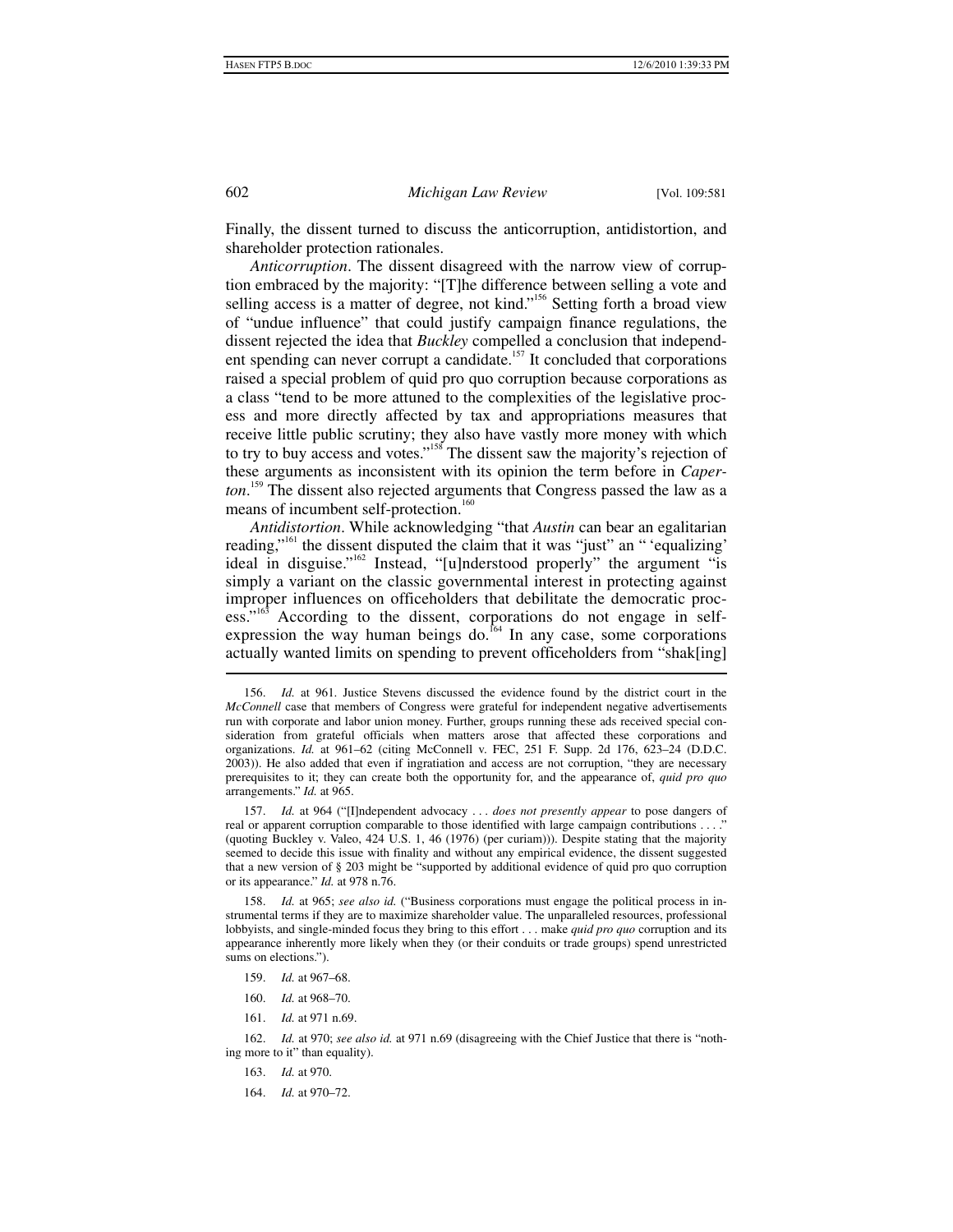them down for supportive ads."<sup>165</sup> Finally, large corporate spending could "marginalize<sup>[]"</sup> the opinions of "real people" by "drowning out . . . noncorporate voices."<sup>166</sup> This in turn "can generate the impression that corporations dominate our democracy"<sup>167</sup> and give corporations "special advantages in the market for legislation."<sup>168</sup>

*Shareholder protection*. The dissent reasoned that the law can "serve First Amendment values" by protecting the rights of shareholders from a "kind of coerced speech: electioneering expenditures that do not reflec[t] [their] support."<sup>169</sup> The PAC mechanism prevents managers from advancing personal agendas, and limits the "rent seeking behavior of executives and respects the views of dissenters."<sup>170</sup>

The Stevens dissent concluded by alluding to the troubled U.S. economy in 2010 driven by corporate excess, declaring that it was "a strange time to repudiate" the "common sense" of the American people dating back to Theodore Roosevelt's efforts to fight "against the distinctive corrupting potential of corporate electioneering."

# II. The Continued Incoherence of Campaign Finance Jurisprudence After *CITIZENS UNITED*

The *Citizens United* opinions are full of fascinating empirical, doctrinal, and jurisprudential issues that are likely to keep legal scholars busy for years, on issues ranging from constitutional avoidance<sup>172</sup> to facial versus as-applied challenges to First Amendment theory<sup>173</sup> to corporate

 $\overline{a}$ 

Id. at 975. The dissent stated that corporations are "uniquely equipped" to engage in this "rent seeking." *See id.*

169. *Id.* at 977 (internal quotation marks omitted).

170. *Id.*

 171. *Id.* at 979. Bill Araiza, writing before the Court's *Citizens United* decision, nicely situates the case in the context of disputes over the economic marketplace. *See* William D. Araiza, *Campaign Finance Regulation: the Resilience of the American Model*, 2 AMSTERDAM L. F. 55 (2009), *available at* http://ojs.ubvu.vu.nl/alf/article/view/108.

 172. Before the Court decided *Citizens United*, but after the Court set it for reargument, I wrote a law review article contrasting the Court's use of avoidance in *NAMUDNO* with its failure to do so in *Citizens United*. *See* Hasen, *Avoidance*, *supra* note 17. Justice Stevens in his dissent also noted the contrast in the Court's treatment of avoidance in the two cases. *See* Citizens United, 130 S. Ct. at 938 n.16 (Stevens, J., concurring in part and dissenting in part) (calling the statutory arguments in *Citizens United* "at least as strong" as those accepted by the Court in *NAMUDNO*).

 173. One issue is the majority's discussion of the Press Clause. *See* Eugene Volokh, *State Attorneys General Argue that Non-Media Speakers Should Get Less First Amendment Protection than Media Speakers*, The Volokh Conspiracy (June 1, 2010 2:21 PM), http://volokh.com/2010/06/01/ state-attorneys-general-argue-that-non-media-speakers-should-get-less-first-amendment-protectionthan-media-speakers (arguing that *Citizens United* rejects special protections for institutional press).

 <sup>165.</sup> *Id.* at 973.

 <sup>166.</sup> *Id.* at 974.

 <sup>167.</sup> *Id.*; *see also id.* at 975–76 ("In the real world, we have seen, corporate domination of the airwaves prior to an election may decrease the average listener's exposure to relevant viewpoints, and it may diminish citizens' willingness and capacity to participate in the democratic process.").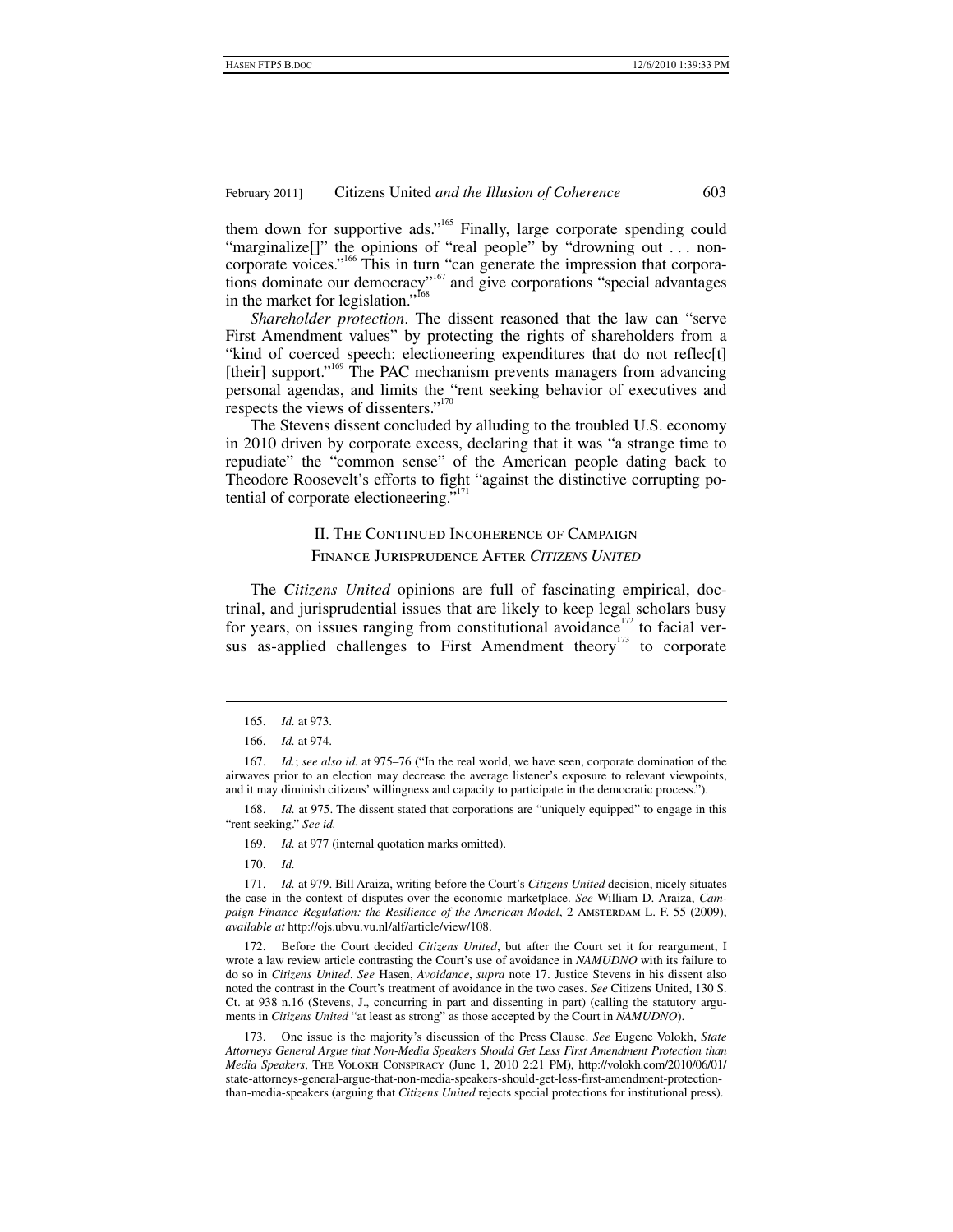governance $174$  to the tax treatment of nonprofits.<sup>175</sup> Even within campaign finance scholarship, there is much to say, on issues ranging from campaign finance disclosure<sup>176</sup> to how corporate and labor union spending patterns in elections may change in light of the decision,<sup>177</sup> regarding the Justices' divergent treatment of the antidistortion interest.<sup>178</sup>

My focus in this Article is limited to the question of the coherence of the *Citizens United* majority's approach, in light of both the earlier doctrinal incoherence of the Court<sup>179</sup> and the majority's celebration of its own decision as restoring coherence to campaign finance doctrine.<sup>180</sup> The question of coherence is interesting for both doctrinal and theoretical reasons. Doctrinally, it is important as the federal, state, and local governments attempt to rework their campaign finance laws to comport with both the *Citizens United* decision and for the likely lower courts' judicial reactions to that decision. Theoretically, the continued incoherence of Supreme Court doctrine sheds some light on the interaction of legal doctrine and the political legitimacy of

 175. *See* Miriam Galston, *When Statutory Regimes Collide: Will* Wisconsin Right to Life *and*  Citizens United *Invalidate Federal Tax Regulation of Campaign Activity?* (George Wash. Univ. Law Sch. Pub. Law & Legal Theory Research Paper Series, Paper No. 499, 2010), *available at* http://papers.ssrn.com/sol3/papers.cfm?abstract\_id=1572511; Ellen Aprill, Regulating the Political Speech of Noncharitable Exempt Organizations after *Citizens United* (unpublished manuscript) (on file with author).

 176. *See* Richard Briffault, *Campaign Finance Disclosure 2.0*, 9 Election L.J. 273 (forthcoming Oct. 2010).

 177. *See* Raymond J. La Raja, Will *Citizens United v. FEC* give more political power to corporations? (Sept. 2010) (unpublished manuscript), *available at* http://papers.ssrn.com/sol3/ papers.cfm?abstract\_id=1642175.

 178. As I hope to discuss in a future article, the dissent's treatment of the antidistortion interest is the least coherent portion of the dissenting opinion. The dissent seems to simultaneously (1) reject the argument that the antidistortion interest is (solely) an equality rationale; (2) defend the argument as really about traditional corruption; and (3) mix equality and corruption concepts in discussing how corporate speech can "drown out" other voices. More promising is the dissent's discussion of anti-extortion and anti-rent-seeking rationales for corporate spending limits.

Despite Justice Stevens recognizing in his dissent that he himself has endorsed the equalization rationale for campaign finance regulation more broadly, Citizens United v. FEC, 130 S. Ct. 876, 963 n.65 (2010) (Stevens, J., concurring in part and dissenting in part), the dissenting Justices chose not to offer a full-throated defense of the rationale. This could well be due to the government's failure to defend the rationale, a point stressed by both the majority opinion and the Chief Justice's concurring opinion.

 179. I have written three earlier articles exploring the Court's doctrinal incoherence. *See* Hasen, *Beyond Incoherence*, *supra* note 17; Hasen, Buckley *is Dead*, *supra* note 50; Richard L. Hasen, *The Newer Incoherence: Competition, Social Science, and Balancing in Campaign Finance Law After* Randall v. Sorrell, 68 Ohio St. L.J. 849 (2007).

180. *See supra* notes 1–6 and accompanying text.

 <sup>174.</sup> *See The DISCLOSURE Act: Hearing on H.R. 5175 Before the Commm. on H. Admin.*, 111th Cong. (2010) (statement of Professor John C. Coates IV, John F. Cogan, Jr. Professor of Law and Economics, Harvard Law School), *available at* http://papers.ssrn.com/sol3/ papers.cfm?abstract\_id=1604567; Bebchuk & Jackson, *supra* note 117; Reuven S. Avi-Yonah, *To Be or Not to Be?* Citizens United *and the Corporate Form* (Univ. of Mich. Law Sch. Law & Econ. Research Paper Series, Paper No. 10-005, 2010), *available at* http://papers.ssrn.com/ sol3/papers.cfm?abstract\_id=1546087; Anne Tucker Nees, Politicizing Corporations: A Corporate Law Analysis of Corporate Personhood and First Amendment Rights after *Citizens United* (Jan. 27, 2010) (unpublished manuscript), *available at* http://papers.ssrn.com/sol3/papers.cfm?abstract\_ id=1542063*.*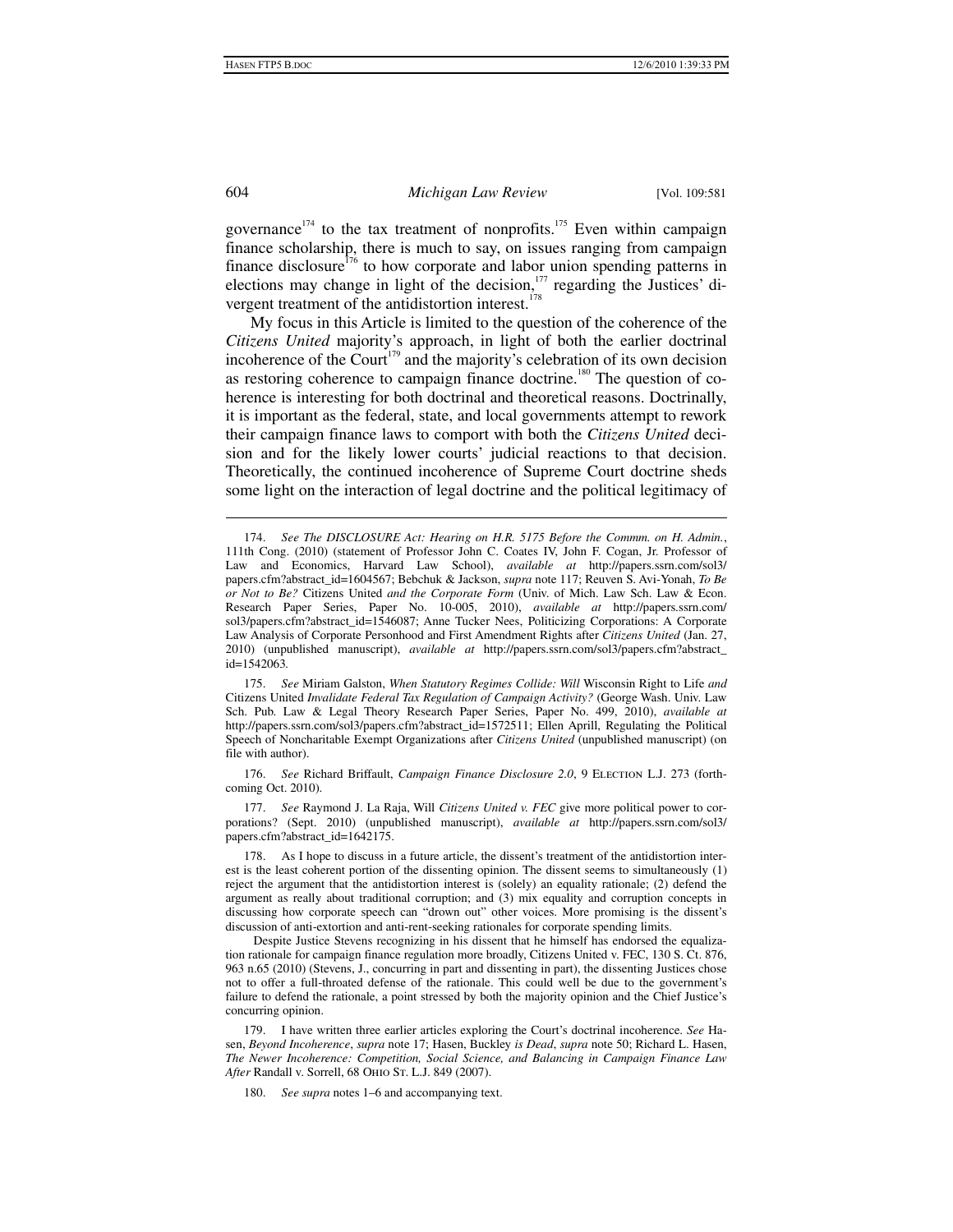the Court. This Part focuses on the doctrinal question, looking at issues related to spending limitations on foreigners, limitations in judicial elections, and contribution limitations generally. The next Part explores the theoretical question.

### A. *Foreign Spending*

The *Citizens United* majority tacked on to the end of its discussion of the anticorruption interest a brief statement reserving the question of the constitutionality of election spending limits imposed on foreigners. It expressed no opinion whether the "[g]overnment has a compelling interest in limiting foreign influence over our political process."<sup>181</sup>

The majority likely added these three sentences in response to the dissent, which raised the ghost of World War II propagandist "Tokyo Rose" in arguing that the logic of the majority's approach to free speech rights would mean that foreigners could not be limited in attempts to influence U.S. elections through campaign spending.<sup>182</sup>

The dissent overstated it a bit in contending that the majority's short discussion of the foreign spending issue "all but confesses that a categorical approach to speaker identity is untenable."<sup>183</sup> After all, the majority committed to nothing regarding how it would actually resolve the constitutional question of spending limits on foreigners, should the issue ever come before the Court—and it might be that the Justices in the majority would not agree on how to resolve it. But the dissent is likely right that the tenability of any argument a future majority could make to distinguish foreign spending from corporate spending in candidate elections is in serious question.

As framed by the majority, the question before the Court in some future case would be whether the government has a compelling interest in "limiting foreign influence over our political process."<sup>184</sup> Before turning to the government's possible interests in limiting foreign spending, consider how foreign individuals or associations—or anyone else—might influence our political process though spending on candidate elections.

*Id.*

 $\overline{a}$ 

182. *Id.* at 947–48 (Stevens, J., concurring in part and dissenting in part).

183. *Id.* at 948 n.51.

 184. *Id.* at 911 (majority opinion). Of course, this question presupposes that foreign individuals and associations have First Amendment rights, and that point is not clear for certain foreign individuals and associations. *See* David Cole, *Are Foreign Nationals Entitled to the Same Constitutional Rights as Citizens?*, 25 T. Jefferson L. Rev. 367 (2003).

 <sup>181.</sup> *Citizens United*, 130 S. Ct. at 911. The Court explained:

We need not reach the question whether the Government has a compelling interest in preventing foreign individuals or associations from influencing our Nation's political process. Cf. 2 U.S.C. § 441e (contribution and expenditure ban applied to "foreign national[s]"). Section 441b is not limited to corporations or associations that were created in foreign countries or funded predominately by foreign shareholders. Section 441b therefore would be overbroad even if we assumed, *arguendo*, that the Government has a compelling interest in limiting foreign influence over our political process.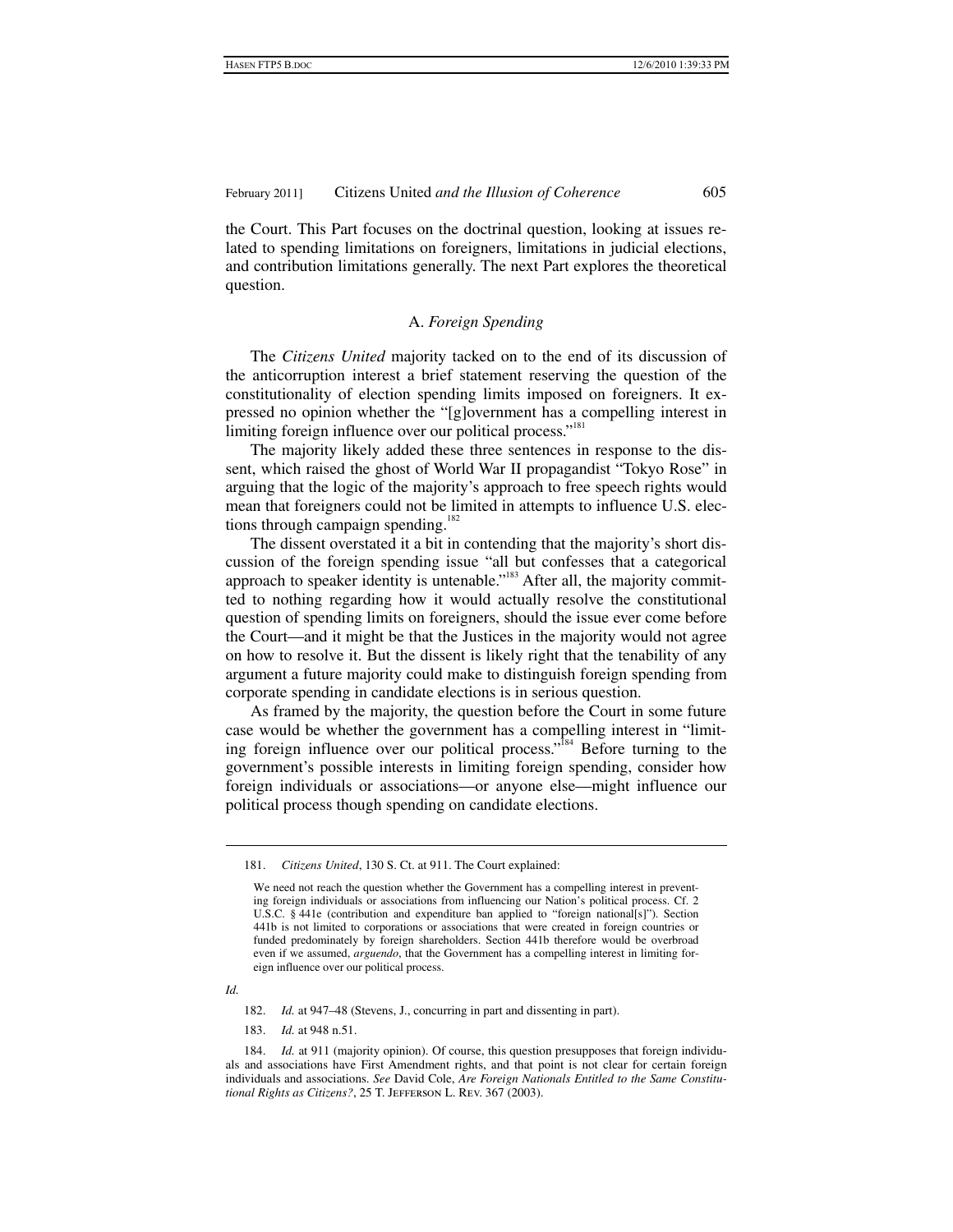#### 606 *Michigan Law Review* [Vol. 109:581

Money can influence the political process in two ways: electorally and legislatively.<sup>185</sup> Campaign spenders who pursue an electoral strategy use money to try to convince the electorate to vote for or against a certain candidate for office. Though it is true that the candidate who spends the most money on an election does not always win,<sup>186</sup> having enough money is a sine qua non to be competitive in modern campaigns. On the federal level, in 2008 the average cost to win a House seat was over \$1.2 million and the average Senate race cost over \$6.5 million.<sup>187</sup> Presidential campaigning hit \$1.8 billion in 2008,<sup>188</sup> and each candidate in 2012 may be looking to raise at least \$1 billion. Though there is wider variation, state campaigns can also be quite expensive.<sup>189</sup> And of course, the fundraising needs in competitive races are even higher. $190$ 

Some campaign spenders pursue a legislative strategy instead of or in addition to an electoral strategy. Under a legislative strategy, a spender's support for a candidate can help secure access—if not more—from grateful elected officials.

It is easy to see why governments would enact laws barring foreign individuals, governments, and associations from spending money on candidate elections, whether such foreigners pursue an electoral or legislative strategy. But it is difficult to see how any of the arguments supporting a foreign spending limit could be squared with the reasoning of the majority in *Citizens United*. Consider this sketch of three potential arguments in favor of

 $\overline{a}$ 

 <sup>185.</sup> On the terms "electoral strategy" and "legislative strategy," see Daniel Hays Lowenstein, *On Campaign Finance Reform: The Root of All Evil is Deeply Rooted*, 18 Hofstra L. Rev. 301, 308 (1989). Some foreigners might want to spend money on U.S. elections just for the joy of doing so—the "consumption" value of political activity. *See* Stephen Ansolabehere et al., *Why is There so Little Money in U.S. Politics?*, 17 J. Econ. Pers. 105 (2003). It is hard to see a foreigner's strong First Amendment interest in such circumstances.

 <sup>186.</sup> Among prominent examples are self-financed candidates, who rarely win but can usually run a competitive campaign through self-funding. *See* Anne Bauer, *The Efficacy of Self-Funding a Political Campaign*, Nat'l Inst. on Money St. Pol. (June 22, 2010), http://www.followthemoney.org/ press/PrintReportView.phtml?r=429&PHPSESSID=6876d32e911ce6c20e13fc685e6908d4 (finding only 11 percent of self-funded candidates at state level successful in the 2000–2009 period).

Table 1: Cost of Winning: House and Senate Winners' Receipts, 1998-2008, CAMPAIGN Fin. Inst., Nov. 6, 2008, http://www.cfinst.org/congress/pdf/Table1\_PostElec.pdf.

 <sup>188.</sup> Richard L. Hasen, *The Transformation of the Campaign Financing Regime for U.S. Presidential Elections* (Loyola Law Sch. L.A. Legal Studies Working Paper Series, Paper No. 2009- 45, 2009), *available at* http://papers.ssrn.com/sol3/papers.cfm?abstract\_id=1505527.

 <sup>189.</sup> *See* Denise Roth Barber, *An Overview of State Campaigns, 2007–2008*, Nat'l Inst. on Money St. Pol., tbl. 1 (Apr. 6, 2010), http://www.followthemoney.org/Research/ (follow "An Overview of State Campaigns, 2007–2008" hyperlink; then follow "Legislative Campaigns" hyperlink).

 <sup>190.</sup> *See* See Alan I. Abramowitz et al., *Incumbency, Redistricting, and the Decline of Competition in U.S. House Elections*, 68 J. Pol. 75, 82–83 (2006) (discussing much greater competitiveness of House elections when challenger to incumbent raised over \$1 million and much less competitive when competitors raised under \$500,000); *Table 4: Open Seat Winners and Losers, Senate and House, 2000–2008*, Campaign Fin. Inst., Nov. 6, 2008, http://www.cfinst.org/ congress/pdf/Table4\_PostElec.pdf (reporting that open House seat winners in 2008 spent an average of \$1.6 million and open Senate seat winners in 2008 spent an average of just under \$7.4 million).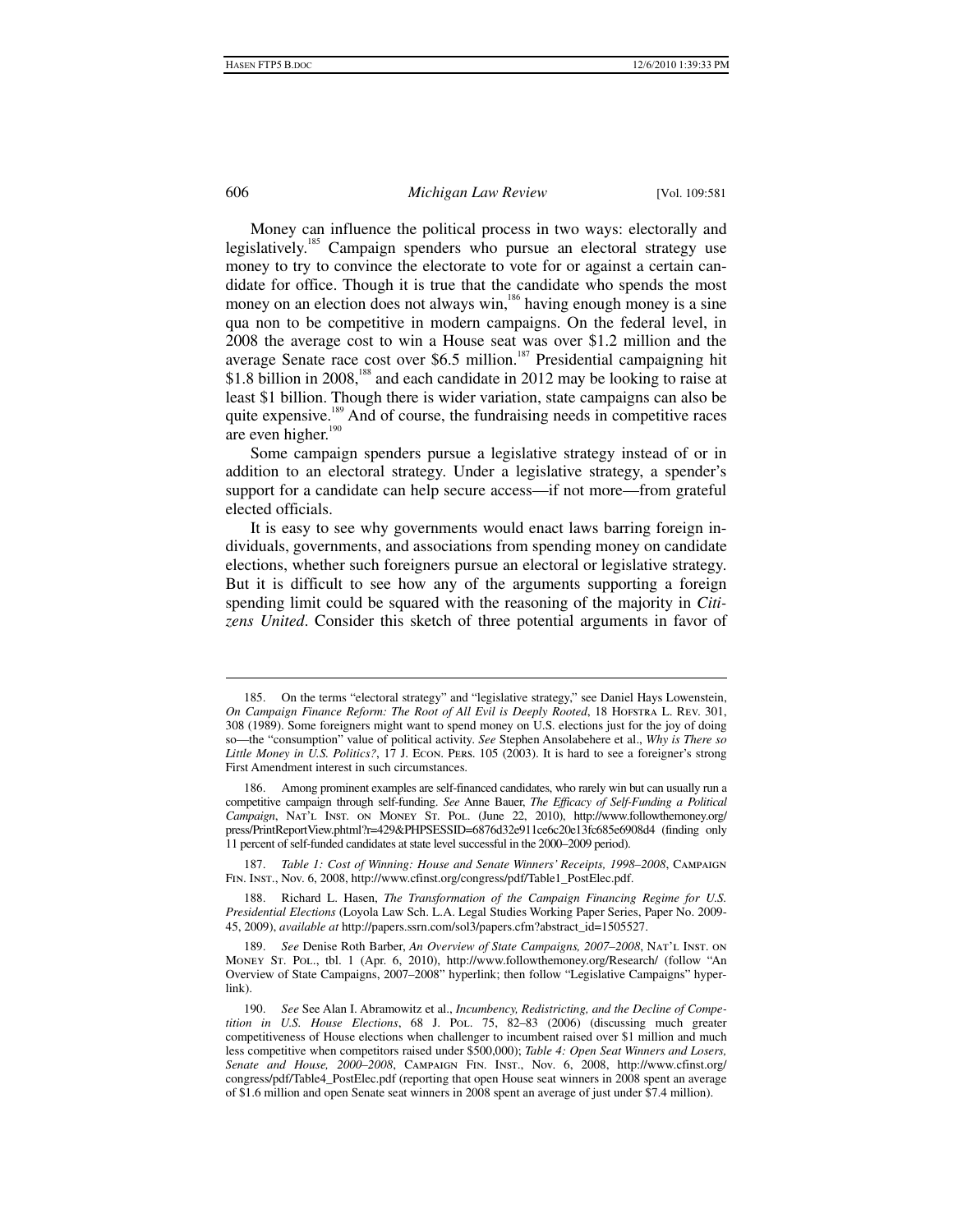such limits and how the *Citizens United* majority responded to each in the corporate context.<sup>191</sup>

*1. Foreign spending could lead to corruption of elected officials.* Unlike American citizens, foreign individuals, governments, and associations are unlikely to have allegiance to the United States. A foreign entity may even have interests adverse to the United States, militarily, diplomatically, economically, or in some other way. Foreign individuals, governments, and associations could spend money independently supporting candidates in the hopes of currying favor with those candidates, getting them to take legislative positions that these foreign individuals and associations favor. At the very least, foreigners could engage in this spending as part of a legislative strategy to secure preferential access to elected officials and policymakers, access which most non-spenders would not have, in the hopes of convincing elected officials and policymakers to adopt the foreigners' preferred legislative and policy positions.

Though these seem to be reasonable arguments in favor of a ban on foreign campaign spending, they run counter to many of the key assertions and suppositions of the *Citizens United* majority. As the dissent noted, a foreigner spending limitation would be an identity-based restriction,  $192$  which under the majority's view would interfere with the free speech rights of those who would want to hear what might be said in an election about a candidate.<sup>193</sup> If more speech is always better,<sup>194</sup> and if "[t]he First Amendment protects speech and speaker, and the ideas that flow from each,<sup>195</sup> then it is hard to see the basis for limiting speech simply by the identity of the speaker. In addition, the majority has declared that independent spending simply cannot corrupt, $196$  and that in any case ingratiation and access are not corruption.<sup>197</sup>

2. Foreign spending could affect who is elected to office in the United *States*. Even putting aside the possibility of corruption and the sale of access, foreign spending aimed purely at an electoral strategy is objectionable. In recent years, federal elections in the United States have been marked by a rise in partisanship. The Democratic and Republican parties fight hard in "battleground" states for the presidency, and in "swing districts" and "purple" areas for House and Senate seats. Large amounts of

193. *See* Citizens United v. FEC, 130 S. Ct. 876, 899 (2010).

 194. *See id.* at 911 ("[I]t is our law and our tradition that more speech, not less, is the governing rule.").

 <sup>191.</sup> For each of these arguments against spending by "foreign individuals or associations," I leave aside the question of spending by permanent U.S. resident aliens, which presents different questions because resident aliens may have greater allegiance and attachment to the United States. I am including foreign governments, however.

 <sup>192.</sup> *See supra* note 183 and accompanying text.

 <sup>195.</sup> *Id.* at 899; *cf. id.* at 923 (Roberts, C.J., concurring) ("A speaker's ability to persuade . . . provides no basis for government regulation of free and open public debate on what the laws should be.").

 <sup>196.</sup> *Id.* at 909 (majority opinion).

 <sup>197.</sup> *Id.* at 910.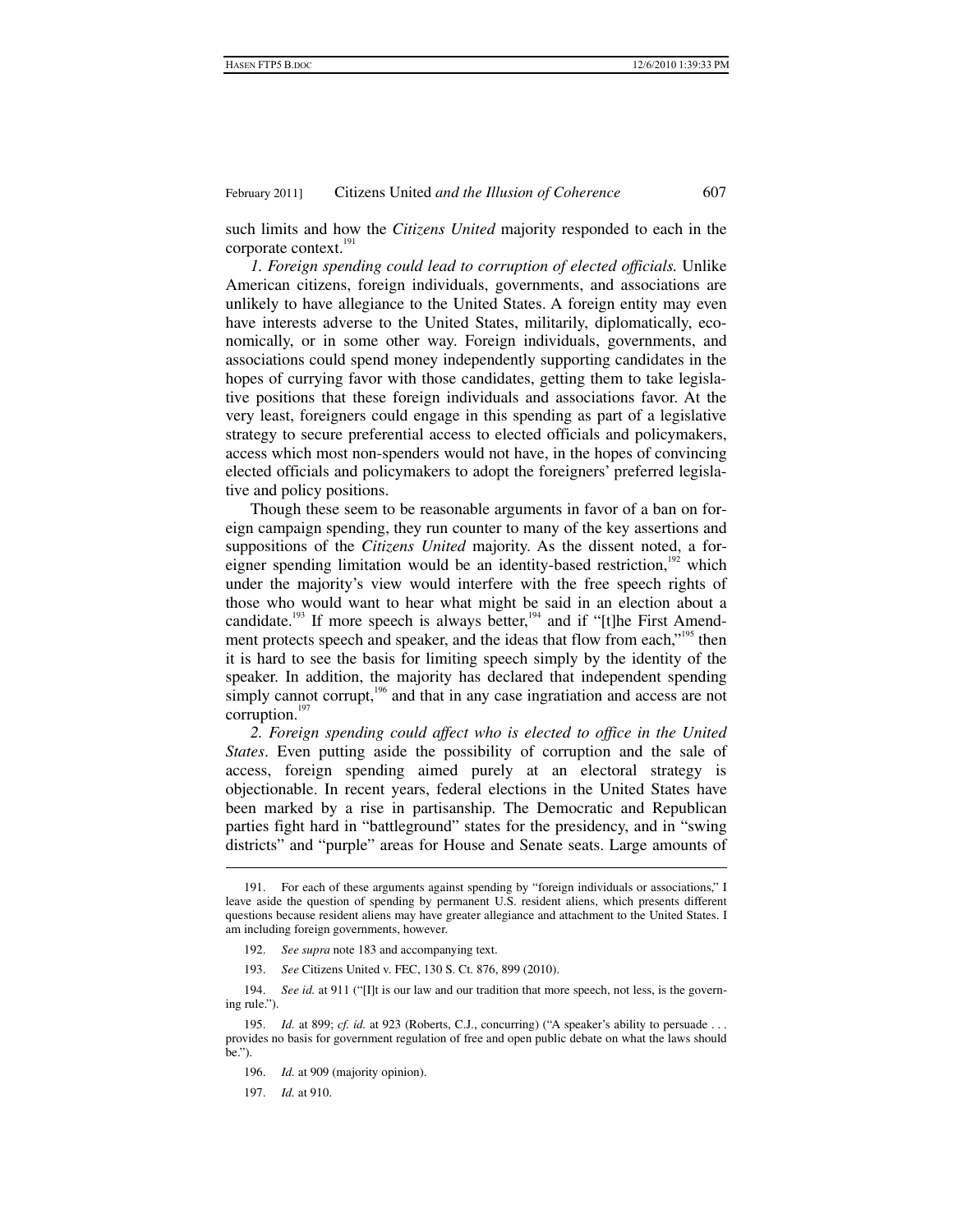spending on a relatively small number of races have the potential to swing not only individual elections, but an entire house of Congress. While Democrats and Republicans strongly disagree about which party should control the House or Senate, I would venture that they would reach consensus that the choice of who should be elected is one that should be influenced by those in the United States, who have loyalty to the United States, and not to those who live outside the U.S.'s borders.

Once again, though the arguments banning foreign campaign spending are sensible and appealing, they seem to counter the majority opinion in *Citizens United*. The idea that foreign entities should not have too much influence over U.S. elections is a variant on antidistortion arguments. Though the antidistortion concern expressed in relation to corporations has been one about wealth accumulated with the corporate form that does not have a correlation with the public's support for the corporation's political ideas, the antidistortion concern in relation to foreign individuals and corporations is one about electoral influence by those without allegiance to, and potentially with allegiance adverse to, the interests of the United States. Yet to the *Citizens United* majority, the antidistortion interest is pernicious, smacking of a ban on speech and censorship that threatens the very fabric of American democracy.<sup>198</sup> The majority's logic applied to this context is that we should not be afraid of more speech and that we should trust that full disclosure will allow the American people to decide whether to support candidates who may be supported by foreign interests.

*3. Foreign spending could undermine public confidence in the integrity of the U.S. government*. Since the Founding, Americans have been suspicious of foreign intervention in domestic U.S. elections.199 To take two recent examples, the Senate investigated reports in the 1990s that the Chinese government sought to influence the 1996 presidential election through conduit campaign contributions benefitting Bill Clinton and congressional Democrats.<sup>200</sup> More recently, in 2008 opponents of President Obama raised the possibility that then-candidate Obama had been receiving significant foreign contributions via the internet through unitemized contributions below  $$200$ <sup>201</sup>. In both cases, the dispute was over the extent of foreign

 <sup>198.</sup> *See supra* notes 92–98 and accompanying text.

 <sup>199.</sup> *See Citizens United*, 130 S. Ct. at 948 n.51 (Stevens, J., concurring in part and dissenting in part) (citing Zephyr Teachout, *The Anti-Corruption Principle*, 94 CORNELL L. REV. 341, 393 n.245 (2009)).

 <sup>200.</sup> For a critical analysis of the investigation, see L. Ling-chi Wang, *Beyond Identity and Racial Politics: Asian Americans and the Campaign Fund-raising Controversy*, 5 Asian L.J. 329 (1998).

 <sup>201.</sup> Neil Munro, *FEC Rules Leave Loopholes For Online Donation Data*, Nat'l J. Online (Oct. 24, 2008), http://www.nationaljournal.com/njonline/no\_20081024\_9865.php. Concern over foreign influence in the Obama Administration extends to the fringe "Birthers" movement, which contends despite clear evidence to the contrary that President Obama is ineligible to be president because he was born outside the United States. *See* Jeff Zeleny, *Persistent "Birthers" Fringe Disorients Strategists*, N.Y. Times, Aug. 4, 2009, http://www.nytimes.com/2009/08/05/us/politics/ 05zeleny.html. In the 2010 election as well, foreign campaign influence was an issue. This time, Democrats accused the Republican-leaning U.S. Chamber of Commerce of taking foreign money,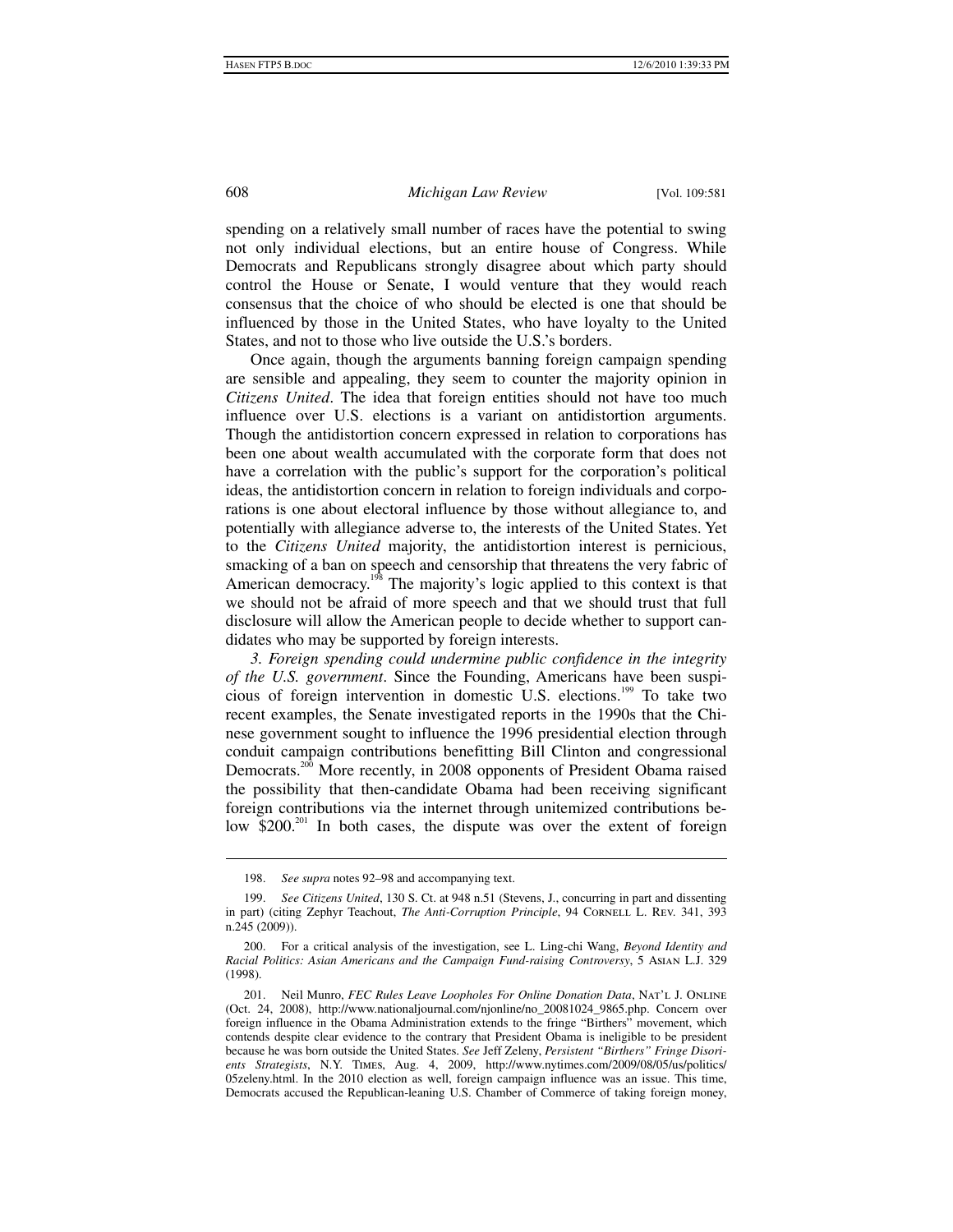influence, not over whether there was something normatively wrong with the illegal attempt of foreign influence if it occurred.

There is at least the potential that foreign spending on U.S. elections could undermine the integrity of the electoral process. If such spending is significant and it is disclosed, voters could believe that foreign nationals are improperly influencing either the outcome of U.S. elections (through pursuit of an electoral strategy) or the legislative decisions made by elected officials (through pursuit of a legislative strategy).

The *Citizens United* majority gave the back of its hand to the appearance argument raised in the corporate context, and it is an argument that by its terms should apply equally to spending by foreigners:

The appearance of influence or access . . . will not cause the electorate to lose faith in our democracy. By definition, an independent expenditure is political speech presented to the electorate that is not coordinated with a candidate. The fact that a corporation, *or any other speaker*, is willing to spend money to try to persuade voters presupposes that the people have the ultimate influence over elected officials. This is inconsistent with any suggestion that the electorate will refuse to take part in democratic governance because of additional political speech made by a corporation *or any other speaker*. 202

Note the majority's unsupported empirical statement—apparently for all types of elections and any identity of speaker—that independent spending can never cause voters to "lose faith in our democracy."<sup>203</sup>

Despite the apparent application of *Citizens United*'s reasoning to the question of foreign spending limits, I have little doubt that the Court would uphold such limitations<sup>204</sup> even though the foreign spending limit is more severe than the corporate limitation. It is an actual *ban*, as there is no PAC alternative for foreigners. As I explain in Part III, at least some of the Justices appear to care about public opinion, and the public outcry over *Citizens United*<sup>205</sup> could well pale compared to a Court decision allowing unlimited

<sup>1</sup> though they offered no proof of the accusation. Eric Lichtblau, *Topic of Foreign Money in U.S. Race Hits Hustings*, Oct. 9, 2010, at A14, http://www.nytimes.com/2010/10/09/us/politics/09donate.html.

 <sup>202. 130</sup> S. Ct. at 910 (emphases added) (citation omitted) (internal quotation marks omitted).

 <sup>203.</sup> *Id.* This is not to say that foreign spending would necessarily cause voters to lose confidence in our democracy. The empirical evidence linking campaign rules and faith in government is unclear at best. *See* Nathaniel Persily & Kelli Lammie, *Perceptions of Corruption and Campaign Finance: When Public Opinion Determines Constitutional Law*, 153 U. Pa. L. Rev. 119, 123 (2004). But the Court apparently has closed the courts to arguments that spending can affect voter confidence in any electoral context and for any kind of speaker.

 <sup>204.</sup> Heather Gerken agrees, though she seems to think that it might be enough for the government to show a "legitimate" interest to justify such limitations. *Corporate America vs. The Voter: Examining the Supreme Court's Decision to Allow Unlimited Corporate Spending in Elections: Hearing Before the S. Comm. on Rules & Admin.*, 111th Cong. 10 (2010) (statement of Professor Heather K. Gerken, J. Skelly Wright Professor of Law, Yale Law School), *available at* http://rules.senate.gov/public/index.cfm?a=Files.Serve&File\_id=46b20c68-8e8b-44ba-a206- 32703e280a4e.

 <sup>205.</sup> *See infra* notes 258–259 and accompanying text.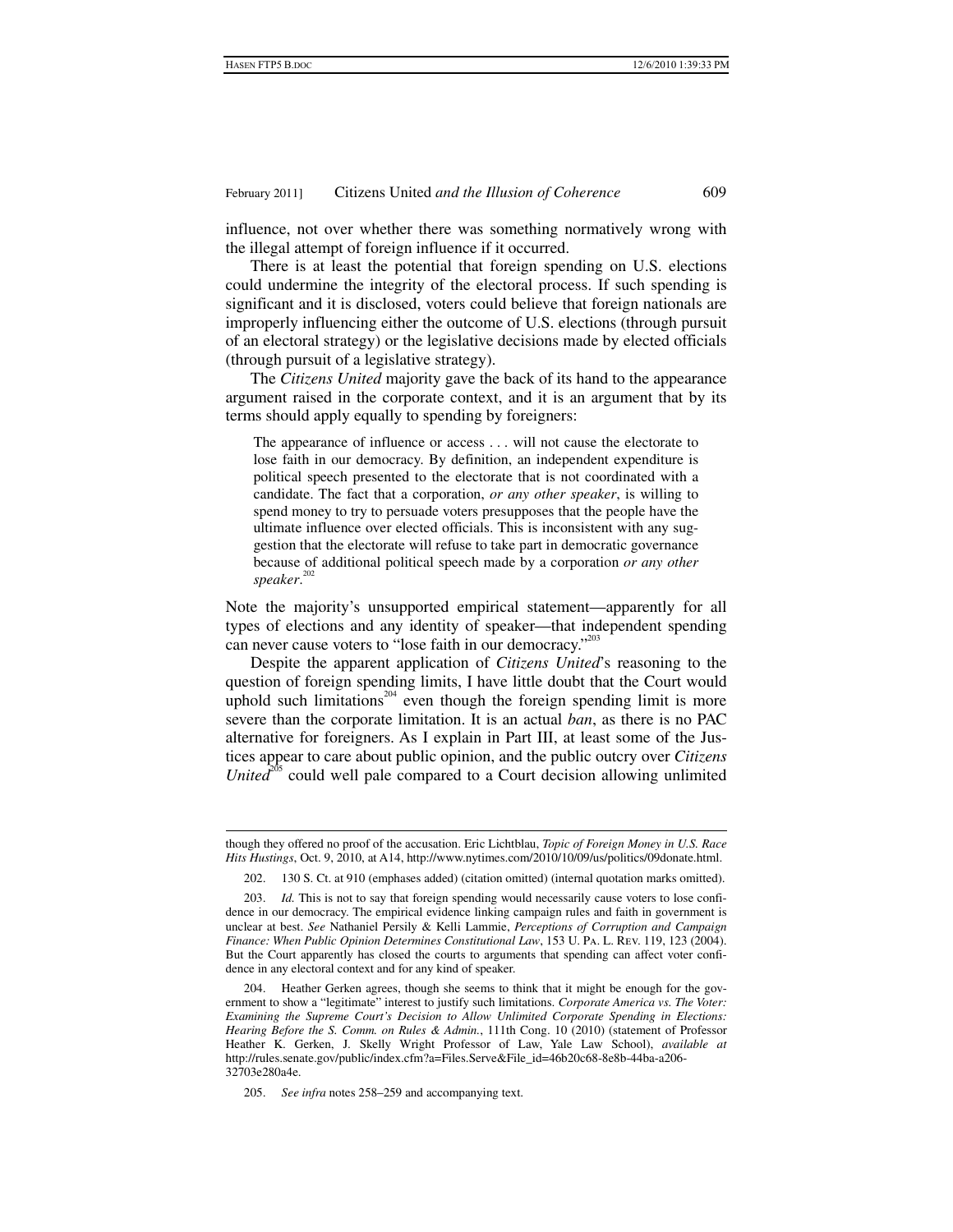foreign funds in our elections.<sup>206</sup> Indeed, it was probably to forestall such an attack after *Citizens United* itself that the majority added those three sentences keeping the issue open.

So how could the Court sustain a law imposing foreign spending limits without overturning *Citizens United*?<sup>207</sup> The short answer is through doctrinal incoherence. For example, the Court could state that the threat from foreign spending influencing U.S. elections is one different in kind than that posed by domestic corporate spending, and that when it comes to protecting the country from foreign influence, the First Amendment must give way.<sup>20</sup> Or the Court could state that barring foreign influence is supported by the same interest "in allowing governmental entities to perform their functions"<sup>209</sup> that justifies limitations on some political activities of government employees under the Hatch Act,<sup>210</sup> an interest the Court reaffirmed in *Citizens United.* 

As the last Section showed, neither of these arguments would be convincing under a literal application of the principles of *Citizens United*, because the arguments are premised on corruption, appearance of corruption, or distortion. Most likely, a majority that would make an argument favoring foreign spending limits would simply ignore the inconsistent parts of *Citizens United* and move on. In short, there is no reason we should expect a consistent application of *Citizens United* in the context of foreign election spending. $^{21}$ 

 208. Interestingly, most of the times that the *Citizens United* majority mentions the identity issue, it couches the question in terms of "corporate identity," rather than identity generally. *See supra* note 5 (quoting the majority's discussions of identity-based restrictions).

209. *Citizens United*, 130 S. Ct. at 899.

 210. *See* U.S. Civil Service Comm'n v. Nat'l Ass'n of Letter Carriers (*Letter Carriers*), 413 U.S. 548 (1973). Notably, the restrictions on government employees do not prevent their voluntary contributions directly to candidate campaigns.

 211. Both Ned Foley and Sam Issacharoff rely on the cases upholding limitations on the political activities of government employees to suggest that the Court would uphold corporate spending limitations on corporations that have contracts with the government. *Corporate America* 

 $\overline{a}$ 

 <sup>206.</sup> The only polling on this question of which I am aware has been criticized for its methodology. *See* Memorandum from Joel Benenson, President, Benenson Strategy Grp., to Interested Parties (June 21, 2010), *available at* http://www.scribd.com/doc/33452341/Citizens-United-Survey ("When voters learn that the ruling would make it easier for foreigners to spend money in U.S. elections, only 13% support it, while 82% oppose it."); Sean Parnell, *More biased polling on Citizens United*, Ctr. for Competitive Pol. (June 23, 2010), http://www.campaignfreedom.org/ blog/detail/more-biased-polling-on-citizens-united (criticizing methodology).

 <sup>207.</sup> The Court overturning the 5–4 decision in *Citizens United* is not out of the question if one of the Justices in the five-Justice majority leaves the Court. Justices Scalia and Kennedy had been arguing against *Austin* since it was decided in 1986, and the Chief Justice, in his *Citizens United* concurrence, pointed to the continued disagreement among the Justices over the case as a reason for not granting the case stare decisis effect. *Citizens United*, 130 S. Ct. at 922 (Roberts, C.J., concurring). The majority's and concurrence's strong reliance on prior dissenting opinions provoked a tart response from Justice Stevens: "Under this view, it appears that the more times the Court stands by a precedent in the face of requests to overrule it, the weaker that precedent becomes." *Id.* at 939 n.18 (Stevens, J., concurring in part and dissenting in part); *see also id.* at 953–54 (commenting on the fact that the majority relied on earlier opinions of Justices writing separately, not for the Court, and observing that "those Justices were writing separately; which is to say, their position failed to command a majority. Prior to today, this was a fact we found significant in evaluating precedents").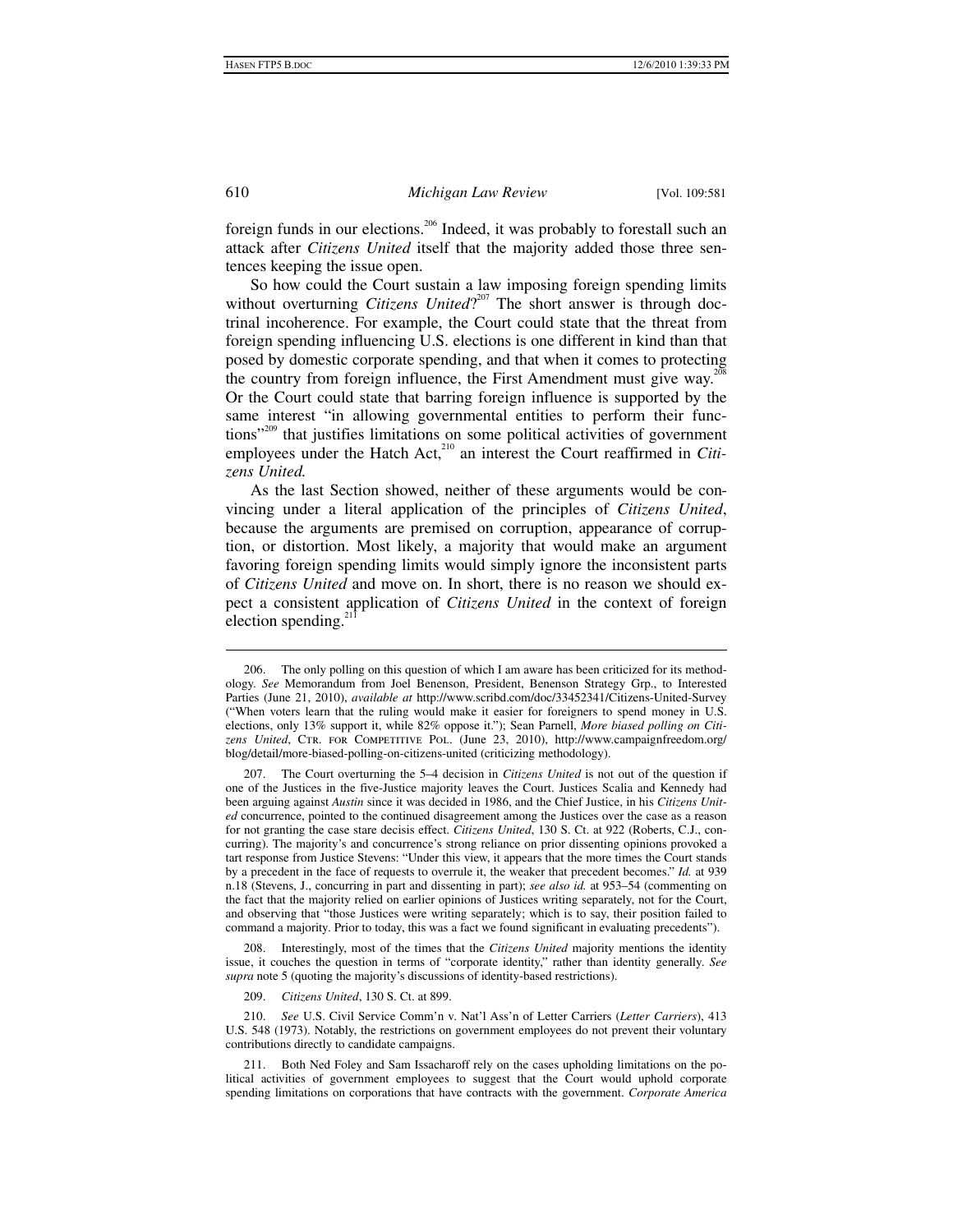#### B. *Judicial Elections*

Though the jurisprudential conflict between *Citizens United* and the foreign spending ban is yet to come, there is already a conflict between *Citizens United* and the Court's recent jurisprudence related to money and judicial elections. In 2009, the Court decided *Caperton v. Massey*,<sup>212</sup> a case arising out of the election of the chief justice of the West Virginia Supreme Court.

*Caperton* involved the actions of a corporate CEO with a \$50 million lawsuit pending before the West Virginia Supreme Court.<sup>213</sup> The CEO spent considerable sums supporting the election of a candidate for chief justice of that court. "In addition to contributing the \$1,000 statutory maximum to [the judicial candidate's] campaign committee, [the CEO] donated almost \$2.5 million to 'And For The Sake Of The Kids,'" a § 527 corporation that ran ads targeting [the candidate's] opponent."<sup>214</sup> The CEO also made independent expenditures of over \$500,000 supporting the candidate.<sup>215</sup> The candidate was elected and refused to recuse himself from

As much as I am sympathetic to the argument, I am much less sanguine than Foley and Issacharoff that the Roberts Court, as currently constituted, would uphold such a limitation (even with relatively high dollar thresholds, as suggested by Foley), especially considering the broad range of corporations with significant government contracts. The Court could well view this as a ban on the speech of the most important and largest corporations in the United States, each of which does significant business with the federal government. Consider how Justice Scalia ended his concurring opinion: "Indeed, to exclude or impede corporate speech is to muzzle the principal agents of the modern free economy. We should celebrate rather than condemn the addition of this speech to the public debate." *Citizens United*, 130 S. Ct. at 929 (Scalia, J., concurring).

The contrast with *Letter Carriers* is also instructive. The political limitations on government employees in *Letter Carriers* did not bar employee campaign contributions or spending. Corporations with significant government contracts also do considerable business outside the government, unlike the government employees who depend solely or primarily upon government employment for their income. The threat of extortion of such corporations therefore seems far lower than the threat to government employees, even though the monetary stakes are much higher.

- 212. 129 S. Ct. 2252 (2009).
- 213. *Id.* at 2257.
- 214. *Id.*
- 215. *Id.*

<sup>1</sup> *vs. The Voter: Examining the Supreme Court's Decision to Allow Unlimited Corporate Spending in Elections: Hearing Before the S. Comm. on Rules & Admin.*, 111th Cong. 13 (2010) (statement of Professor Edward B. Foley, Dir., Election Law @ Moritz, Robert M. Duncan/Jones Day Designated Professor in Law, Moritz College of Law at The Ohio State University), *available at* http://rules.senate.gov/public/index.cfm?a=Files.Serve&File\_id=071efe1d-8181-4fc9-aa09-

<sup>7</sup>b2933910468 ("But as long as Congress does legislate with appropriate sensitivity, there should be little doubt that Congress can regulate the campaign spending of government contractors, just like it can do so with respect to government employees."); Samuel Issacharoff, *Still Spinning*, Am. Law., Apr. 2010, at 41, 42, *available at* http://www.law.com/jsp/tal/PubArticleTAL.jsp?id= 1202446435293&Still\_Spinning&hbxlogin=1 ("But if pay-to-play is the concern, we may already have a partial solution, and a constitutionally tested one. The Hatch Act restricts political activities by federal employees. It was founded on the concern that public employees are both too vulnerable and too concerned; they are both uniquely able to affect public policy and uniquely vulnerable to extortionate demands for contributions from those who would end up being their employers. The Hatch Act scheme could be broadened to include corporations who receive government contracts or subsidies."); *see also* Samuel Issacharoff, *On Political Corruption*, 124 Harv. L. Rev. 118 (2010) (expanding on argument for constitutionality of spending limits on government contractors).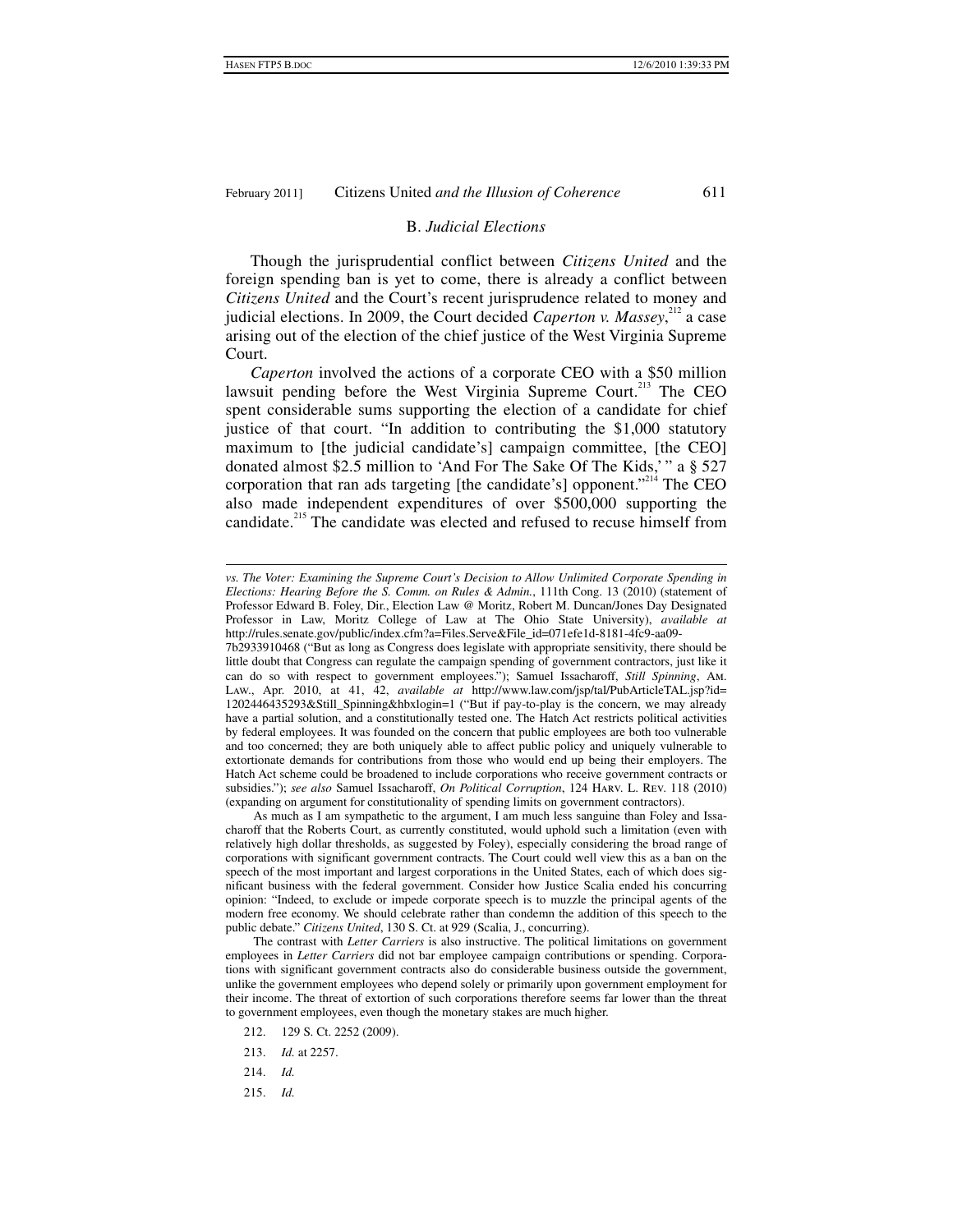consideration of the corporation's case, casting the decisive vote in the corporation's favor.<sup>216</sup>

The Supreme Court in *Caperton* ruled that the CEO's "pivotal role"<sup>217</sup> in electing the West Virginia jurist mandated the justice's recusal on due process grounds. "Though no[] . . . bribe or criminal influence" was involved, the Court recognized that "Justice Benjamin would nevertheless feel a debt of gratitude to Blankenship for his extraordinary efforts to get him elected." $218$ 

To the *Citizens United* dissent, the Court in *Caperton* "accepted the premise that, at least in some circumstances, independent expenditures on candidate elections will raise an intolerable specter of *quid pro quo* corruption."219 The dissent noted how the majority in *Caperton* repeatedly described the CEO as having made "contributions" to the candidate, even though virtually all of his money went to fund independent expenditures, not contributions. The reason for the conflation, according the dissent, was the recognition of spending in this context as the "functional[] equivalent" of a contribution. $220$ 

The *Citizens United* majority's response to the dissent's use of *Caperton* was curt and dismissive:

*Caperton* held that a judge was required to recuse himself "when a person with a personal stake in a particular case had a significant and disproportionate influence in placing the judge on the case by raising funds or directing the judge's election campaign when the case was pending or imminent." The remedy of recusal was based on a litigant's due process right to a fair trial before an unbiased judge. *Caperton*'s holding was limited to the rule that the judge must be recused, not that the litigant's political speech could be banned. $221$ 

The majority's attempt to distinguish *Caperton* as a recusal case is unpersuasive. The last sentence seeks to harmonize *Caperton* with *Citizens* 

 $\overline{a}$ 

221. *Citizens United*, 130 S. Ct. at 910 (citations omitted).

 <sup>216.</sup> *Id.* at 2258.

 <sup>217.</sup> *Id.* at 2262.

 <sup>218.</sup> *Id.*

 <sup>219.</sup> Citizens United v. FEC, 130 S. Ct. 876, 967 (2010) (Stevens, J., concurring in part and dissenting in part).

 <sup>220.</sup> *Id.* at 968 ("The reason the Court so thoroughly conflated expenditures and contributions, one assumes, is that it realized that some expenditures may be functionally equivalent to contributions in the way they influence the outcome of a race, the way they are interpreted by the candidates and the public, and the way they taint the decisions that the officeholder thereafter takes."); *see also* Symposium, *State Judicial Independence—A National Concern, Transcript: Session 1: One Symptom of a Serious Problem:* Caperton v. Massey, 33 Seattle U. L. Rev. 569, 581 (2010) (comments of Richard Hasen) ("In the majority opinion in *Caperton*, Justice Kennedy elides over the distinction between contributions and expenditures and this history of campaign finance jurisprudence."). The dissent further explained that the *Caperton* decision "underscore[d]" (1) the need for "prophylactic measures," given the extreme difficulty in proving corruption; (2) the tendency of for-profit corporations to use "nonprofit conduits" with "misleading names;" and (3) the fact that the Court's decision would extend to all types of elections, including judicial elections. *Citizens United*, 130 S. Ct. at 968 (Stevens, J., concurring in part and dissenting in part).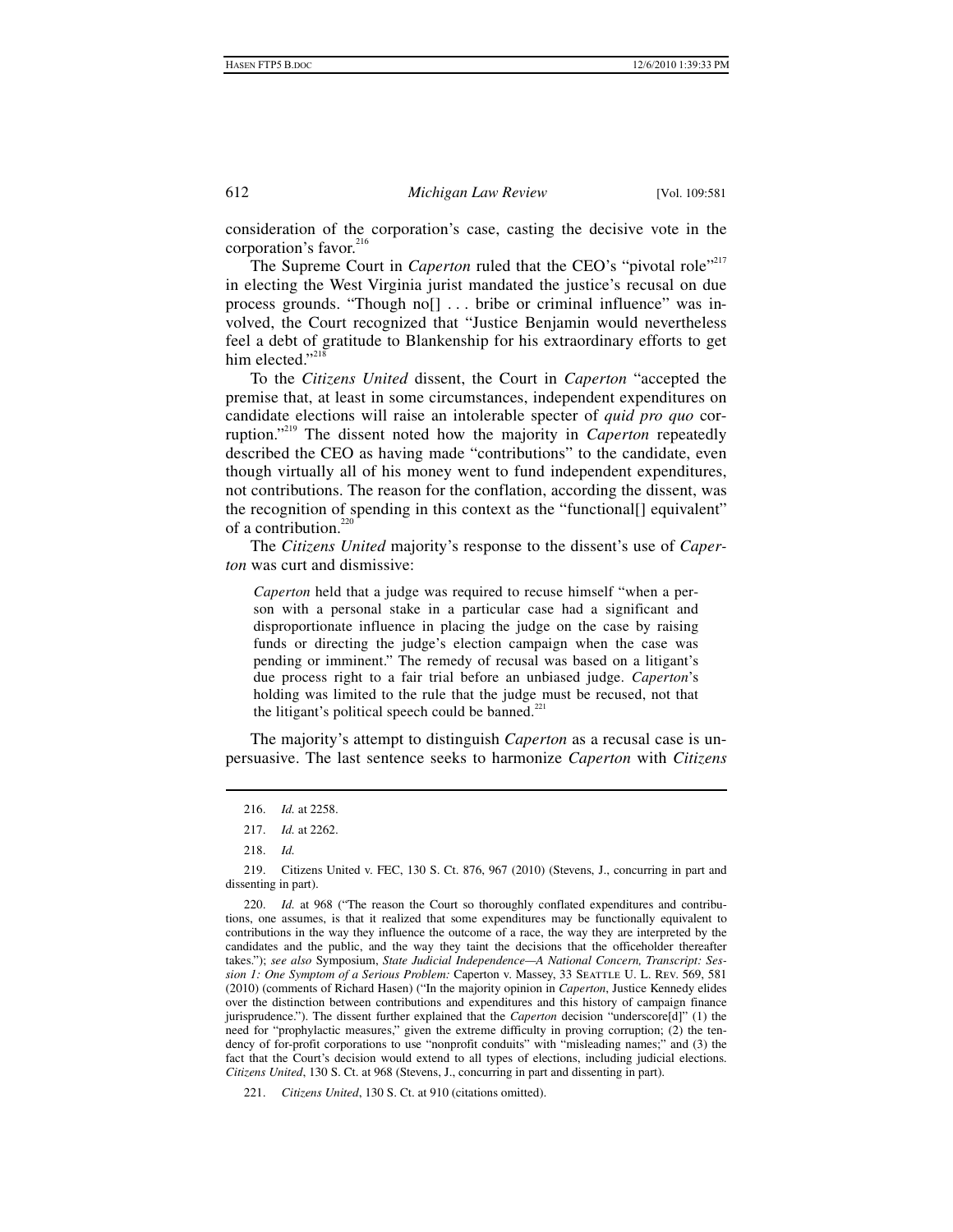*United* by stating that the facts in *Caperton* justified only the milder remedy of recusal, and not a limit on a campaign spender's speech. But why do the facts in *Caperton* give the complaining party *any* remedy (in this case, recusal) based on the CEO's independent campaign spending? The answer appears to be rooted in one of three possibilities, each of which was rejected by the Court in *Citizen United*.

First, the *Caperton* majority may have accepted an antidistortion argument. The CEO's hefty spending, making up the vast majority of the total spending supporting the judicial candidate in the election, had a "significant *and disproportionate* influence"<sup>222</sup> on the candidate's election. For spending to be disproportionate, it has to be compared to something; it appears that the problem here was that the CEO's spending was disproportionate to the public's support for his ideas. It is *Austin* all over again, but this time applied to a wealthy individual with corporate interests, not a corporation.

Second, as noted by the *Citizens United* dissent, the CEO's substantial spending raised the specter of corruption.<sup>223</sup> It would not surprise anyone to think that the judicial candidate would be extremely grateful to the CEO for spending such large sums supporting his election, and could well favor him in ruling on his case. That common sense notion seems to be the basis of the due process recusal argument that the Court accepted in *Caperton*. But it flies in the face of the *Citizens United* majority's flat-out empirical statement that independent spending cannot corrupt.<sup>224</sup>

Finally, the CEO's significant spending raises concerns about the appearance of corruption. Even if the candidate was completely unmoved by the CEO's multimillion dollar support for his judicial campaign, the public could well be very concerned about the impartial administration of justice. The public's confidence in the integrity of the judiciary could be undermined by this spending, and the public is unlikely to draw fine legal distinctions between contributions to candidates and contributions to independent expenditure committees. This argument runs straight into *Citizens United*'s other unsupported empirical statement that "[t]he appearance of influence or access . . . will not cause the electorate to lose faith in our democracy," and independent spending which is uncoordinated with a candidate cannot give rise to an appearance of corruption because the additional political speech simply seeks to persuade voters who have "the ultimate influence over elected officials."<sup>225</sup>

What explains the Court's incoherent treatment of the effect of independent spending in *Caperton* and *Citizens United*? We can isolate the question more precisely by focusing on Justice Kennedy, the only Justice

 <sup>222.</sup> *Caperton*, 129 S. Ct. at 2263–64 (emphasis added).

 <sup>223.</sup> *Citizens United*, 130 S. Ct. at 968 (Stevens, J., concurring in part and dissenting in part).

 <sup>224.</sup> *Id.* at 909 (majority opinion).

 <sup>225.</sup> *Id.* at 910.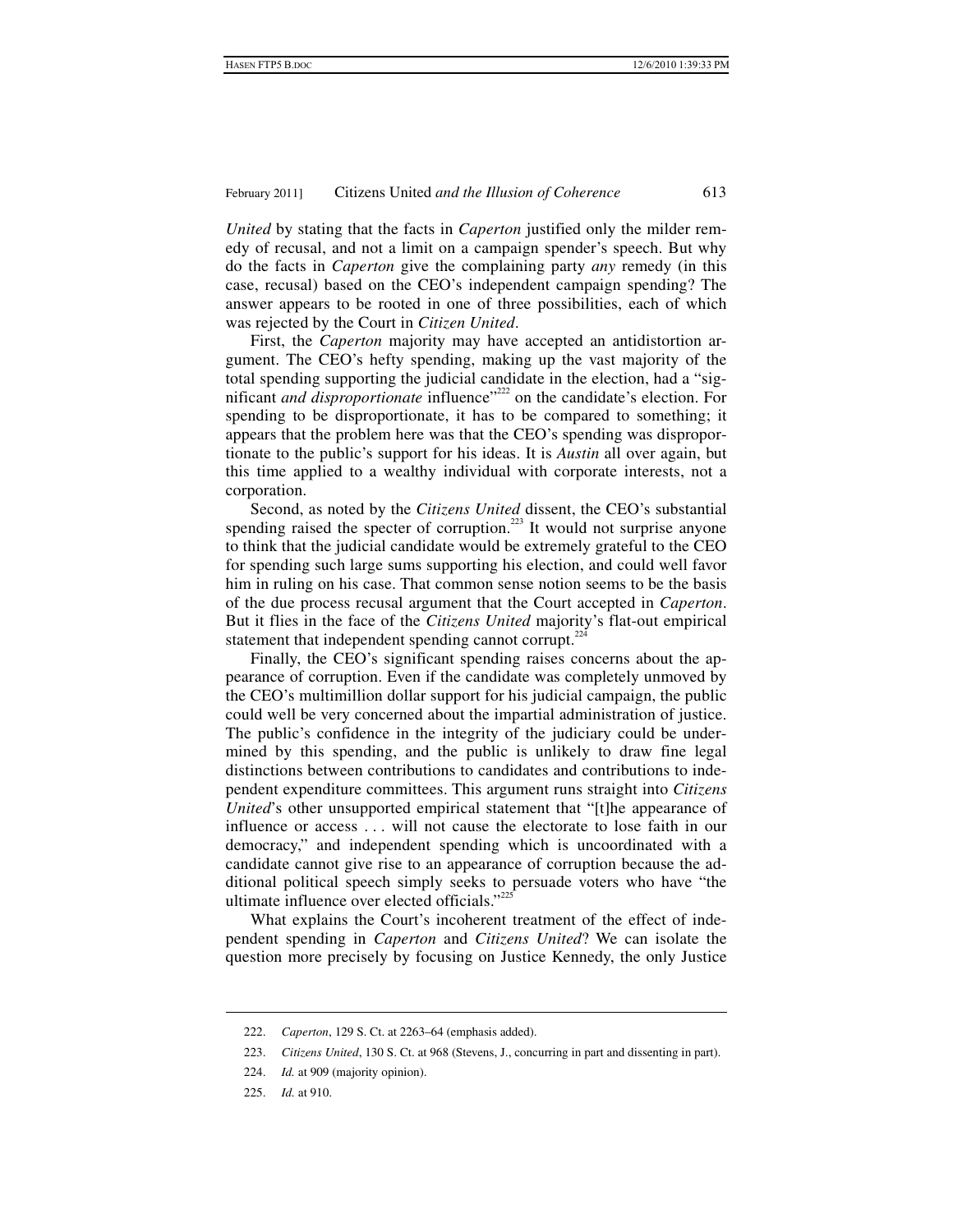in the majority in both cases.<sup>226</sup> Though we can only speculate, it may be that Justice Kennedy views the balancing of interests in judicial elections differently, or perhaps does not fully believe the nonnuanced empirical statements about the effects of independent spending on corruption and the appearance of corruption contained in *Citizens United*.

On the interests at stake, Justice Kennedy perhaps has come to reject what Justice Ginsburg, in her dissent in the 2002 case, *Republican Party of Minnesota v. White*,<sup>227</sup> disparagingly termed a "unilocular, an election is an election, approach" to the First Amendment.<sup>228</sup> The Court in *White* involved the question whether certain parts of a speech code for judicial candidates violated the First Amendment. Justice Kennedy was a member of the five-Justice majority holding that it was, but by *Caperton* he had more fully expressed his reservations about judicial elections.<sup>229</sup>

Justice Kennedy's statements in *Caperton* about the importance of the impartiality of the judiciary and the importance of public faith in that impartiality are in tension with the view of the general relationship of money and politics that he expressed in his *Citizens United* majority opinion, quoting his earlier dissent in *McConnell* and noting that "[f]avoritism and influence are not . . . avoidable in representative politics. It is in the nature of an elected representative to favor certain policies, and, by necessary corollary, to favor the voters and contributors who support those policies."230

If Justice Kennedy believes that the role of the judge chosen through a judicial election is different from the role of the representative described above, it would not be surprising for him to reach different conclusions about the connection between money and politics in cases involving judicial elections. If so, it raises hopes that the monolithic approach mandated

 <sup>226.</sup> The four Justices concurring in Justice Kennedy's *Citizens United* majority opinion dissented in *Caperton*; the four *Citizens United* dissenters joined his majority opinion in *Caperton*.

 <sup>227. 536</sup> U.S. 765 (2002).

 <sup>228.</sup> *Id.* at 805 (Ginsburg, J., dissenting) (internal quotation marks omitted) ("I do not agree with this unilocular, 'an election is an election,' approach. Instead, I would differentiate elections for political offices, in which the First Amendment holds full sway, from elections designed to select those whose office it is to administer justice without respect to persons.").

 <sup>229.</sup> Justice O'Connor was also a member of the *White* majority. She has since expressed regret about her vote in that case, and has been one of the leading voices calling for judicial elections to be abolished. Tony Mauro, *Court backs N.Y. judicial-election system despite concerns*, First Amendment Center (Jan. 17, 2008), http://www.firstamendmentcenter.org/ analysis.aspx?id=19565. It was no coincidence that Justice Stevens cited Justice O'Connor's statements about the problems of money in judicial elections in his *Citizens United* dissent. *See Citizens United*, 130 S. Ct. at 968 (Stevens, J., concurring in part and dissenting in part) ("At a time when concerns about the conduct of judicial elections have reached a fever pitch, see, *e.g.,* O'Connor, Justice for Sale, Wall St. Journal, Nov. 15, 2007, p. A25; Brief for Justice at Stake et al. as *Amici Curiae* 2, the Court today unleashes the floodgates of corporate and union general treasury spending in these races.").

 <sup>230.</sup> *Citizens United*, 130 S. Ct. at 910 (quoting McConnell v. FEC, 540 U.S. 93, 297 (2003) (Kennedy, J., concurring in the judgment in part and dissenting in part)). Justice Kennedy added, "It is well understood that a substantial and legitimate reason, if not the only reason, to cast a vote for, or to make a contribution to, one candidate over another is that the candidate will respond by producing those political outcomes the supporter favors. Democracy is premised on responsiveness." *Id.*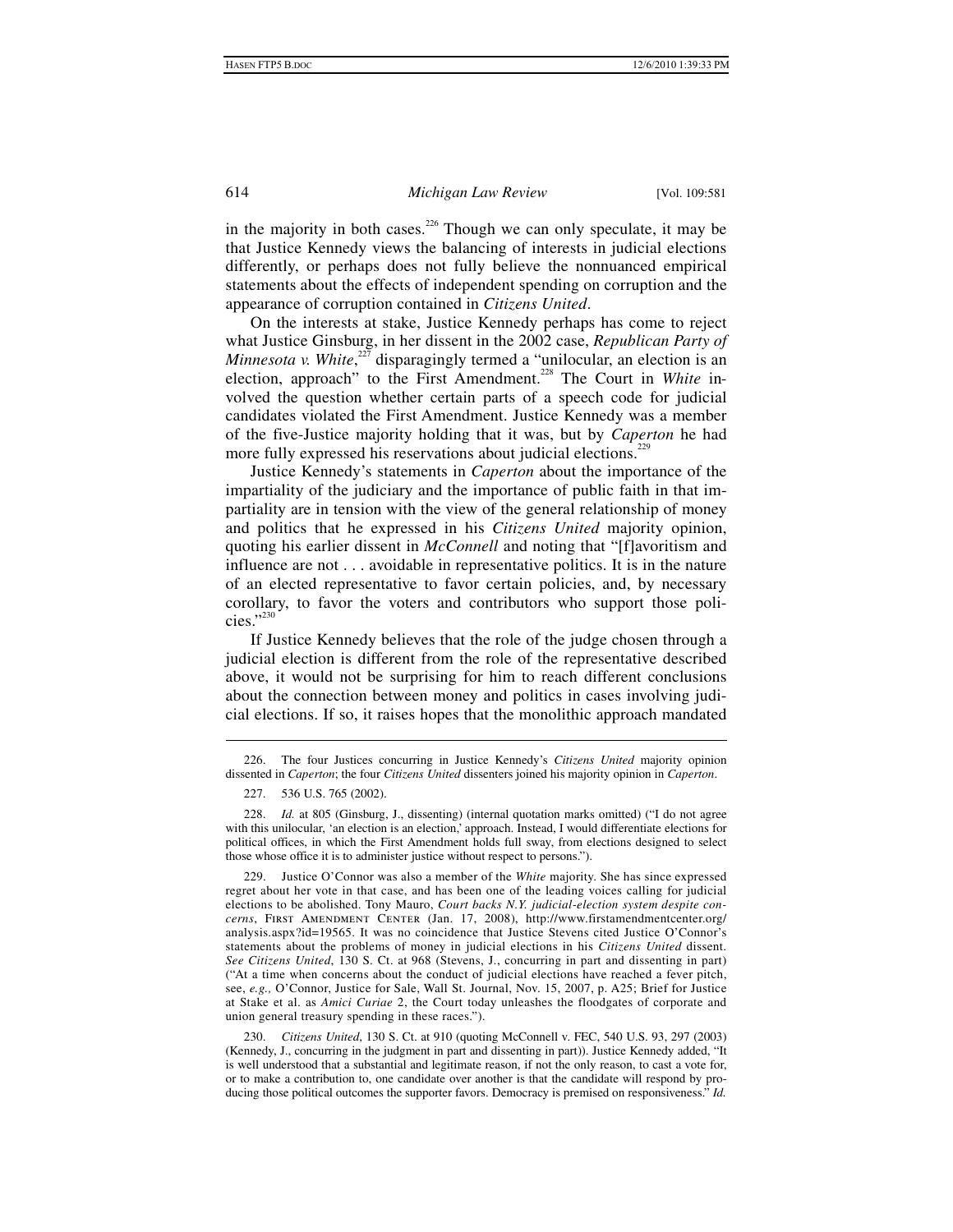by *Citizens United* may have more flexibility than it appears on the surface, $^{231}$  and the rule could erode over time at least as to some elections.<sup>232</sup>

The other possibility, overlapping with the first, is that Justice Kennedy does not quite believe the flat-out empirical statements about the relationship between independent spending on the one hand and corruption and its appearance on the other. I explore this possibility further in the final Section of this Part.

#### C. *Contribution Limitations*

The tension between the Supreme Court's treatment of contributions and expenditures is nothing new,<sup>233</sup> but the *Citizens United* Court puts serious pressure on the doctrinal edifice of campaign finance law. The result of a future challenge to campaign contribution laws will be either erosion of the rules upholding the constitutionality of campaign contribution limitations to candidates or, more likely, greater incoherence in judicial doctrine. As I will show, to mask the tension, the Court appears to have deployed contradictory evidentiary presumptions.

The *Citizens United* majority went out of its way to state that its opinion did not have direct implications for the constitutionality of contribution limitation laws. Contribution limits "have been an accepted means to prevent *quid pro quo* corruption," and Citizens United "has not suggested that the Court should reconsider whether contribution limits should be subjected to rigorous First Amendment scrutiny."234 The Court explained that "[t]he *Buckley* Court recognized a 'sufficiently important' governmental interest in 'the prevention of corruption and the appearance of corruption.' This followed from the Court's concern that large contributions could be given

 <sup>231.</sup> In James J. Sample, *Democracy at the Corner of First and Fourteenth: Judicial Campaign Spending and Equality*, 66 NYU ANNUAL SURVEY AM. L. (forthcoming 2011), *draft available at* http://papers.ssrn.com/sol3/papers.cfm?abstract\_id=1662630, Professor Sample refers to independent spending made in the judicial elections context as a "*Caperton* contribution." He praises Justice Kennedy's rejection of "formalism" in holding that such a "contribution" should trigger judicial recusal. *Id.* Whether or not one agrees with the result in *Caperton* (as I do), relabeling independent spending as a "contribution" so as to reach a desired result will only increase the incoherence of existing law. For example, it would raise questions such as when other expenditures should doctrinally be treated as "contributions." One defensible way to reach the result in *Caperton* without resorting to incoherent terminology would be to recognize that independent spending does have the potential to corrupt, but that outside the context of judicial elections where we are concerned especially with the public's confidence in the fairness of the judicial process, the state's interest in preventing such corruption is outweighed by the considerable First Amendment costs of limiting such spending. I suspect that is what Justice Kennedy believes, and it is unhelpful to hide behind a "contribution" label.

 <sup>232.</sup> Another question is whether the Court might view the First Amendment application to state elections more leniently than its application to federal elections. The existing empirical evidence casts doubt on the likelihood of this scenario. Adam Winkler found in a study of federal court decisions in a fourteen-year period that free speech laws were more likely to be upheld if passed by the federal government, and less so if passed by state, or especially local, governments. Adam Winkler, *Free Speech Federalism*, 108 Mich. L. Rev. 153 (2009).

 <sup>233.</sup> Lowenstein et al., *supra* note 24, at 707–13 (describing controversy since *Buckley* over the contribution-expenditure distinction).

 <sup>234.</sup> *Citizens United*, 130 S. Ct. at 909.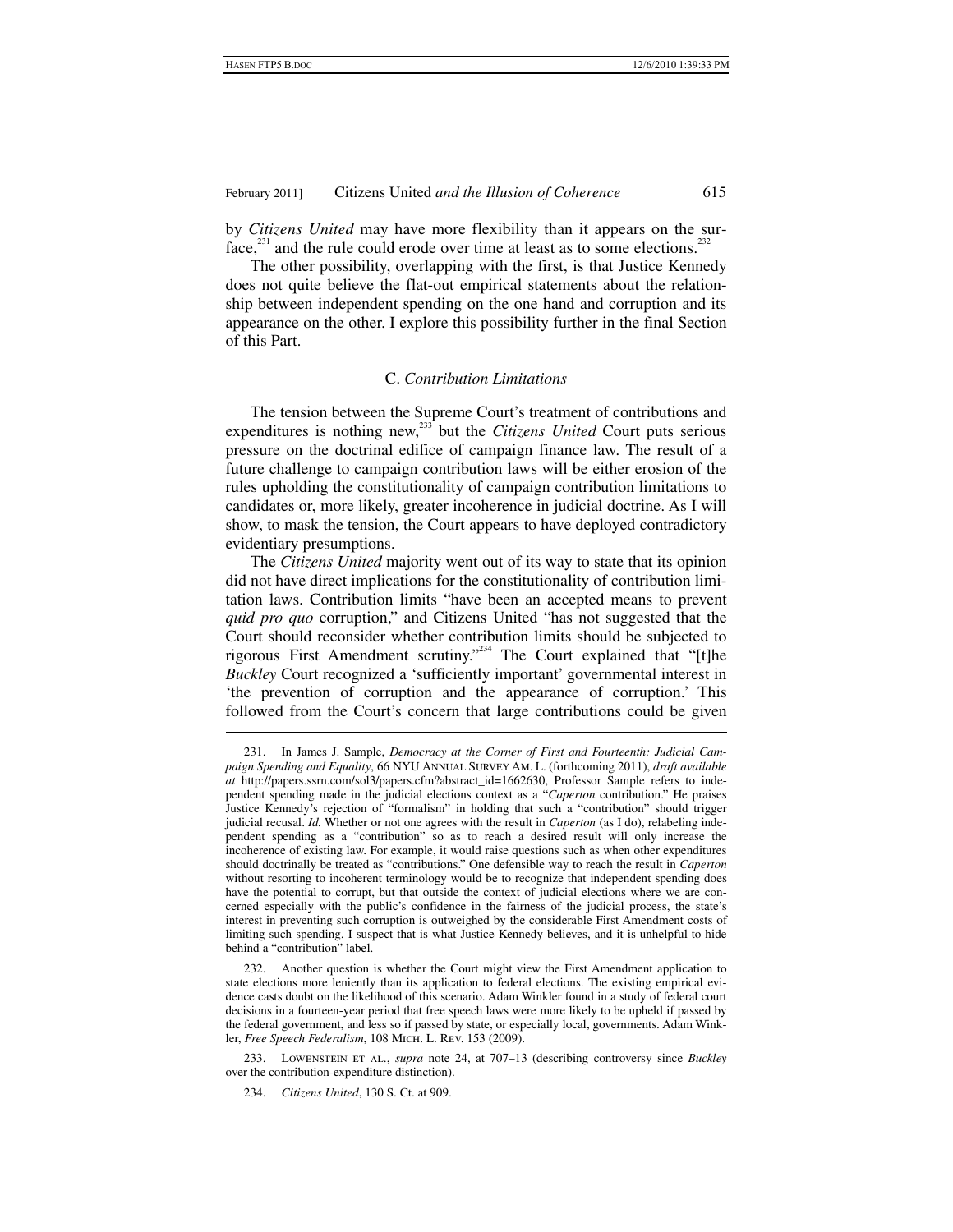'to secure a political *quid pro quo*.' "<sup>235</sup> It further explained that "restrictions" on direct contributions are preventative, because few if any contributions to candidates will involve quid pro quo arrangements. The *Buckley* Court, nevertheless, sustained limits on direct contributions to protect against the reality or appearance of corruption."<sup>236</sup>

On the surface the Court appears to have carved out a safe harbor for contribution limitations to candidates. But there is tension just below the surface. In *Buckley*, the Court recognized that bribery laws only dealt with the most egregious exchanges of money for political outcomes, and that campaign contribution limitations were justified because of the concern about undue influence that extended far beyond concern about quid pro quo corruption.<sup>237</sup> Contribution limitations have been treated as prophylactic, necessary to prevent both corruption, rather broadly defined, and preserve voter confidence in the integrity of the electoral process.

For years, those challenging contribution limits have argued that the Supreme Court should read the definition of corruption narrowly and should require actual evidence that contribution limitations are necessary to prevent corruption or its appearance.<sup>238</sup> The Court has repeatedly rejected such arguments, using deferential standards to judge the constitutionality of contribution limitations, $^{239}$  with a broad reading of the term "corruption" and an extremely lax evidentiary standard.<sup>240</sup>

This entire approach is now in considerable tension with the Court's dicta in *Citizens United*. If access and ingratiation are not corruption and corruption is really limited to quid quo pro corruption,<sup>241</sup> then contribution limitations would appear to be in serious danger of being struck down. As Heather Gerken argued, the *Citizens United* dicta evincing a stingy definition of corruption could have implications well beyond imposing spending limits on corporations. $242$ 

But a majority of the Court is unwilling to apply its own view of corruption to contribution limitations, at least not yet. This became clear in the *Citizens United* Court's discussion of a relatively obscure Supreme Court

1

 240. *See* Richard L. Hasen, Shrink Missouri*, Campaign Finance, and "The Thing That Wouldn't Leave*,*"* 17 Const. Comment. 483, 491–96 (2000).

 <sup>235.</sup> *Id.* at 901 (citations omitted).

 <sup>236.</sup> *Id.* at 908 (citations omitted).

 <sup>237.</sup> Buckley v. Valeo, 424 U.S. 1, 27–28 (1976) (per curiam).

 <sup>238.</sup> *See, e.g.*, Nixon v. Shrink Mo. Gov't PAC, 528 U.S. 377, 427–30 (2000) (Thomas, J., dissenting).

 <sup>239.</sup> *E.g.*, *id.* at 390–95 (majority opinion). The only significant crack in this treatment thus far came in the Court's fractured decision in *Randall v. Sorrell*, 548 U.S. 230 (2006), striking down Vermont's contribution limits as unconstitutionally low, but the controlling opinion there did not purport to alter the Court's fundamental approach to contribution limitations.

 <sup>241.</sup> *See supra* notes 104, 111 and accompanying text.

 <sup>242.</sup> Heather K. Gerken, *The Real Problem with* Citizens United, Am. Prospect (Jan. 22, 2010), http://www.prospect.org/cs/articles?article=the\_real\_problem\_with\_citizens\_united.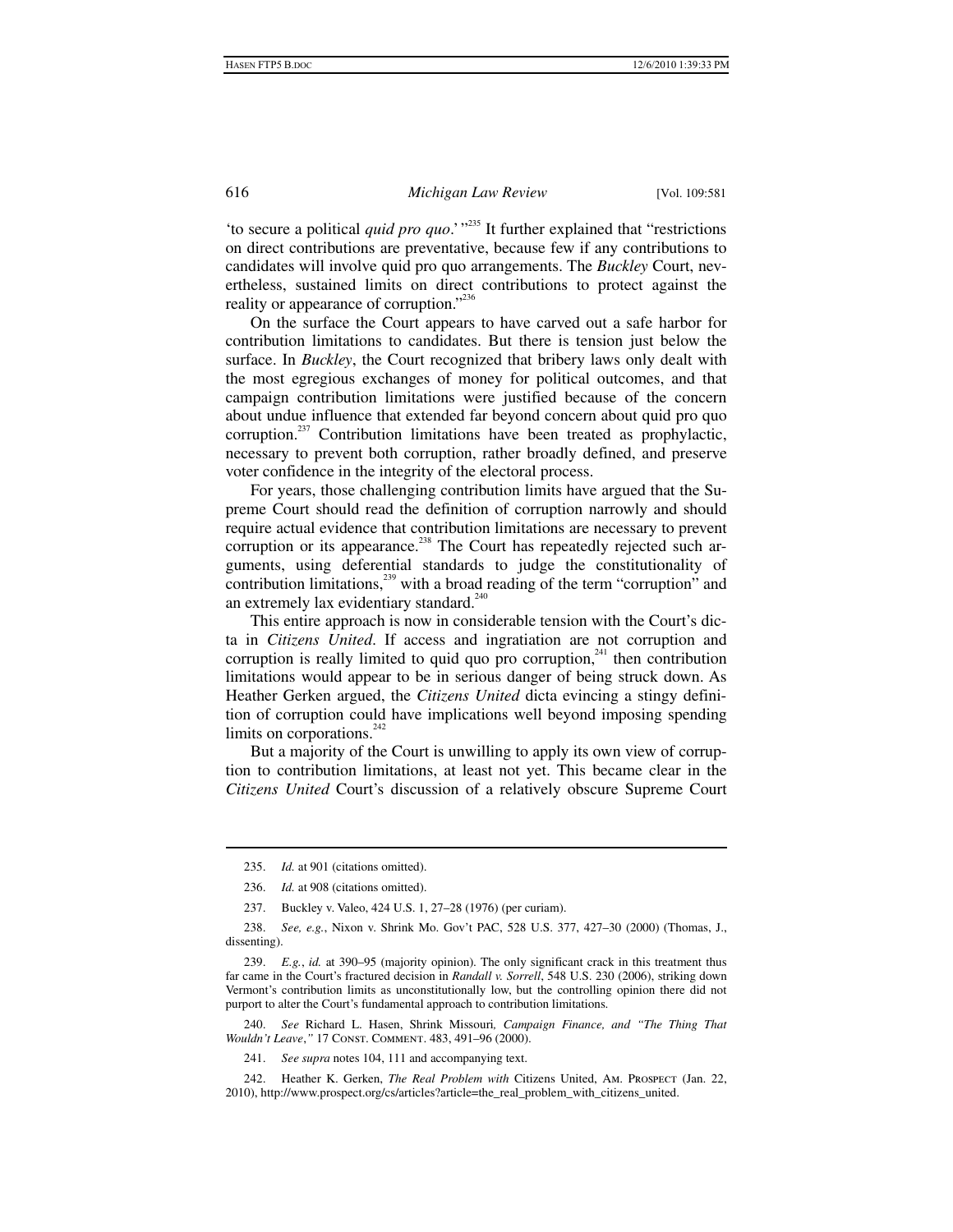campaign finance case, *NRWC*. 243 In *Citizens United*, the Court distinguished *NRWC*, which held that a nonprofit corporation could be limited in terms of whom it could solicit to contribute to its PAC. As *Citizens United* explained, the Court in *NRWC*, relying upon *Bellotti* footnote 26, "did say there is a 'sufficient' governmental interest in 'ensur[ing] that substantial aggregations of wealth amassed' by corporations would not 'be used to incur political debts from legislators who are aided by the contributions.' $"$ 

Taking the rest of *Citizens United* seriously, the *NRWC* dicta appeared to be in serious danger. Under the *Citizens United* framework, it is hard to see the corruption potential of even substantial aggregations of wealth amassed by corporations contributed to PACs. At least as to independent spending by such PACs, the Court has flatly said that it cannot create political debts. Moreover, the group at issue in *NRWC* was a nonprofit corporation, which had no substantial aggregations of wealth. So how could *NRWC* survive *Citizens United*?

The Court punted on this issue. It stated that *NRWC* has "little relevance here" because the case "involved contribution limits, which unlike limits on independent expenditures have been an accepted means to prevent *quid pro quo* corruption."<sup>245</sup>

The brief aside on *NRWC* shows the Court's apparent strategy: keep the evidentiary standard on proving corruption low and the definition of corruption loose when it comes to considering the constitutionality of contribution limitations, but keep the evidentiary standard impossibly high and the definition of corruption extremely narrow when it comes to considering the constitutionality of spending limitations. This kind of evidentiary stacking-the-deck allows the Court to maintain the contribution-expenditure dichotomy, and it does so without the Court having to confront the more difficult doctrinal questions, like whether spending limits could ever be justified using strict scrutiny under the looser definition of corruption applied in the contribution limits cases.

Incoherent? Of course; but it is sustainable so long as the Court is willing to ignore gaps in logic and inconsistencies in its treatment of similar issues as it decides future campaign finance cases.

 $\overline{a}$ 

 <sup>243.</sup> FEC v. Nat'l Right to Work Comm., 459 U.S. 197 (1982). The case gets little treatment in the two leading casebooks. Of the 280 pages on campaign finance in the Lowenstein, Hasen, and Tokaji casebook, *NRWC* is discussed on three pages (795, 796, and 844). LOWENSTEIN ET AL., su*pra* note 24, at 795–96, 844. The case does not appear in the index of SAMUEL ISSACHAROFF ET AL., The Law of Democracy: Legal Structure of the Political Process (3d ed. 2007).

 <sup>244.</sup> Citizens United v. FEC, 130 S. Ct. 876, 909 (quoting *NRWC*, 459 U.S. at 207–08).

 <sup>245.</sup> *Id.* (citations omitted). The Court further explained that "Citizens United has not made direct contributions to candidates and it has not suggested that the Court should reconsider whether contribution limits should be subjected to rigorous First Amendment scrutiny." *Id.* Moreover, the Court, in explaining *Buckley*'s holding that contribution limitations could be imposed to prevent quid pro quo corruption, explained that "restrictions on direct contributions are preventative, because few if any contributions to candidates will involve *quid pro quo* arrangements. The *Buckley*  Court, nevertheless, sustained limits on direct contributions in order to ensure against the reality or appearance of corruption." *Id.* at 908 (citations omitted).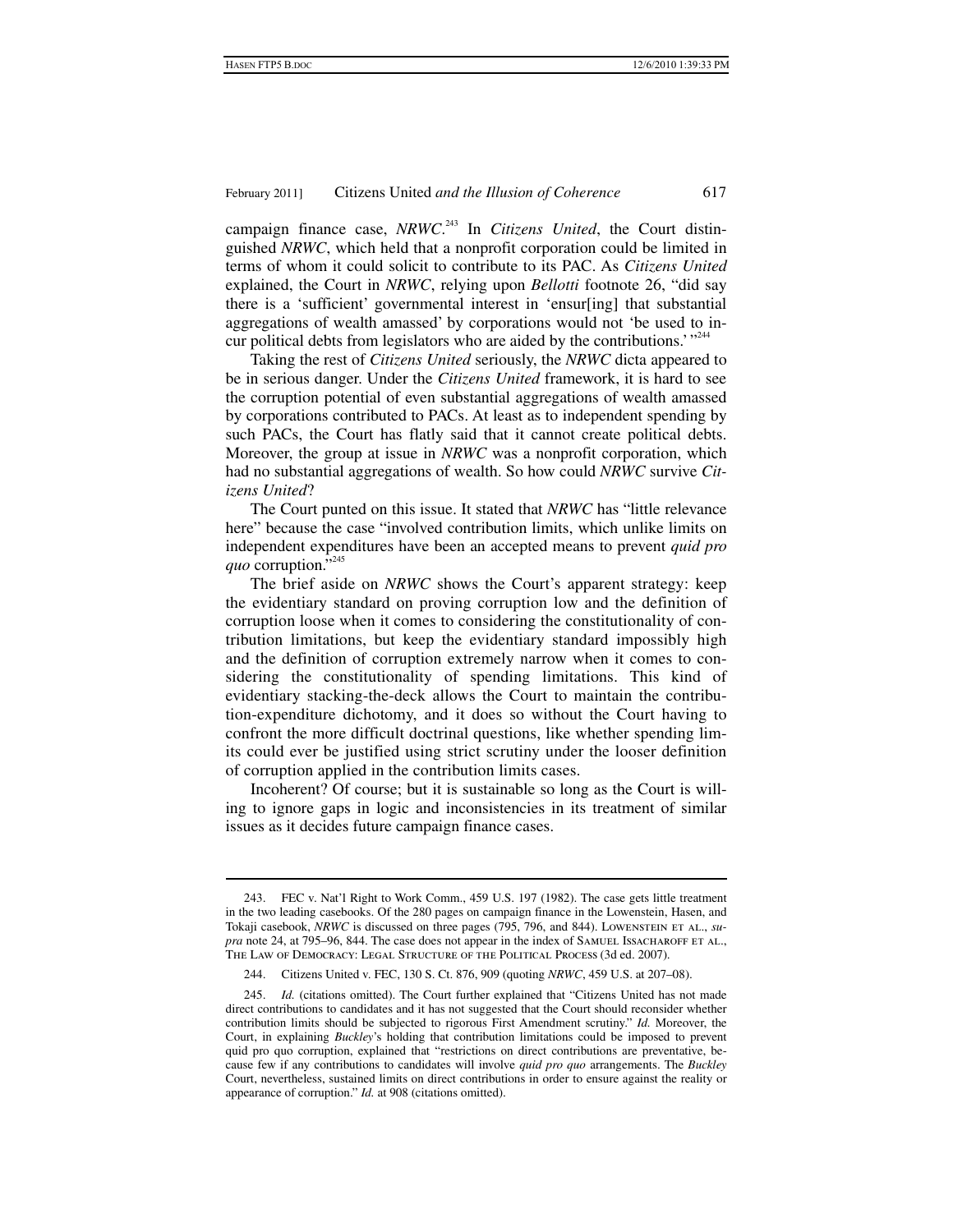#### III. Doctrinal Incoherence, Political Coherence?

The present and likely future incoherence of campaign finance doctrine surely was not lost on the *Citizens United* majority. Justice Stevens wrote in his dissent of the Court's inconsistent treatment of *Bellotti* footnote 26, which left open the question whether limits on independent corporate spending could be justified on grounds of preventing quid pro quo corruption. He wrote that the Court was in "the strange position of trying to elevate *Bellotti* to canonical status, while simultaneously disparaging a critical piece of its analysis as unsupported and irreconcilable with *Buckley. Bellotti*, apparently, is both the font of all wisdom and internally incoherent."<sup>246</sup> The majority had no response to this point.

Incoherence is nothing new in the Supreme Court's campaign finance decisions, and the post-*Citizens United* jurisprudence is not necessarily more incoherent than the pre-*Citizens United* jurisprudence. Before *Citizens United*, of course, *Austin* lived uncomfortably with *Bellotti*. Moreover, the Court's application of *Austin* itself was internally incoherent. For example, the antidistortion rationale was premised upon limiting the influence of large amounts of wealth accumulated with the corporate form. Yet in *McConnell*, the Supreme Court upheld the extension of *Austin* to labor unions without so much as a word of recognition that unions do not accumulate wealth in the same way as corporations do, much less a justification for the extension. $247$ 

While no one besides the Justices can say for sure why almost all of them have been willing to sustain various kinds of incoherence in campaign finance jurisprudence for so many years,  $248$  one promising possibility is that Justices have tempered their legal theories with a political sensibility. Leaving to one side the question whether the Supreme Court generally follows public opinion,<sup>249</sup> the pattern in the campaign finance field has been one of compromise that appears to, if not track the center of public thinking on campaign finance questions, at least avoid the extremes. Thus, the Court's equal treatment of corporate and labor union campaign spending in *McConnell* echoed the parallel treatment of these groups by Congress since the 1940s. One of the major talking points against the proposed DISCLOSE Act, $^{250}$  which seeks to increase certain disclosure requirements and limit spending by certain corporations that are foreign, government contractors, or recipients of recent financial "bailouts," is that it treats labor unions more

 <sup>246.</sup> *Id.* at 959 (Stevens, J., concurring in part and dissenting in part); *see also id.* at 925 (Roberts, C.J., concurring) ("We have also had the benefit of a comprehensive dissent that has helped ensure that the Court has considered all the relevant issues.").

 <sup>247.</sup> *See supra* note 50 and accompanying text.

 <sup>248.</sup> Justice Thomas appears to be the lone exception among current Justices. *See* Hasen, *supra* note 142.

 <sup>249.</sup> *See generally* Barry Friedman, The Will of the People (2009); Public Opinion and Constitutional Controversy (Nathaniel Persily et al. eds., 2008).

 <sup>250.</sup> S. 3295, 111th Cong. (2d Sess. 2010); H.R. 5175, 111th Cong. (2d Sess. 2010).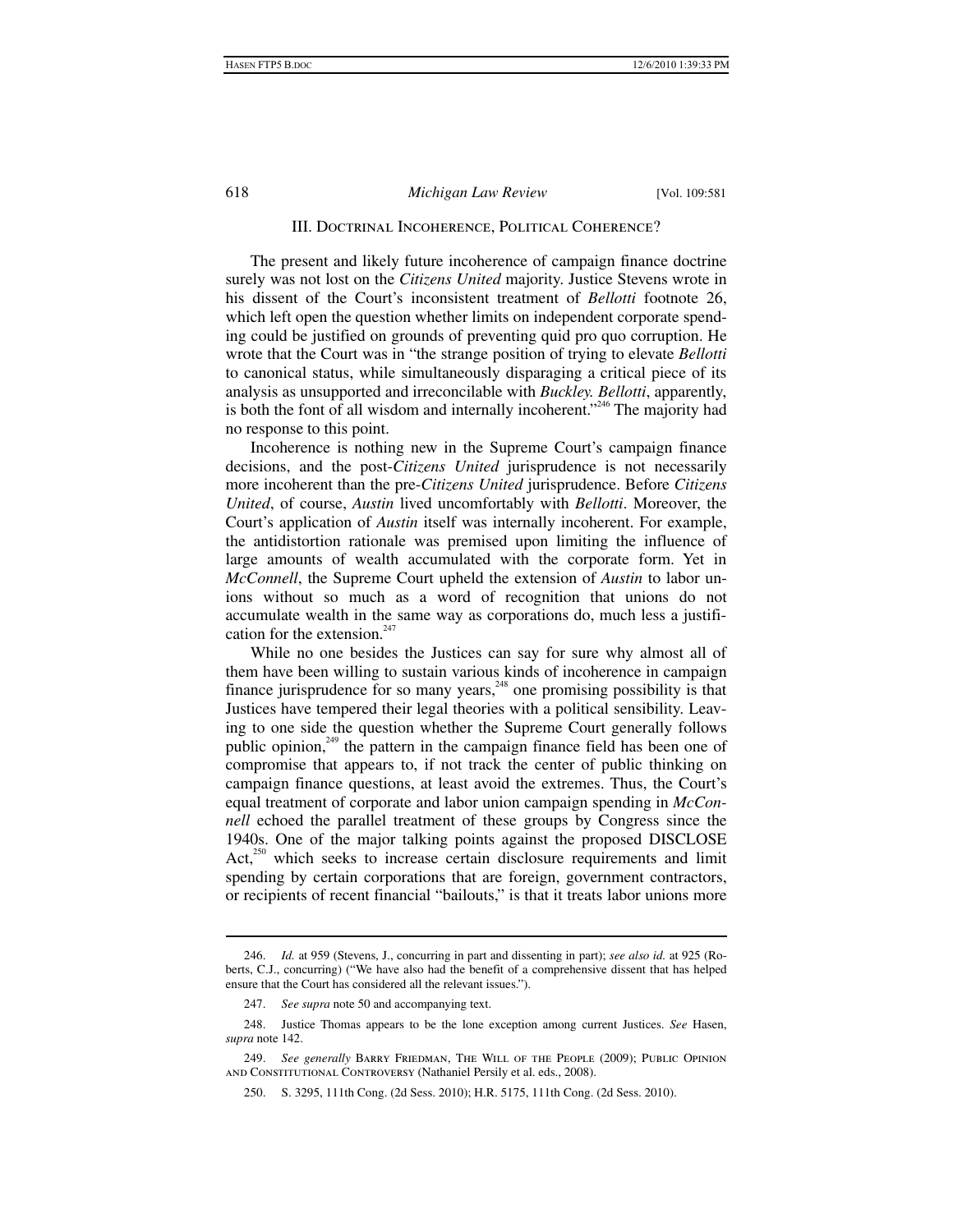favorably than corporations.<sup>251</sup> In addition, my understanding as to why labor unions did not raise the argument in *McConnell* that *Austin* distortion did not apply to unions was a fear that if the Court agreed, but kept the corporate spending limits in place, Congress would be pressured to remove the corporate spending limits legislatively because of this lack of parity. The Court's parallel treatment of labor unions and corporations was legally incoherent but politically coherent.

Similarly, the exemption from the PAC requirement for media corporations engaged in bona fide media activities was a constant source of complaint of incoherence by opponents of the *Austin* rule. The *Citizens United* dissent described it as a Catch-22 problem for *Austin* supporters.<sup>252</sup> During the *Austin* era, the Court's inconsistent treatment of media corporations was arguably legally incoherent (though the point is debatable  $253$ ) but politically coherent: neither Congress nor the public would support spending limitations on media corporations engaged in media activities, but they would support limits on non-media corporations' election-related spending.

To make the point more generally,<sup>254</sup> the Court's campaign finance jurisprudence has been conducted on a background of ideological struggle, bounded at its extremes by public opinion. Since the 1970s the campaign finance reform proponents and opponents have been engaged in a battle to win the hearts of the Supreme Court Justices. The reformers, hearkening back to Watergate, tell a story about politicians tempted to exchange dollars for political favors and a public growing ever more cynical about the integrity of government, as each new campaign finance scandal hits the newspapers, airwaves, and blogs. They also focus on the very large amounts of money flowing into the system, particularly from groups that can plausibly be labeled "special interests." The opponents paint campaign finance regulation as a big incumbent protection racket, in which incumbent politicians enact election laws to benefit themselves and insulate themselves from

 <sup>251.</sup> *See, e.g.*, Bradley A. Smith, *Disclosed Partisanship*, Nat'l Rev., June 7, 2010, at 26, 27, *available at* http://article.nationalreview.com/434739/disclosed-partisanship/bradley-a-smith?page=1 ("DISCLOSE's partisanship is apparent in its different treatment of corporations and unions.").

 <sup>252.</sup> Justice Stevens acknowledges this Catch-22:

Under the majority's view, the legislature is thus damned if it does and damned if it doesn't. If the legislature gives media corporations an exemption from electioneering regulations that apply to other corporations, it violates the newly minted First Amendment rule against identitybased distinctions. If the legislature does not give media corporations an exemption, it violates the First Amendment rights of the press. The only way out of this invented bind: no regulations whatsoever.

Citizens United v. FEC, 130 S. Ct. 876, 976 n.75 (2010) (Stevens, J., concurring in part and dissenting in part).

 <sup>253.</sup> The point is debatable if one recognizes the different role media corporations play in society. *See supra* note 149 and accompanying text.

 <sup>254.</sup> I describe the competing stories in historical terms in Richard L. Hasen, *The Nine Lives of* Buckley v. Valeo, *in* First Amendment Stories (Richard W. Garnett & Andrew Koppelman, eds.) (forthcoming 2010), *draft available at* http://papers.ssrn.com/sol3/papers.cfm?abstract\_id= 1593253.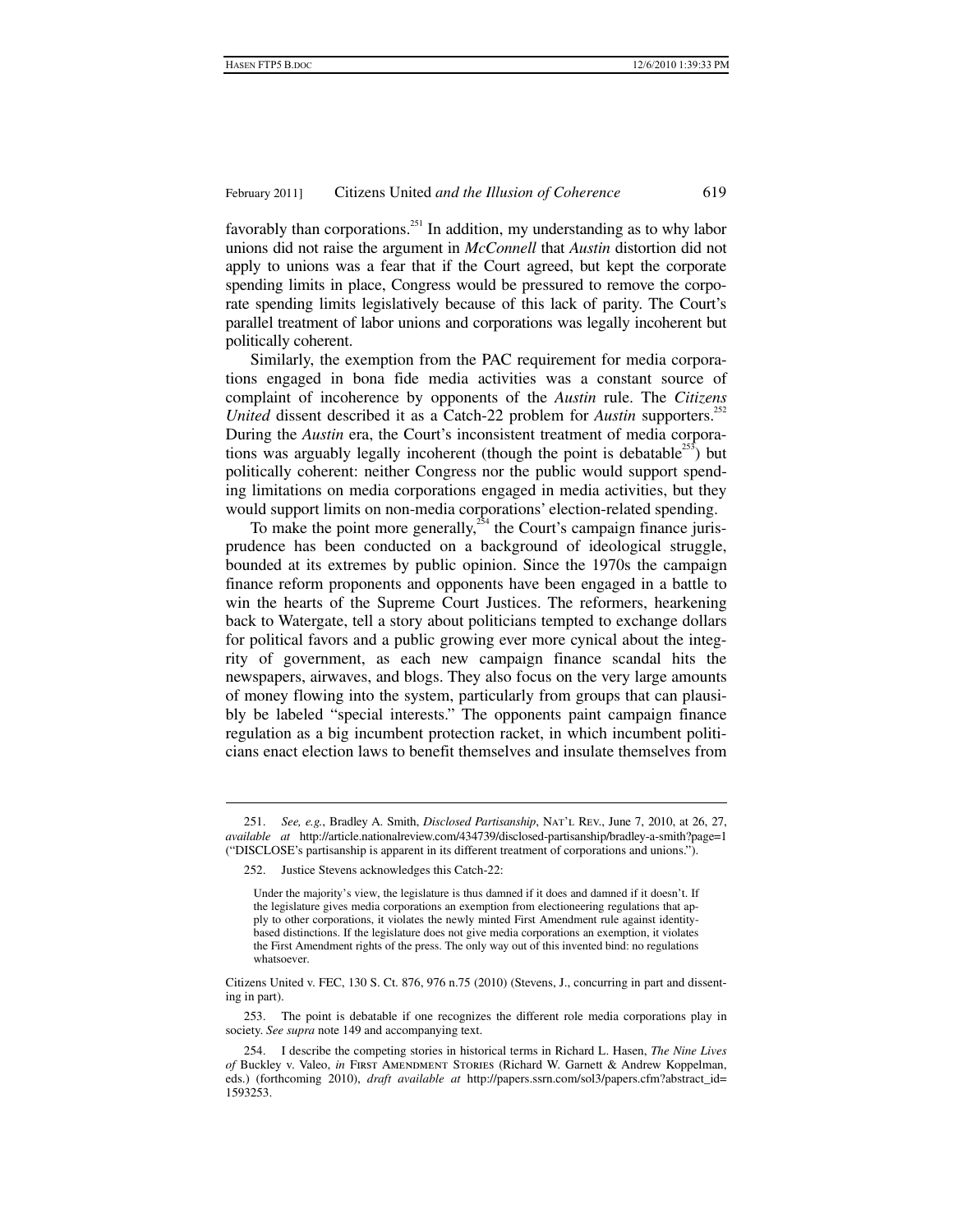competition and criticism. To these opponents, campaign finance regulation is the modern day equivalent of the Alien and Sedition Acts.

On the Court, thus far the liberals have taken the reform side and conservatives have taken the opponents' side.<sup>255</sup> But neither side has adopted the more extreme vision of campaign finance jurisprudence proposed by either the reformers or the opponents. Though a few of the liberal Justices have entertained the notion that some individual spending limits beyond corporate spending limits could be constitutional,<sup>256</sup> they have not had to face that question in a case in which the issue mattered.<sup>257</sup> It might not be legally coherent to say that corporations may be limited in their spending but wealthy individuals may not be, but the liberals on the Court had been content with their half a loaf.

Similarly, whether the conservatives on the Roberts Court now would be willing to overrule *Buckley* and allow unlimited contributions directly to candidates is seriously questionable, despite the language of *Citizens United*  that gives the Court a way to reach that result if it chooses to do so*.* A Supreme Court majority likely would be wary of recognizing an individual First Amendment right to give multimillion dollar contributions directly to federal candidates and officeholders. Such recognition would certainly reignite public ire at the Court, especially after the next inevitable campaign finance scandal.

If 80% of the public "oppose[s] the recent ruling by the Supreme Court that says corporations and unions can spend as much money as they want to help political candidates win elections,<sup>5258</sup> how many people would welcome

 <sup>255.</sup> It is not at all clear that Justice Kagan will side with the other liberals on the campaign finance issue. *See* Richard L. Hasen, *The Big Ban Theory*, Slate (May 24, 2010, 12:16 PM), http://www.slate.com/id/2254830/ (describing position of then-Solicitor General Elena Kagan on campaign finance reform issues).

 <sup>256.</sup> *See Citizens United*, 130 S. Ct. at 963 n.65 (Stevens, J., concurring in part and dissenting in part).

 <sup>257.</sup> In *Randall v. Sorrell*, 548 U.S. 230, 240–44 (2006), the Court, applying *Buckley*, refused to reconsider the unconstitutionality of candidate spending limits.

 <sup>258.</sup> ABC News/Washington Post Poll Results, ABC News, http://abcnews.go.com/images/ PollingUnit/1102a6Trend.pdf (last visited Oct. 24, 2010). Significantly, the Court's ruling in *Citizens United* was opposed by 76% of Republicans polled and 73% of conservatives. Gary Langer, *In Supreme Court Ruling on Campaign Finance, the Public Dissents*, ABC News (Feb. 17, 2010, 7:00 AM), http://blogs.abcnews.com/thenumbers/2010/02/in-supreme-court-ruling-on-campaign-financethe-public-dissents.html. Two other polls reached similar, though not quite as strong, results. News Release, The Pew Research Ctr. For The People & The Press, Midterm Election Challenges for Both Parties, 31 (Feb 12, 2010), *available at* http://people-press.org/reports/pdf/589.pdf (68% disapproval of *Citizens United* decision compared to 17% approval); Fox News Poll: Opinion Dynamics, Fox News (Feb. 4, 2010), http://www.foxnews.com/projects/pdf/020410\_Obama-Washington\_ web.pdf (report which specifically mentioned the First Amendment rights of corporations found the *Citizens United* decision opposed by 53% of respondents, with 27% approving). The only poll of which I am aware to reach a somewhat contrary result, conducted for the Center for Competitive Politics, asked the question, "Do you believe that the government should have been able to prevent Citizens United, an incorporated nonprofit advocacy group, from making its movie available through video-on-demand technology?" Citizens United *poll shows broad support for free political speech*, Ctr. for Competitive Pol. (Mar. 4, 2010), http://www.campaignfreedom.org/docLib/20100304\_ CCPpoll03042010.pdf (19% said yes and just over 51% said no). The poll did not ask about a PAC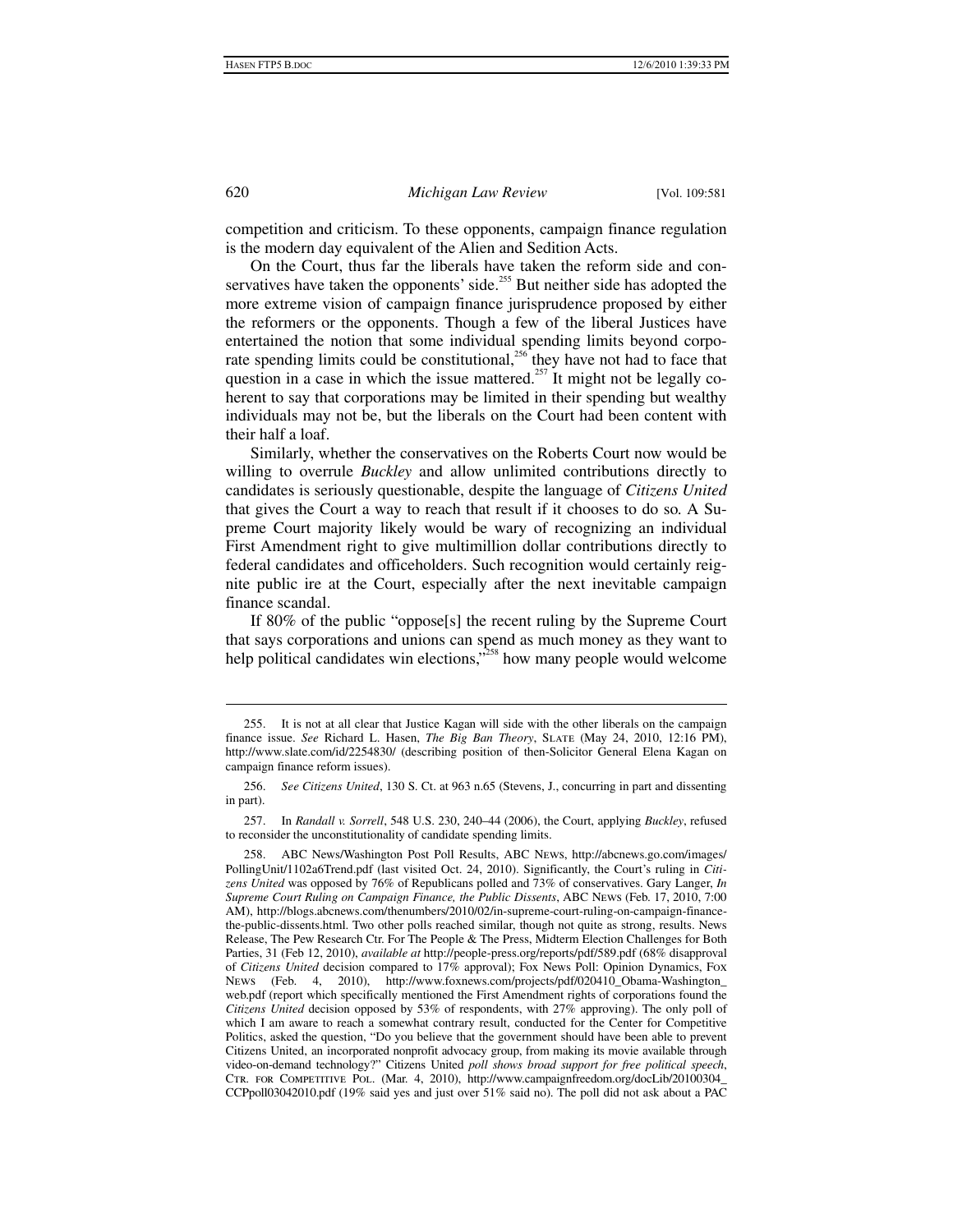a ruling allowing direct corporate contributions to candidates? A Gallup poll conducted right after the Court decided *Citizens United* found that although a majority of Americans believed that giving campaign contributions is a form of free speech and that the corporations, labor unions, and others should be subject to the same campaign finance rules as individuals, 76% of respondents supported corporate and labor union contribution limits, and  $61\%$  supported individual contribution limits.<sup>259</sup> In the same poll, a majority of Americans thought it was more important to limit campaign donations than to protect free speech rights. $260$ 

Although these findings would likely give the Justices considerable pause before overturning core campaign contribution limitations, it does not mean that the Court's campaign finance jurisprudence is likely to remain stagnant. Campaign finance issues are barely understood by the public and generally not a national priority.261 Only extreme opinions like *Citizens United* are likely to get the public's attention. Assuming this same five-Justice majority stays on the Court, the Justices will be presented with many less-salient ways to loosen the campaign finance rules.<sup>262</sup> However, complete deregulation, along the lines proposed by Justice Thomas, would take political courage to issue additional politically unpopular decisions. It is not clear that there are five Justices willing to spend considerable goodwill and political capital on such a strategy.

If my main supposition is correct—that the Court's jurisprudence will vary within a wide range, but is likely constrained at its edges more by political considerations than legal coherence—this presents a challenge for lawyers arguing before the federal courts. Lawyers generally argue doctrine, not politics, and a Supreme Court Justice or federal judge can seize on an

 261. *See* David M. Primo, *Public Opinion and Campaign Finance: Reformers Versus Reality*, 7 Indep. Rev. 207, 210, 212 (2002), *available at* http://www.rochester.edu/college/psc/primo/ primoindrev.pdf.

 262. A federal district court recently rejected the Republican National Committee's "as applied" challenge to the BCRA's soft money rules. Republican Nat'l Comm. v. FEC, 698 F. Supp. 2d 150 (D.D.C. 2010) (three-judge court). The district court held the claims indistinguishable from the ones rejected in *McConnell*, but added the following observation:

In due course, the Supreme Court will have the opportunity to clarify or refine this aspect of *McConnell* as the Court sees fit, and to consider the RNC's challenge to § 323(a) in light of the RNC's pledge to no longer grant preferential access to soft-money contributors. As a lower court, however, we do not believe we possess authority to clarify or refine *McConnell* in the fashion advocated by the RNC, or to otherwise get ahead of the Supreme Court.

*Id.* at 160. The Supreme Court summarily affirmed the district court decision. Republican Nat'l Comm. v. FEC, 130 S. Ct. 3544 (2010). Justices Kennedy, Scalia, and Thomas would have heard the case. *Id.* If the RNC refiles its case as a straightforward facial challenge to *McConnell*'s soft money holding, I would be unsurprised it the Court took the case and then either overturned *McConnell* or whittled it away first, along the lines of *WRTL II*.

 requirement imposed on corporations generally. *Id.* Nor did its question explain that Citizens United could have used its PAC to pay for making its movie available. *Id.*

 <sup>259.</sup> Lydia Saad, *Public Agrees With Court: Campaign Money Is "Free Speech*,*"* Gallup, (Jan. 22, 2010), http://www.gallup.com/poll/125333/public-agrees-court-campaign-money-freespeech.aspx.

 <sup>260.</sup> *Id.* (52 percent to 41 percent).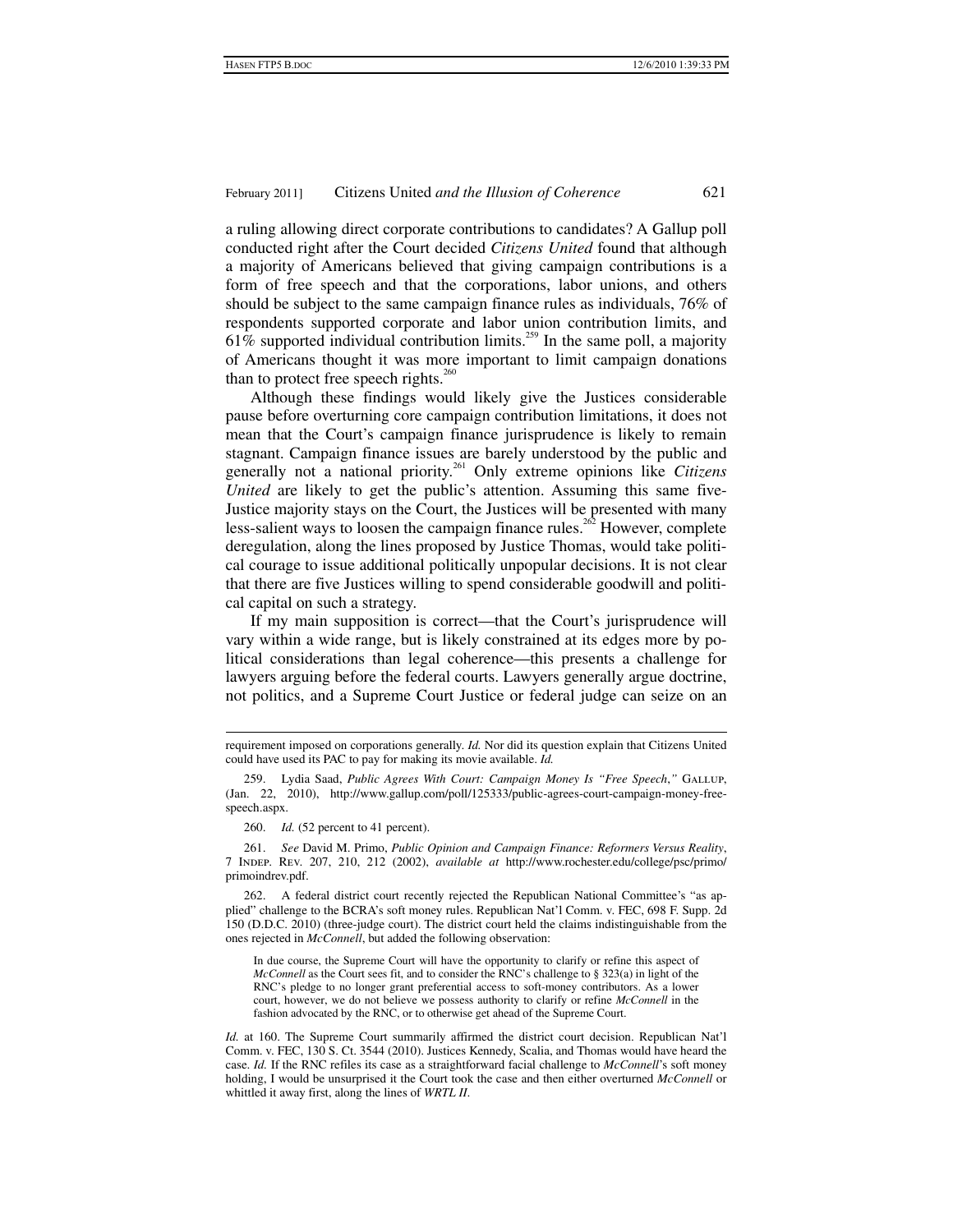inconsistency within campaign finance doctrines to reject a doctrinal argument. Moreover, if Supreme Court doctrine is incoherent, lower court judges may be at a loss as to how to apply it, $263$  and the judges' general political views about the wisdom of the reform or opponent's story about campaign finance regulation could subconsciously sway campaign finance decisions. As John Matsusaka and I note in another context, the more room there is in judicial doctrine for judgment calls, the more likely it is that a judge's ideological views color the doctrinal analysis.<sup>264</sup>

In short, in campaign finance law there remains a lot of play in the joints even as the Supreme Court moves in a decidedly deregulationist direction. My worst fears<sup>265</sup> of a completely deregulated campaign finance system may not be realized, so long as the Justices care about what the public thinks, to some extent.

#### **CONCLUSION**

In her commentary on the Supreme Court's deferential decision in McConnell v. FEC,<sup>266</sup> Lillian BeVier was feeling "quite thoroughly vanquished" by the Court's opinion, which stood at odds with her scholarly writing supporting deregulation.<sup>267</sup> The question now is what supporters of reasonable campaign finance regulation can contribute to the debate in light of *Citizens United*. My contribution in this Article has been to demonstrate that the *Citizens United* majority opinion is far less pure and coherent than its packaging suggests. This recognition has both practical and theoretical consequences. Practically, it provides some guidelines for reformers to whittle down the decision through exposing incoherence that can move doctrine more favorably back toward the center. Theoretically, it illustrates the political context in which the Court works and the likely limits of the Court's doctrinal shifts. It also suggests that public pressure on the Supreme Court for unpopular decisions, as currently led by President Obama, $268$  may ultimately influence the Court not to move to full and total deregulation of the campaign finance system.

 $\overline{a}$ 

 267. *See* Lillian R. BeVier, McConnell v. FEC*: Not Senator Buckley's First Amendment*, 3 Election L.J. 127, 127 (2004).

 <sup>263.</sup> In *Majors v. Abell*, 361 F.3d 349, 355–58 (7th Cir. 2004), Judge Easterbrook, issuing a separate opinion *dubitante*, lamented the lack of guidance from the Supreme Court on its campaign finance disclosure jurisprudence. After reviewing the contradictory caselaw, he remarked, "How can legislators or the judges of other courts determine what is apt to tip the balance?" *Id.* at 357 (Easterbrook, J., dubitante). Judge Easterbrook wrote before *Citizens United*, and *Doe v. Reed* clarified the general constitutionality of campaign finance disclosure regimes.

 <sup>264.</sup> John G. Matsusaka & Richard L. Hasen, *Aggressive Enforcement of the Single Subject Rule*, 9 Election L.J. 399 (2010).

 <sup>265.</sup> *See* Richard L. Hasen, *No Exit? The Roberts Court and the Future of Election Law*, 57 S.C. L. Rev. 669 (2006).

 <sup>266. 540</sup> U.S. 93 (2003).

 <sup>268.</sup> On President Obama's attacks on the Court as part of a political strategy, see Richard L. Hasen, *Scalia's Retirement Party*, Slate (Apr. 12, 2010, 3:55 PM), http://www.slate.com/id/ 2250579/.